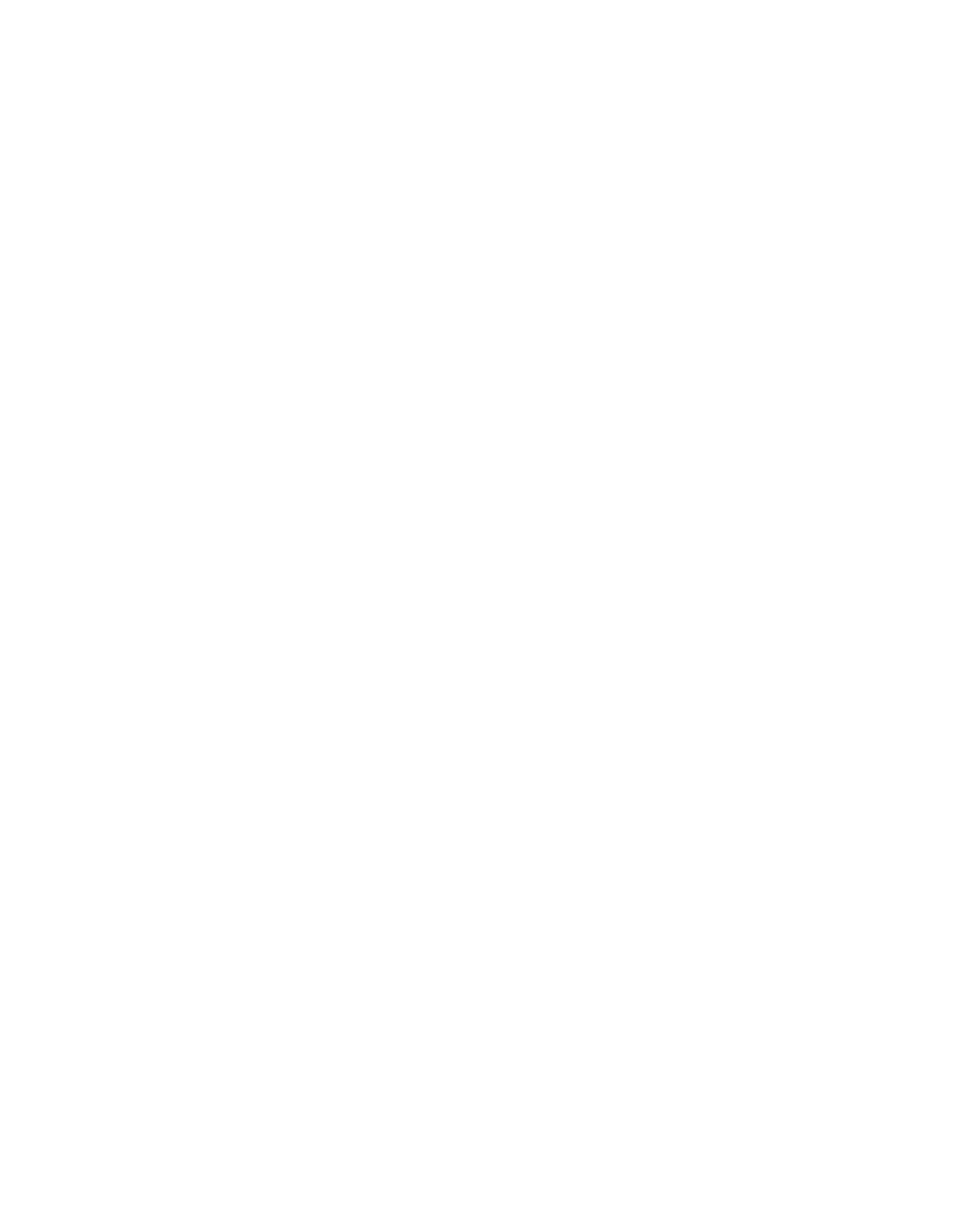#### QUESTIONS PRESENTED FOR REVIEW

1. Can the State of Alaska by criminal prosecution and threat of fine and incarceration prohibit Alaska Native members of the Metlakatla Indian Community and Tribe and the Tsimshian Nation, who have vested broad off-reservation, aboriginal, treaty, presidential proclamation, and congressional legislature enacted, and granted, fishing rights, from harvesting fish in their traditional Pacific Ocean fishing waters, and Annette Islands Reserve related waters, which fishing is essential to their culture, heritage, and lifestyle, and vital to the very purpose for which the Reserve was established and dedicated, under the guise of "conservation necessity" by criminally banning those natives who are "un-permitted" i.e., do not have State of Alaska "limited entry permits," which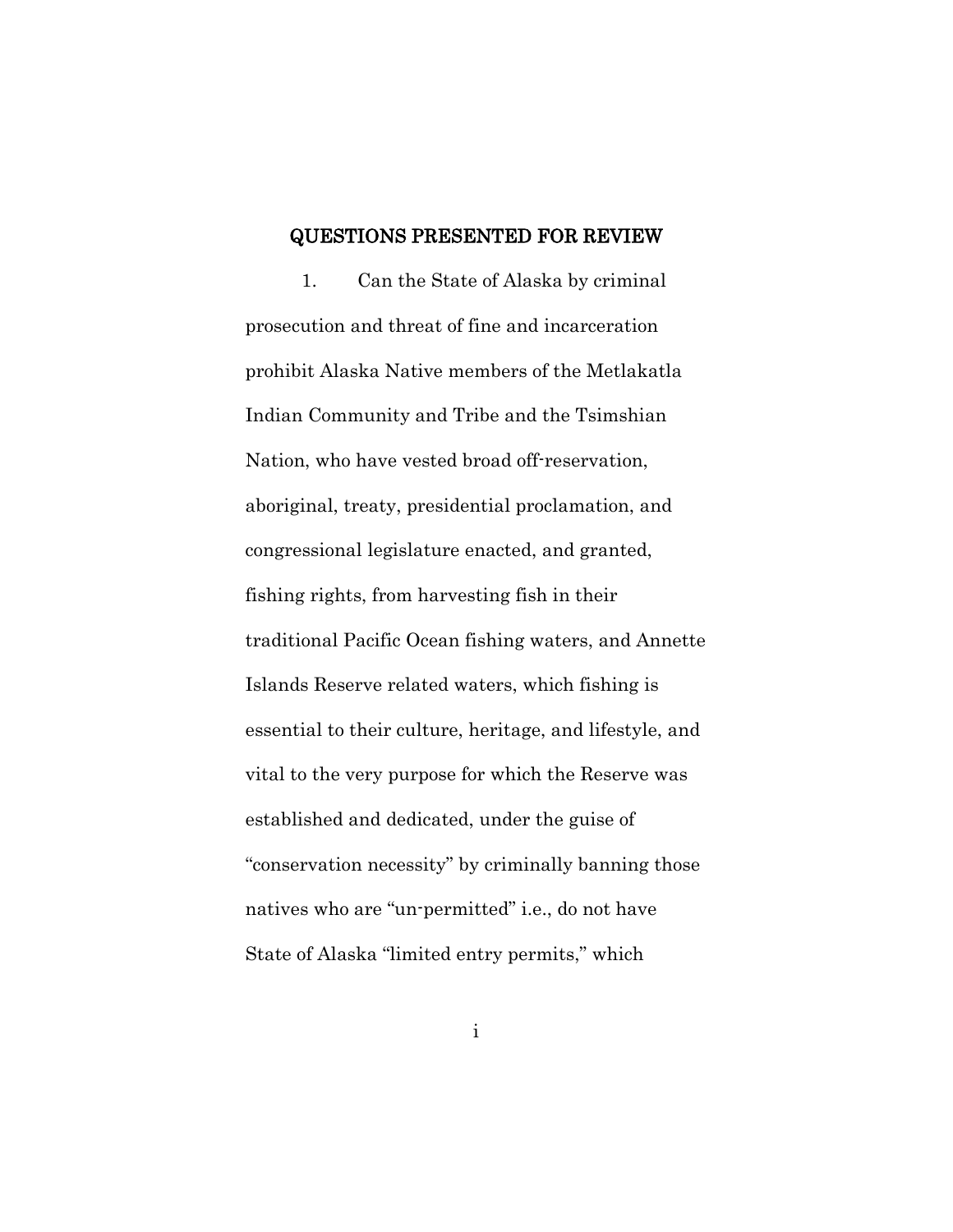permits are bought and sold for many tens of thousands of dollars and well beyond the financial resources and means of most natives, and which permits were issued in a restricted and "qualifying fashion" that discriminates against those Metlakatla Natives?

2. Should this Court act as the United States Supreme Court did on two (2) prior occasions in Alaska Pacific Fisheries Company v. United States, 248 U.S. 78, 39 S.Ct.40, 63 L.Ed. 138 (1918) and Metlakatla Indian Community v. Egan, 369 U.S. 45, 82 S.Ct. 552, 7 L.Ed. 262 (1962), to protect the rights of the Tsimshian Nation members of the Metlakatla Indian Community and Tribe as to the Annette Islands Reserve, as to vested fishing rights relating to the Reserve, or allow the State of Alaska and the Alaska Supreme Court to abrogate and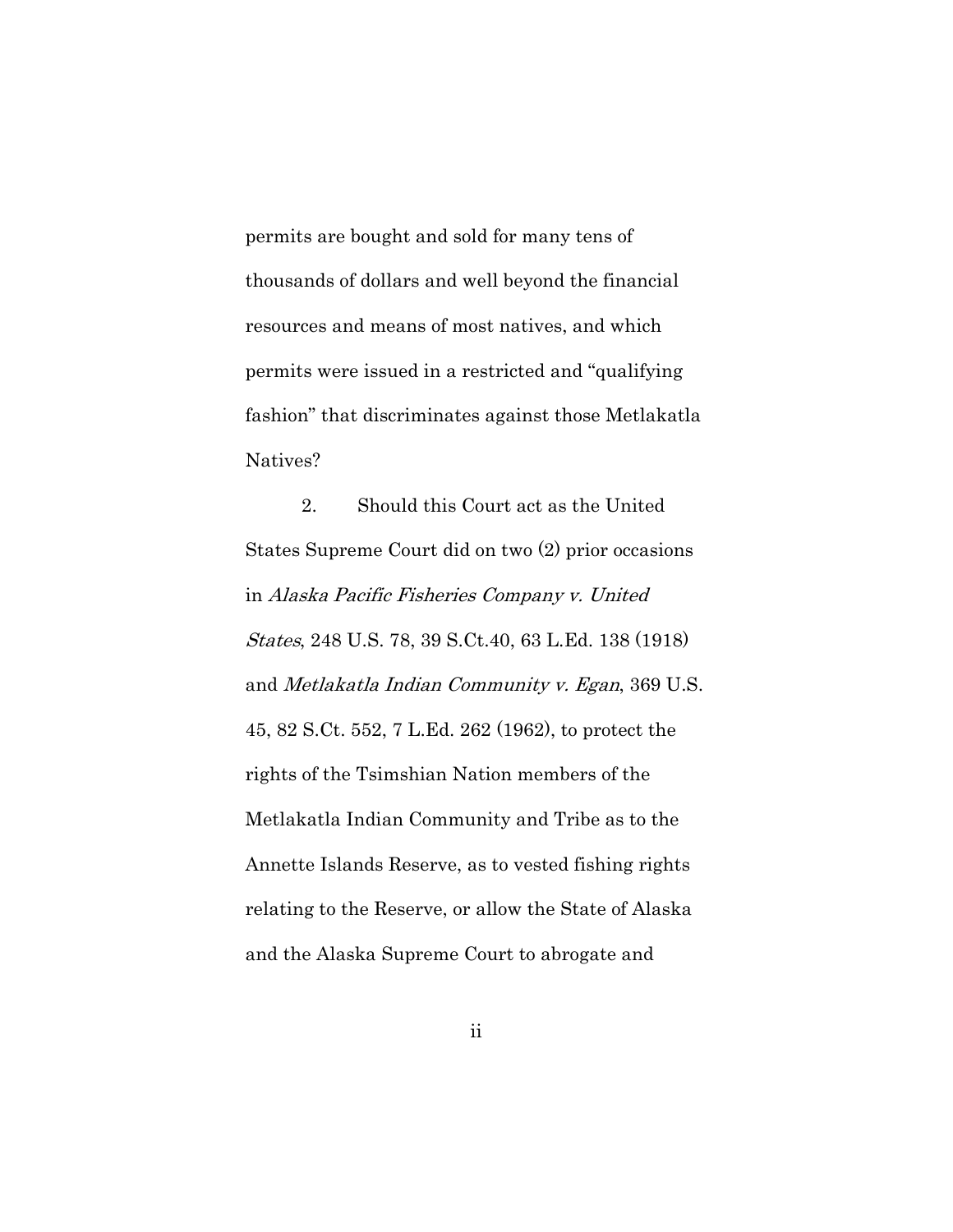extinguish those aboriginal, treaty, presidential proclamation, and congressional legislation and grant rights [which abrogation involves native fishing rights that evolve from the Russian Treaty of Succession of 1867 (Alaska Acquisition Treaty) and subsequent federal legislation including the Alaska Statehood Act, (72 Stat. 339) Public Law 85-508, 85th Congress, H.R. 7999, July 7, 1958, the Alaska Native Claims Settlement Act ("ANCSA," 43 U.S.C. § 1601 et. seq.), and violation of the duties and obligations of the State of Alaska thereunder], with devastating impacts on the Metlakatlans and their thousands of years of culture tradition and heritage under the guise of the misapplied "conservation necessity principle," where said misapplication is discriminatory against the Tsimshian Metlakatla Tribe and natives such as John Albert Scudero, Jr.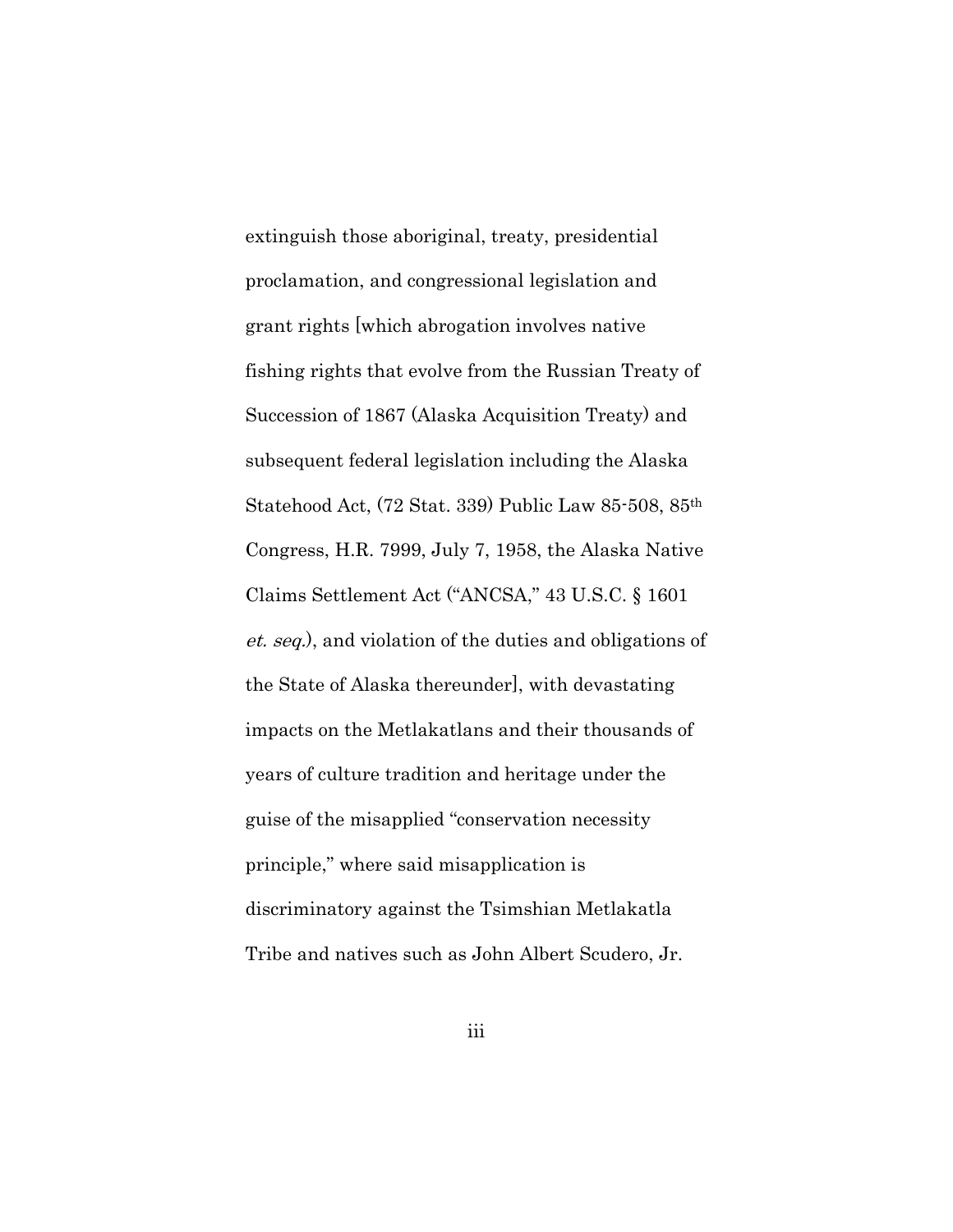and there will be no real impact on the Alaska limited entry fishing program or the fisheries of Alaska if the natives' vested rights are honored?

3. Can the State of Alaska by such criminal prosecution abolish those Alaska Natives' fishing rights when allowing the small number of Metlakatlans to exercise their rights will in reality have little impact on the State of Alaska Limited Entry Fisheries Program, or salmon fisheries; although such discriminatory ban and prohibition and criminal prosecution abrogates and emasculates those vested fishing rights and destroys the basic purpose for which the Reserve was established by presidential proclamation and congressional action, as a reserve for the Alaska Natives to enjoy and practice their historical and traditional fish harvesting lifestyle, as opposed to an agrarian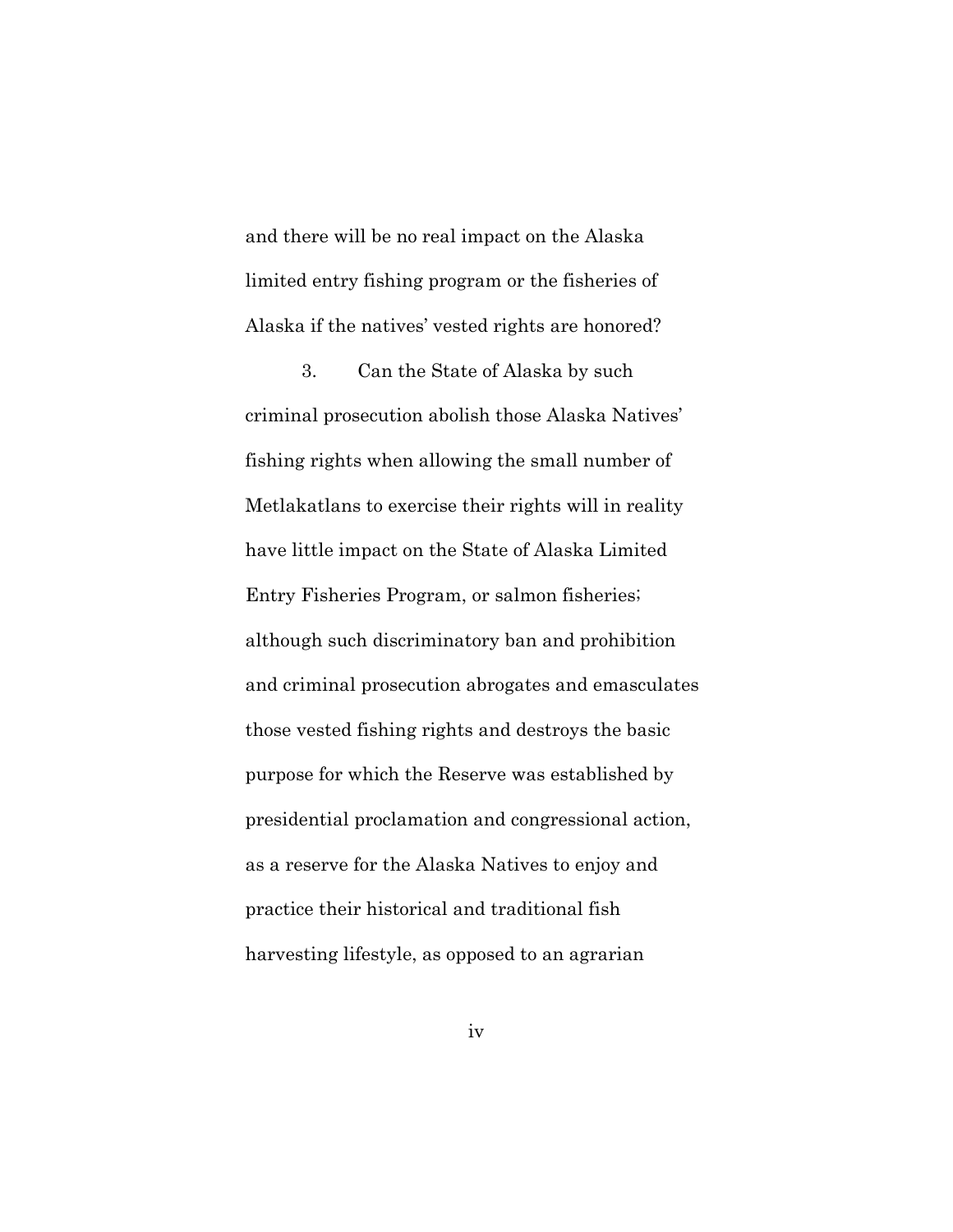lifestyle which was and is not possible on the Reserve; or does the State of Alaska have to honor those vested rights of the Alaska Natives, Metlakatlans, as the Courts have held as to vested native fishing rights and allow them to fish on equal footing and par with non-native fishers, merely perhaps equally subject to true conservation regulatory measures as to "manner and means," and "seasons" of harvest and not subject to a criminal prosecution impressed discriminatory total ban on un-permitted natives so exercising their vested fishing rights?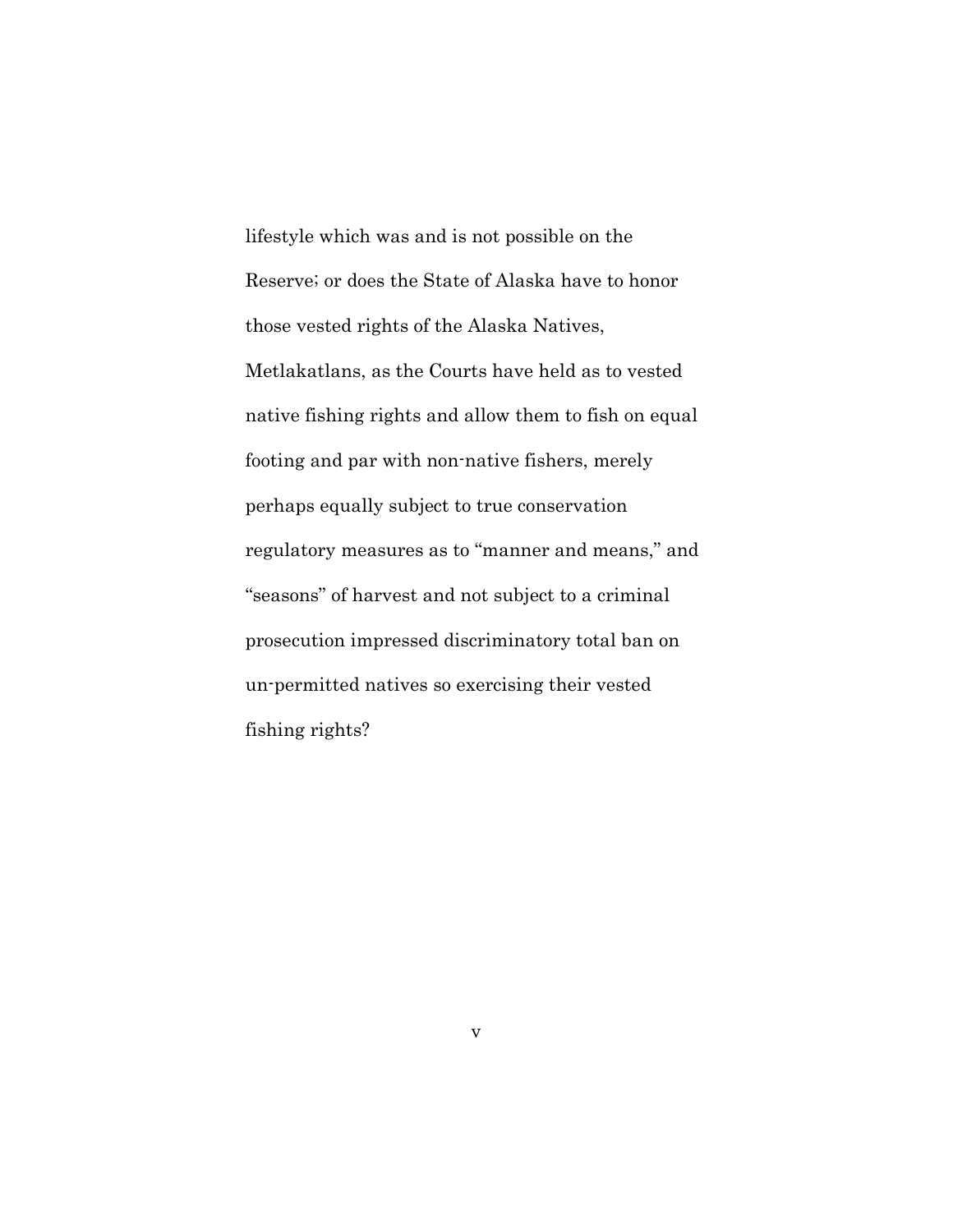### PETITION FOR WRIT OF CERTIORARI

John Albert Scudero, Jr., a blood member of the Tsimshian Nation and the Metlakatla Indian Community and Tribe, respectfully petitions for a Writ of Certiorari to review the Opinion of the Supreme Court for the State of Alaska, issued on July 23, 2021, styled: John Albert Scudero, Jr., v. State of Alaska, Supreme Court Case No. S-17549, 496 P.3d 381 (Alaska 2021), reconsideration and reh'g denied (Oct. 22, 2021).

### PARTIES TO THE PROCEEDINGS

Pursuant to Supreme Court Rule 14.1(b)(i), the following list identifies all of the parties appearing herein and before the Supreme Court for the State of Alaska.

Petitioner is JOHN ALBERT SCUDERO, JR., Defendant in the District/Superior Court for the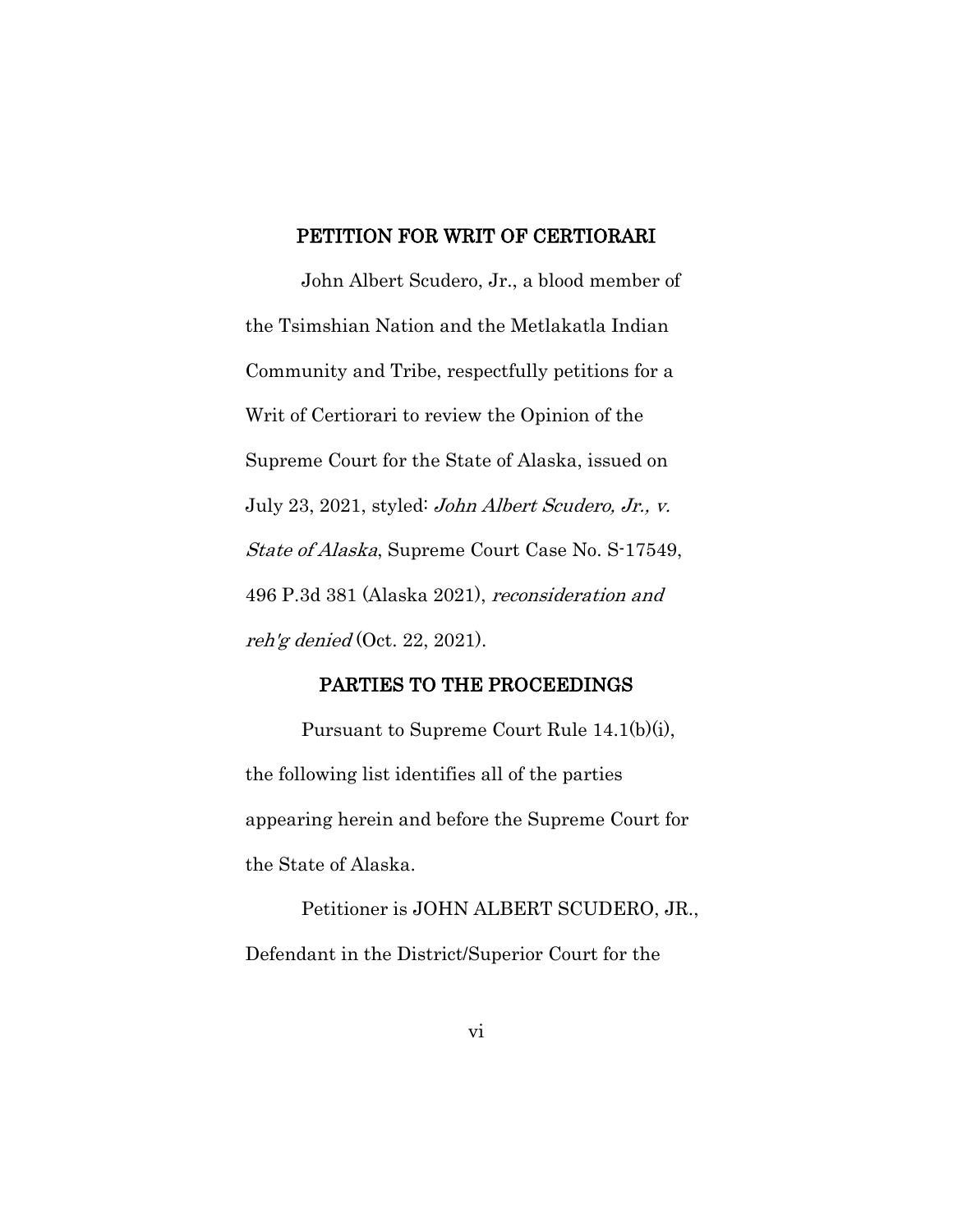State of Alaska, First Judicial District at Ketchikan, and Appellant in the Supreme Court for the State of Alaska.

Respondent is the STATE OF ALASKA, Plaintiff in the District/Superior Court and Appellee before the Alaska Supreme Court.

#### RULE 29.6 DISCLOSURE

No corporate ownership exists that need be disclosed.

### RULE 14(b)(iii) LIST OF PROCEEDINGS

1. Initial criminal prosecution of Mr. Scudero was in State of Alaska v. John A. Scudero, Jr., Case No. 1KE – 14-00672 CR in Superior / District Court for State of Alaska, First Judicial District at Ketchikan: Initial Orders and Judgment, entered June 22, 2016, and September 19, 2016, and final order on November 29, 2021. [App. 54–72].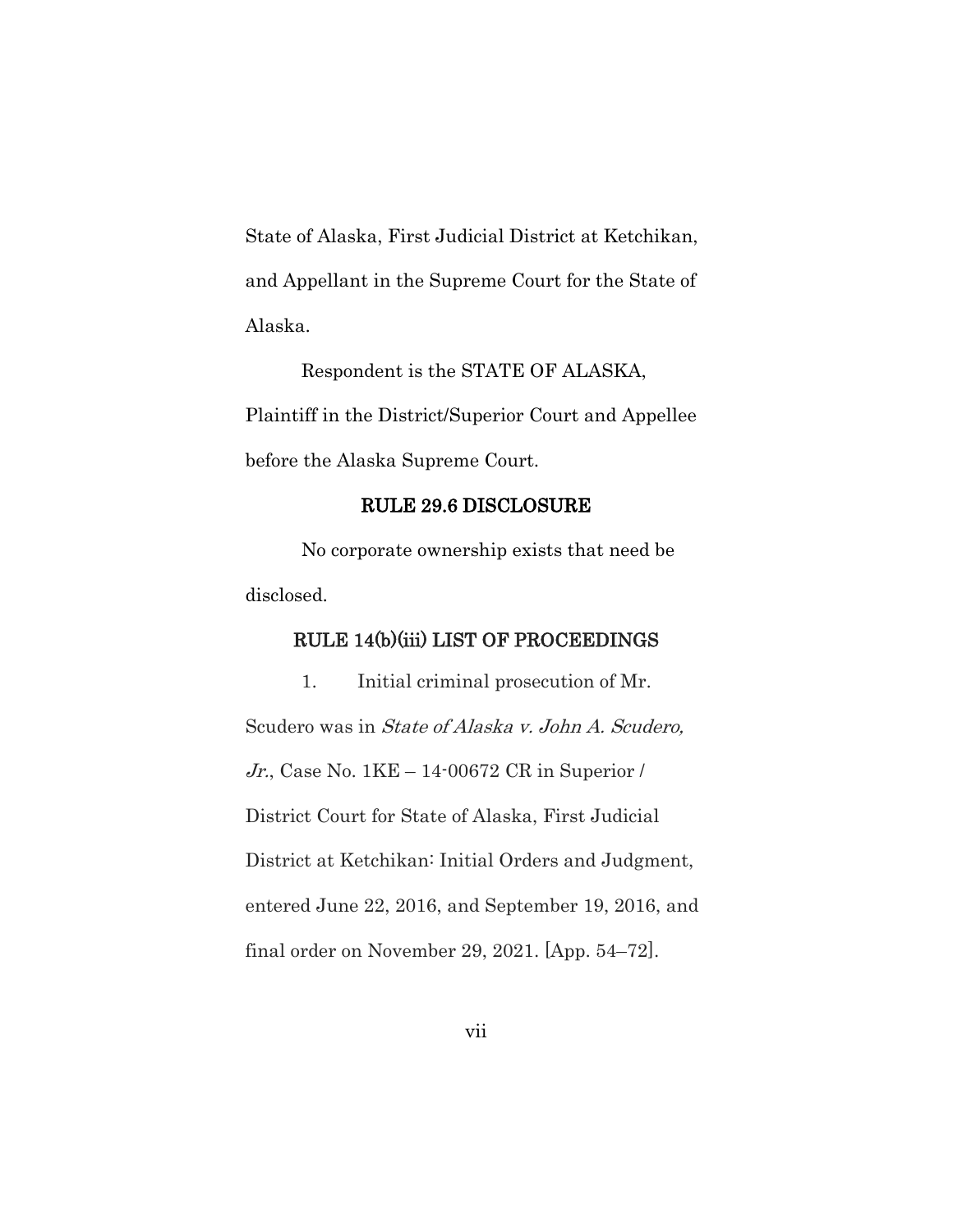2. Direct appeal to Alaska Court of Appeals, in Scudero v. State, Case No. A-12729 was transferred to the Alaska Supreme Court in Supreme Court Case No. S-17549 on September 10, 2019. [App. 42–44].

3. Alaska Supreme Court Opinion No. 7544, in Scudero v. State, Alaska Supreme Court No. S-17549, Alaska Court of Appeals No. A 12729, Alaska Superior Court Case No. 1KE- 14- 00672, denied the appeal on July 23, 2021. [App. 1-39].

4. A timely Petition for Rehearing, was filed in the Alaska Supreme Court on August 2, 2021. [App. 80–91]. Rehearing was denied on October 22, 2021. [App. 40–41].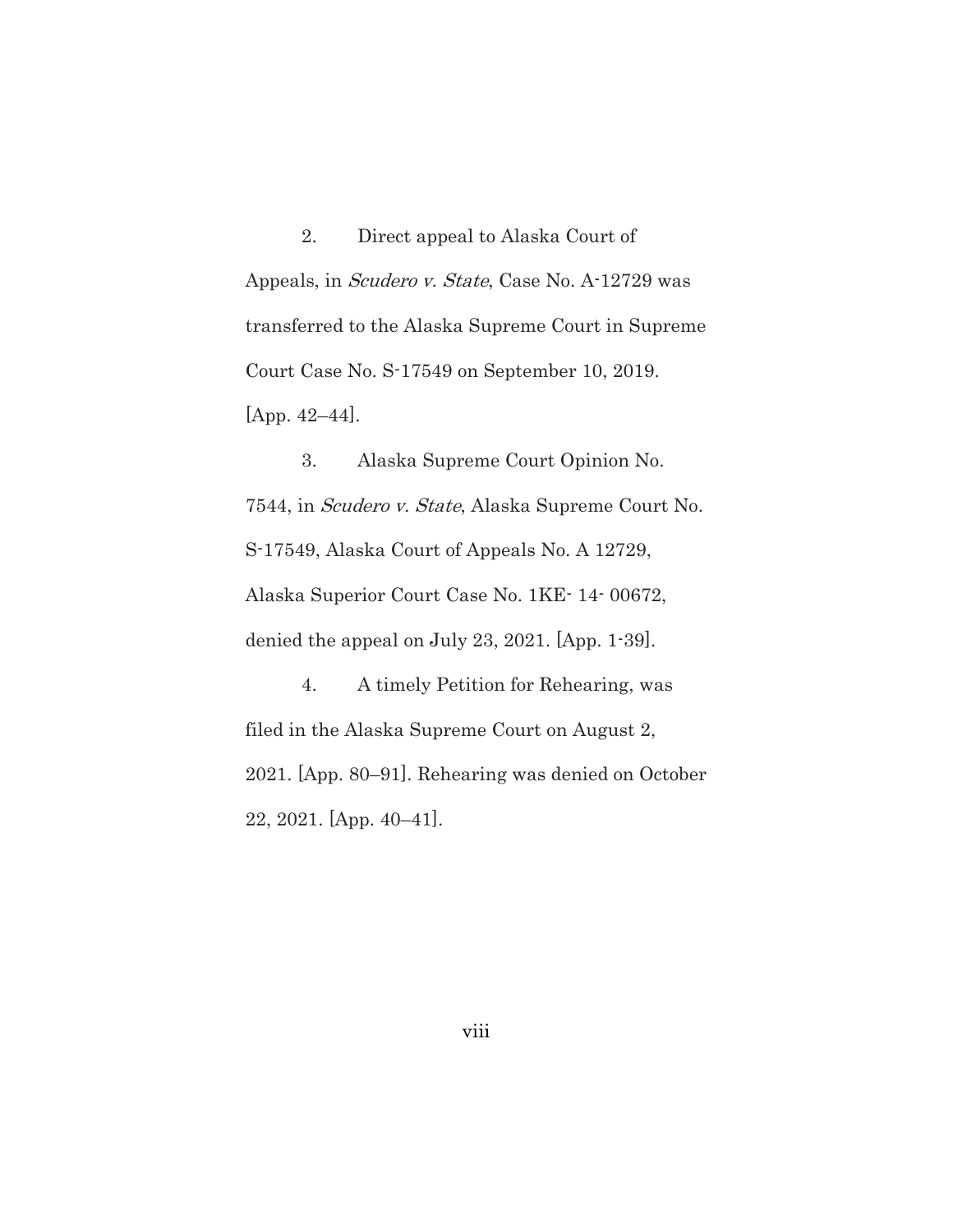# TABLE OF CONTENTS

| <b>QUESTIONS PRESENTED FOR REVIEW </b>                                                                  |
|---------------------------------------------------------------------------------------------------------|
|                                                                                                         |
|                                                                                                         |
|                                                                                                         |
|                                                                                                         |
|                                                                                                         |
|                                                                                                         |
| TABLE OF CONTENTS OF APPENDIX xvi                                                                       |
| TABLE OF AUTHORITIES OF APPENDIX xviii                                                                  |
| OPINION AND ORDERS BELOW  xx                                                                            |
|                                                                                                         |
| TREATIES, STATUTES, ORDINANCES AND                                                                      |
|                                                                                                         |
| A. Raising and Preservation of Federal Issues as to<br>Which Review is Sought for State Court Judgment. |
|                                                                                                         |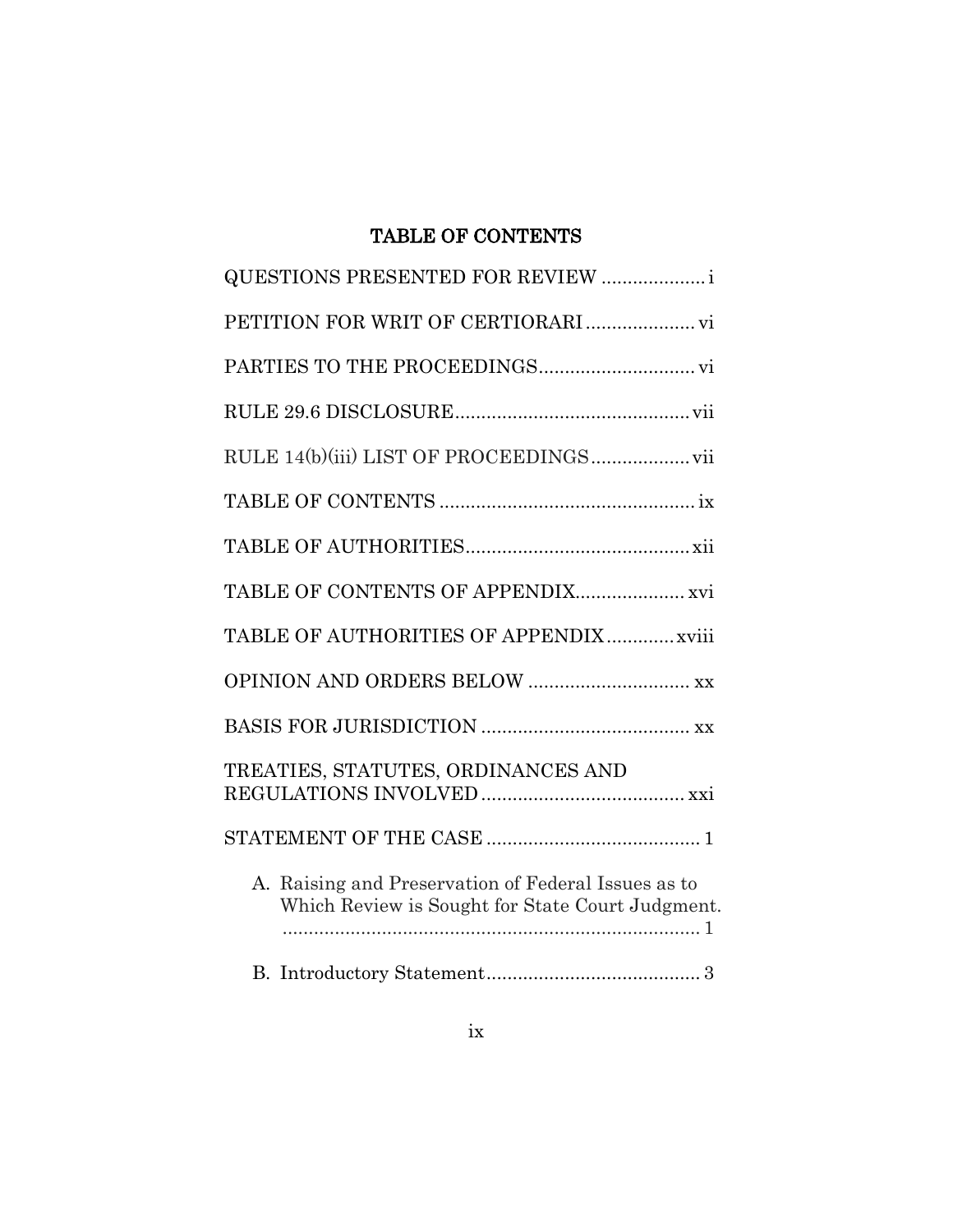| C. History and Law Demonstrate Metlakatlans'                                                                                                                                                                                                                              |  |
|---------------------------------------------------------------------------------------------------------------------------------------------------------------------------------------------------------------------------------------------------------------------------|--|
| D. The Alaska Supreme Court Conceded for Their<br>Opinion Broad Off-Reservation Fishing Rights                                                                                                                                                                            |  |
| E. Alaska Supreme Court's Use of "Conservation"<br>Necessity" to Justify the Criminal Prohibition<br>and Threat of Conviction, Fine, and<br>Incarceration of Metlakatlans from Exercising<br>Their Vested Fishing Rights Is Invalid 27                                    |  |
|                                                                                                                                                                                                                                                                           |  |
|                                                                                                                                                                                                                                                                           |  |
| GROUNDS FOR GRANTING CERTIORARI 36                                                                                                                                                                                                                                        |  |
| A. The Court Should Grant Certiorari and<br>Reverse and Remand to Protect the Vested<br>Rights of the Tsimshian Nation and the<br>Metlakatla Native Community and Tribe as to<br>These Aboriginal Rights and Rights Under the<br>Presidential Proclamation, Congressional |  |
| 1.<br>This Court Should Protect the Important<br>Rights in Question as the United States<br>Supreme Court Has Done on Two Prior<br>Occasions Regarding the Annette Islands<br>Reserve and the Metlakatla Indian<br>Community and Tribe and Their Fishing                  |  |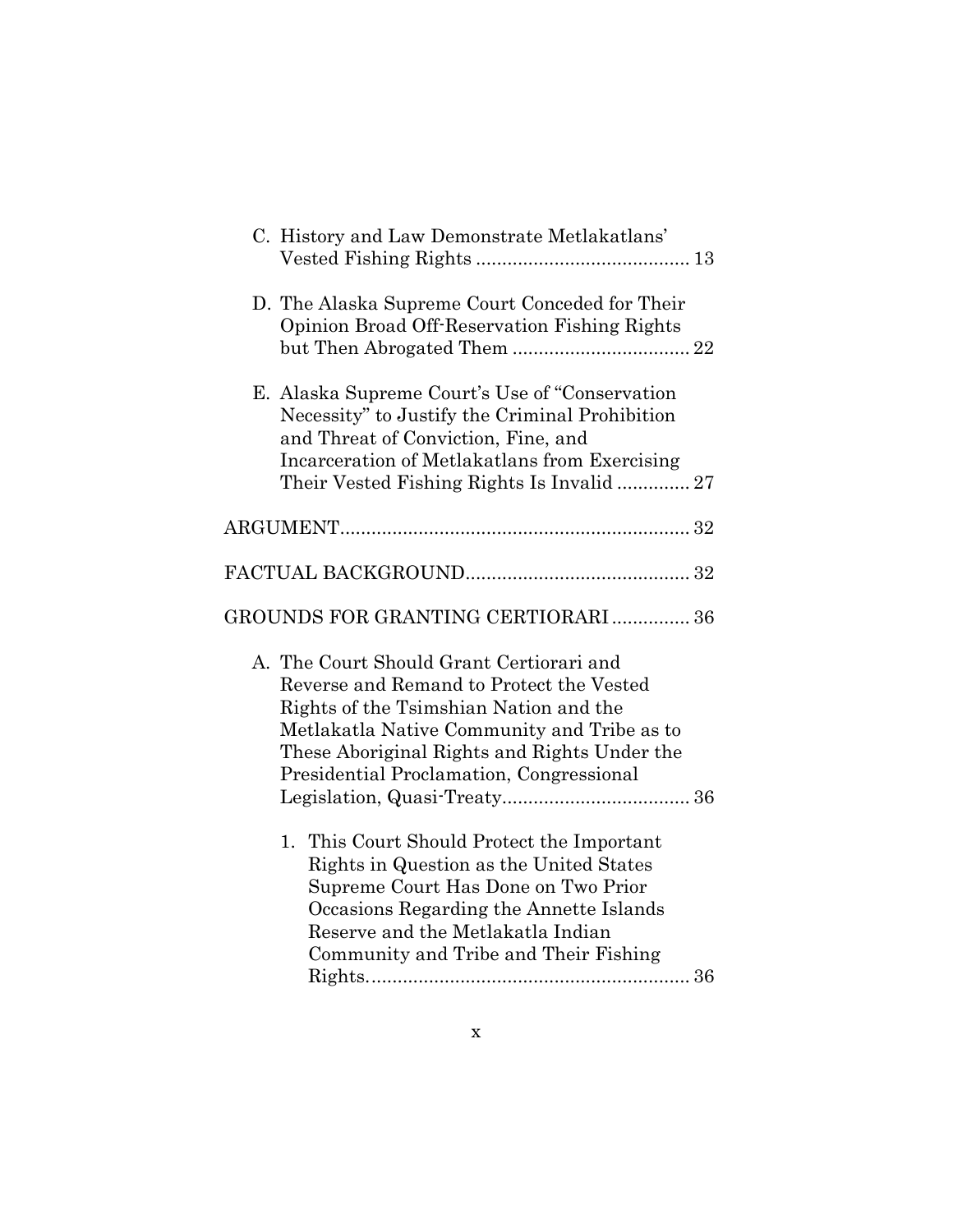|  | 2. The Doctrine Of "Conservation Necessity"     |
|--|-------------------------------------------------|
|  | Cannot Justify the Criminal Prosecution         |
|  | Abrogation of the Metlakatlans' Off-            |
|  |                                                 |
|  |                                                 |
|  | 3. The Tsimshian Nation and the Metlakatla      |
|  | Community and Federally Recognized              |
|  | Tribe and Their Native Members Clearly          |
|  | Have Implied Rights to Fish in the              |
|  | <b>Traditional Off-Reservation Waters Where</b> |
|  |                                                 |
|  |                                                 |
|  |                                                 |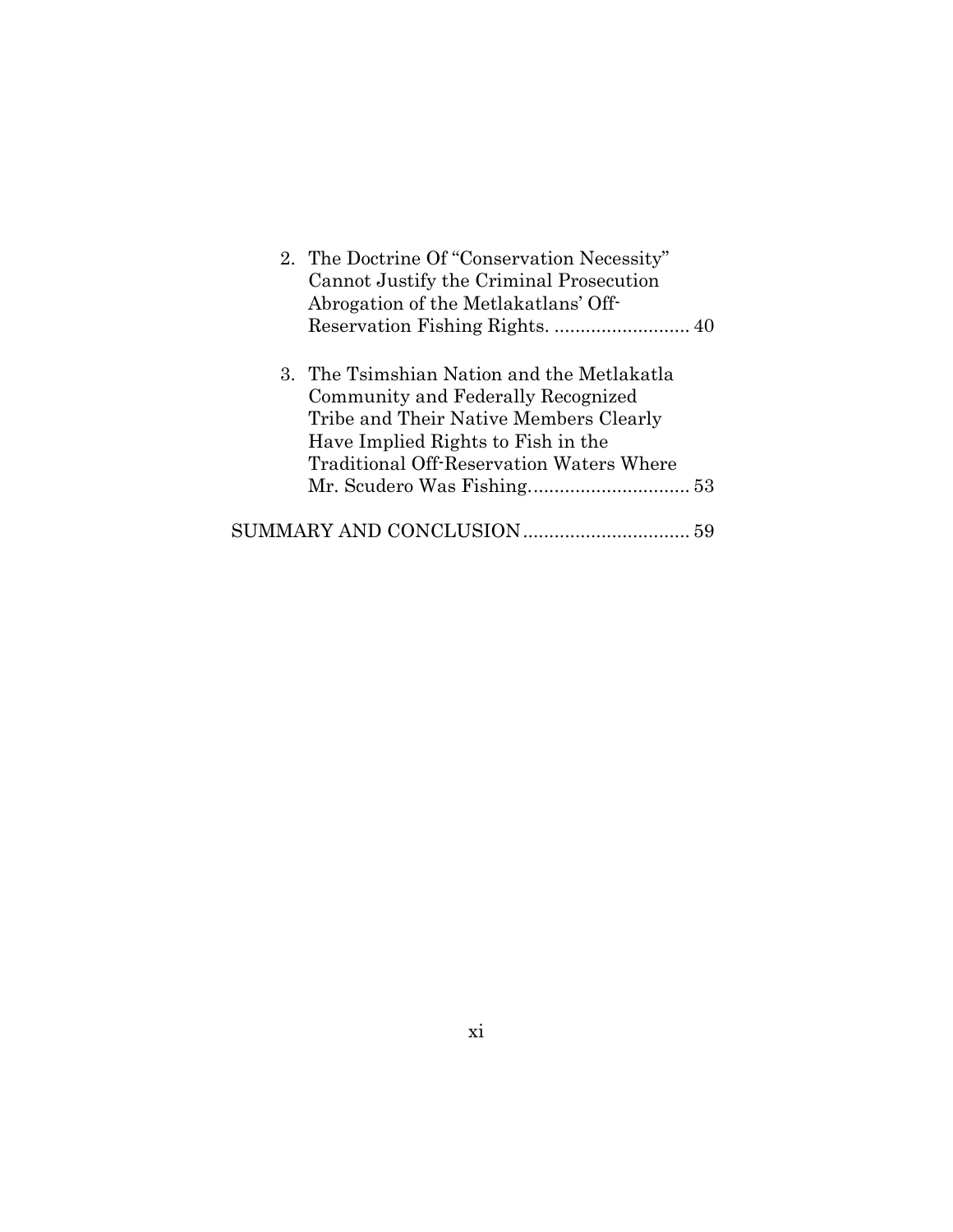# TABLE OF AUTHORITIES

| Alaska Pacific Fisheries Company v. United States,<br>248 U.S. 78, 39 S.Ct.40,                                                                                                               |
|----------------------------------------------------------------------------------------------------------------------------------------------------------------------------------------------|
|                                                                                                                                                                                              |
| Anderson v. Evans,                                                                                                                                                                           |
| Antoine v. Washington,<br>420 U.S. 194, 95 S.Ct. 944,                                                                                                                                        |
| Confederated Tribes of Chehalis Indian Rsrv.<br>v. State of Wash.,                                                                                                                           |
| Dep't of Game of Wash. v. Puyallup Tribe,<br>414 U.S. 44, 94 S.Ct. 330,                                                                                                                      |
| Grunert v. State,                                                                                                                                                                            |
| John Albert Scudero, Jr., v. State of Alaska,                                                                                                                                                |
| John v. Baker,                                                                                                                                                                               |
| Metlakatla Indian Community v. Dunleavy, et al.,<br>5:20-cv-00008 JMK (U.S.D.C Alaska)<br>(on appeal to the 9 <sup>th</sup> Cir. Metlakatla Indian<br>Community v. Michael Dunleavy, et al., |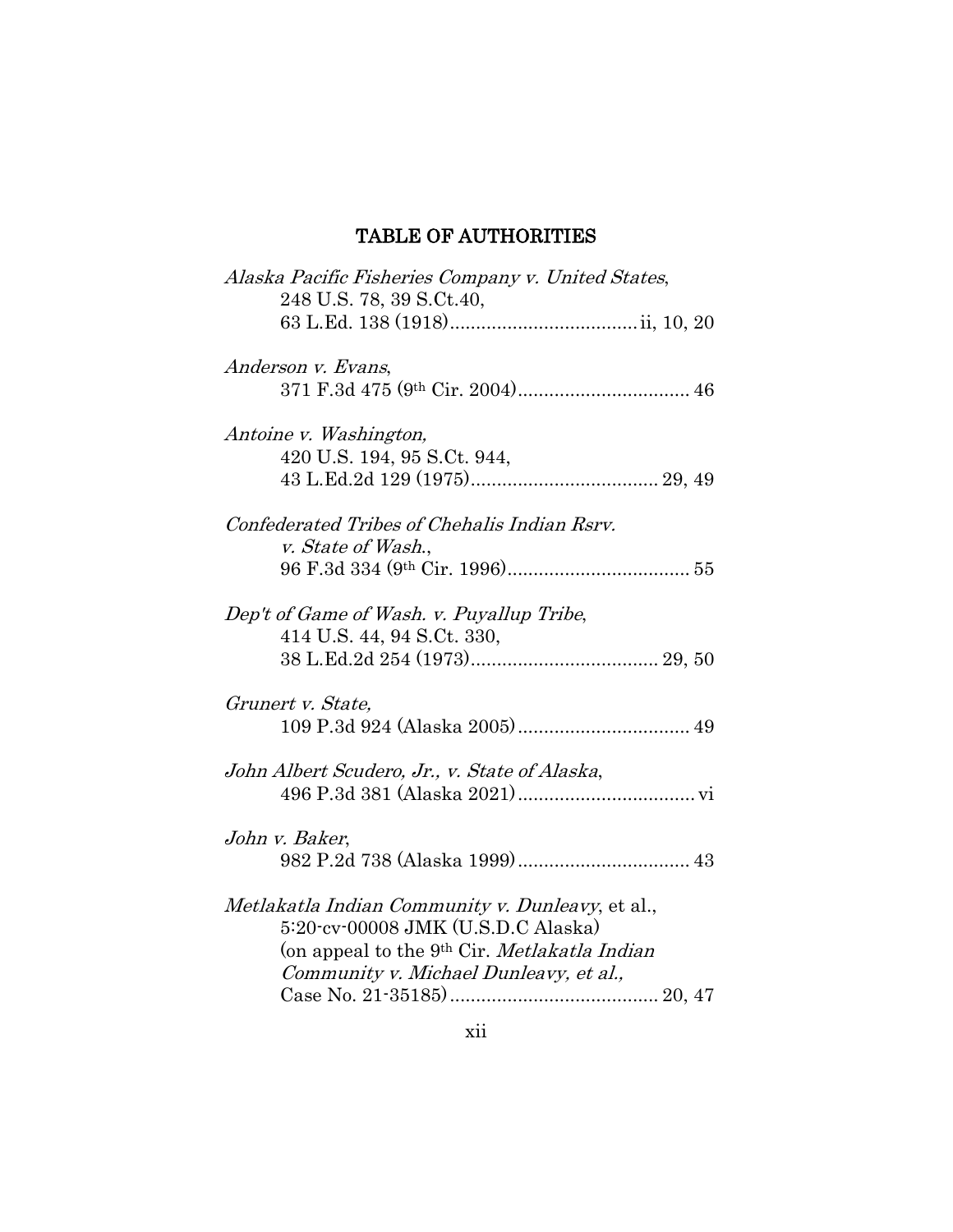| Metlakatla Indian Community v. Egan,             |  |
|--------------------------------------------------|--|
| 369 U.S. 45, 82 S.Ct. 552,                       |  |
|                                                  |  |
| Minnesota v. Mille Lac Band of Chippewa Indians, |  |
| 526 U.S. 172, 119 S.Ct. 1187,                    |  |
|                                                  |  |
| Montana v. Blackfeet Tribe of Indians,           |  |
| 471 U.S. 759, 105 S.Ct. 2399,                    |  |
|                                                  |  |
| Oneida County, N.Y. v. Oneida Indian Nation      |  |
| of State of New York, 470 U.S. 226,              |  |
| 105 S.Ct. 1245,                                  |  |
|                                                  |  |
| Organized Village of Kake v. Egan,               |  |
| 369 U.S. 60, 82 S.Ct. 562,                       |  |
|                                                  |  |
| Parravano v. Babbitt,                            |  |
|                                                  |  |
| Puyallup Tribe v. Dep't of Game of Wash.,        |  |
| 391 U.S. 392, 88 S.Ct. 1725,                     |  |
|                                                  |  |
| Tulee v. Washington,                             |  |
| 315 U.S. 681, 62 S.Ct. 862,                      |  |
|                                                  |  |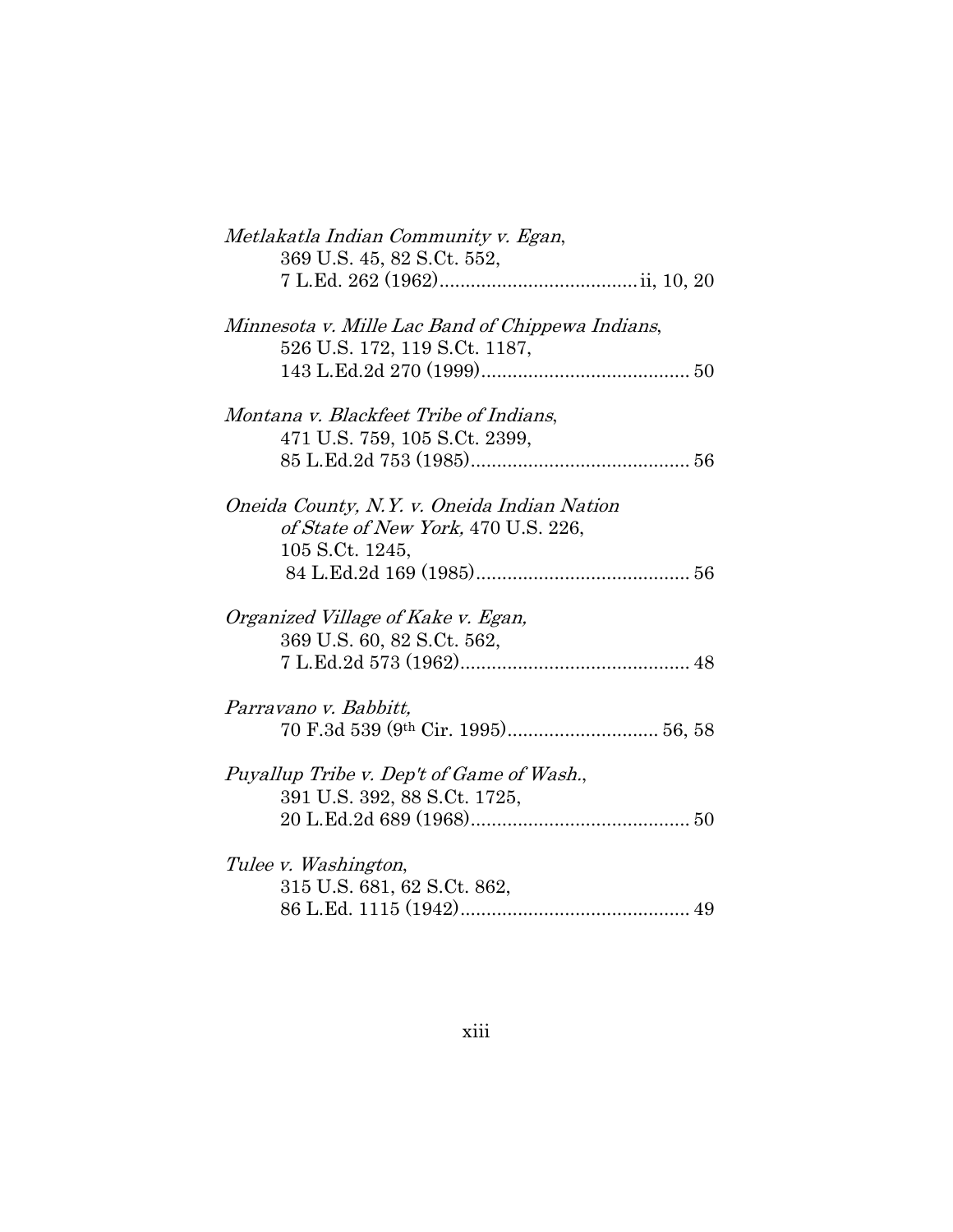| Washington State Dep't of Licensing v.       |
|----------------------------------------------|
| Cougar Den, Inc.,                            |
| 139 S. Ct. 1000, 203 L. Ed. 2d 301 (2019) 51 |

## ALASKA STATUTES

## ALASKA ADMINISTRATIVE CODE

# UNITED STATES STATUTES

| Alaska Native Claims Settlement Act of 1971,<br>$43$ U.S.C. $\S$ 1601 $et.$ $seq.$ $\dots\dots\dots\dots\dots\dots\dots\dots\dots\dots\dots\dots\dots\dots\dots\dots\dots$ |
|----------------------------------------------------------------------------------------------------------------------------------------------------------------------------|
|                                                                                                                                                                            |
|                                                                                                                                                                            |
|                                                                                                                                                                            |
|                                                                                                                                                                            |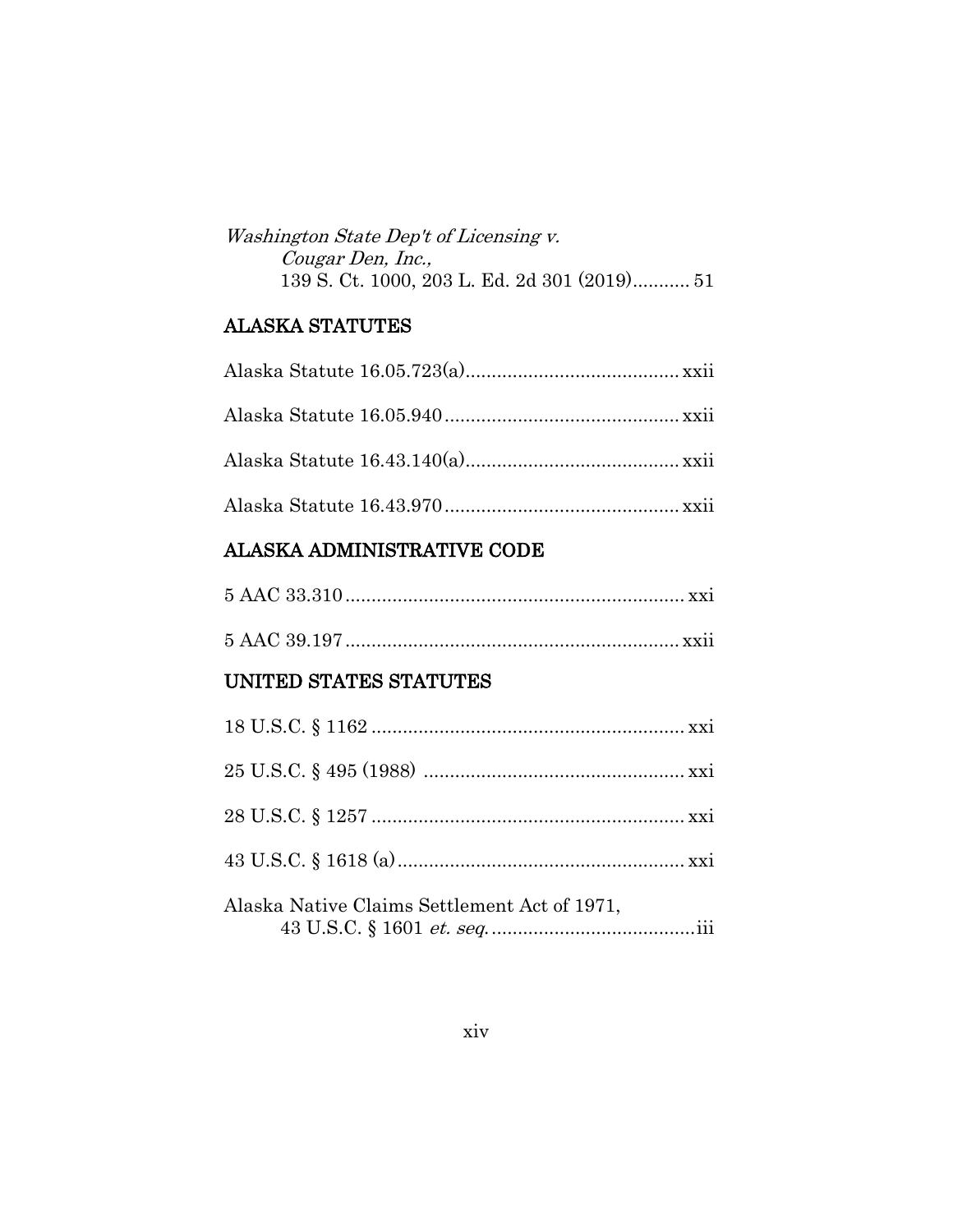Alaska Statehood Act, (72 Stat. 339) Public Law 85-508, 85th Congress, H.R. 7999, July 7, 1958.........iii, xxi

Annette Islands Reserved for Metlakatla Indians, Act of March 3, 1891, ch.561 § 15, 26 Stat. 1095 (formally codified at 48 U.S.C. § 358 and transferred to 25 U.S.C. § 495 prior to deletion from the Code)............. xxi, 37, 54

### UNITED STATES REGULATIONS

25 CFR § 241.2 ............................................................. xxi

### OTHER AUTHORITIES

|  | Presidential Proclamation No. 1331, |  |  |
|--|-------------------------------------|--|--|
|  |                                     |  |  |

### LAW REVIEW ARTICLES

| Robert T. Anderson, Alaska Native Rights, Statehood, |
|------------------------------------------------------|
| and Unfinished Business, 43 Tulsa Law                |
|                                                      |
|                                                      |

Robert T. Anderson, The <u>Katie John</u> Litigation: A Continuing Search for Alaska Native Fishing Rights after ANCSA, Arizona State Law Journal, Vo. 51, No. 3 (2019) ............................................. 44

Robert T. Anderson, Sovereignty and Subsistence: Native Self-Government and Rights to Hunt Fish and Gather After ANCSA, 33 Alaska Law Review 187 (2016) ...................... 45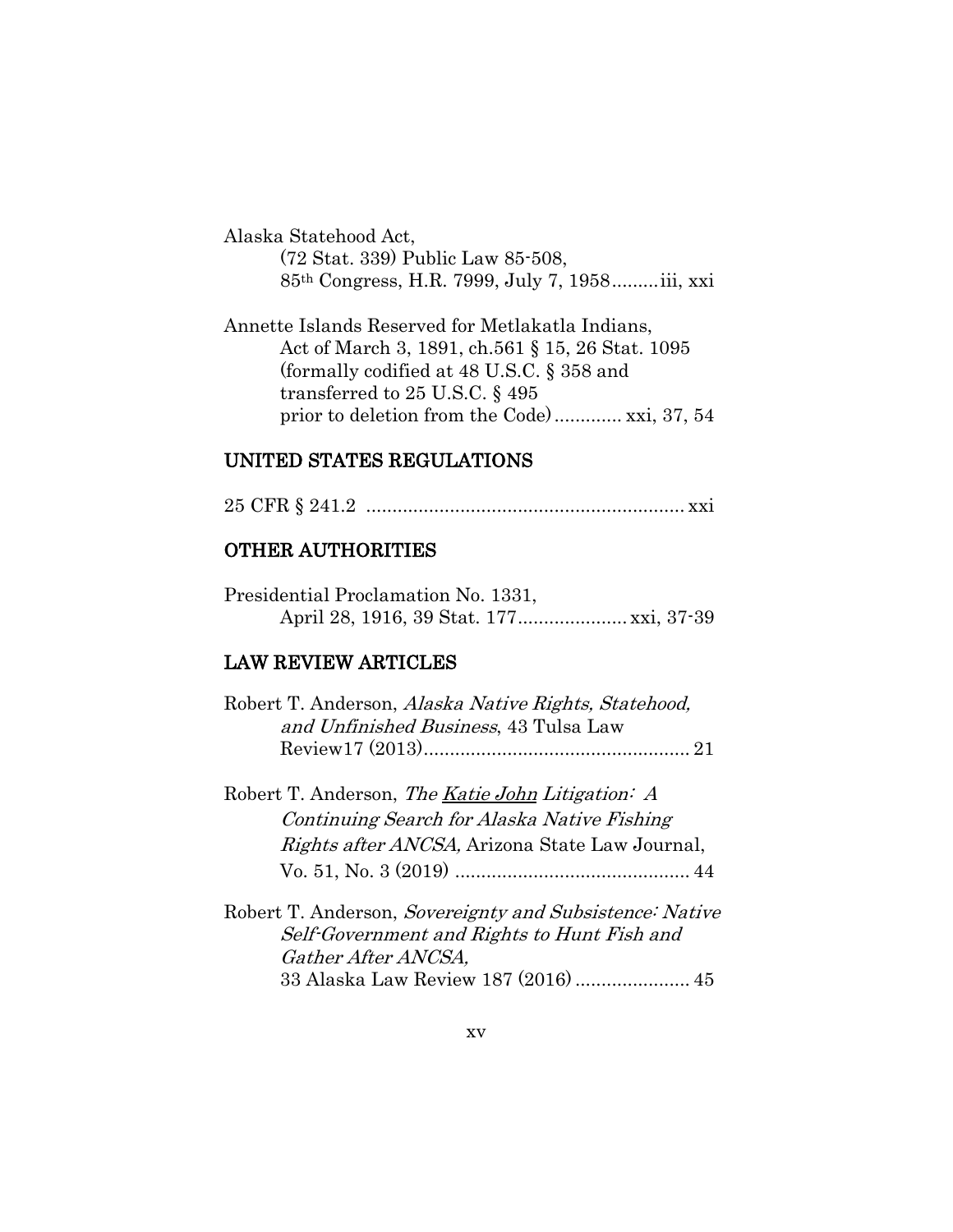### TABLE OF CONTENTS OF APPENDIX

# VOLUME 1

| Alaska Supreme Court Opinion No. 7544                                                            |
|--------------------------------------------------------------------------------------------------|
| Alaska Supreme Court Order Re Petition for                                                       |
| Alaska Supreme Court Order Transfer from<br>Court                                                |
| Of Appeals Appellate Rule 405 (September                                                         |
| Alaska Supreme Court Order Taking Judicial<br>Notice of Federal Lawsuit by Metlakatla Indian     |
| Alaska Supreme Court Return of Jurisdiction                                                      |
| Alaska Court of Appeals Order Certifying<br>Appeal to the Supreme Court (August 5, 2019) App. 49 |
| Alaska District Court Order on Pending Motions                                                   |
| Judgment CTN 001 (September 19, 2016) App. 63                                                    |
| Judgment CTN 002 (September 19, 2016) App. 65                                                    |
| Judgment CTN 003 (September 19, 2016)  App. 67                                                   |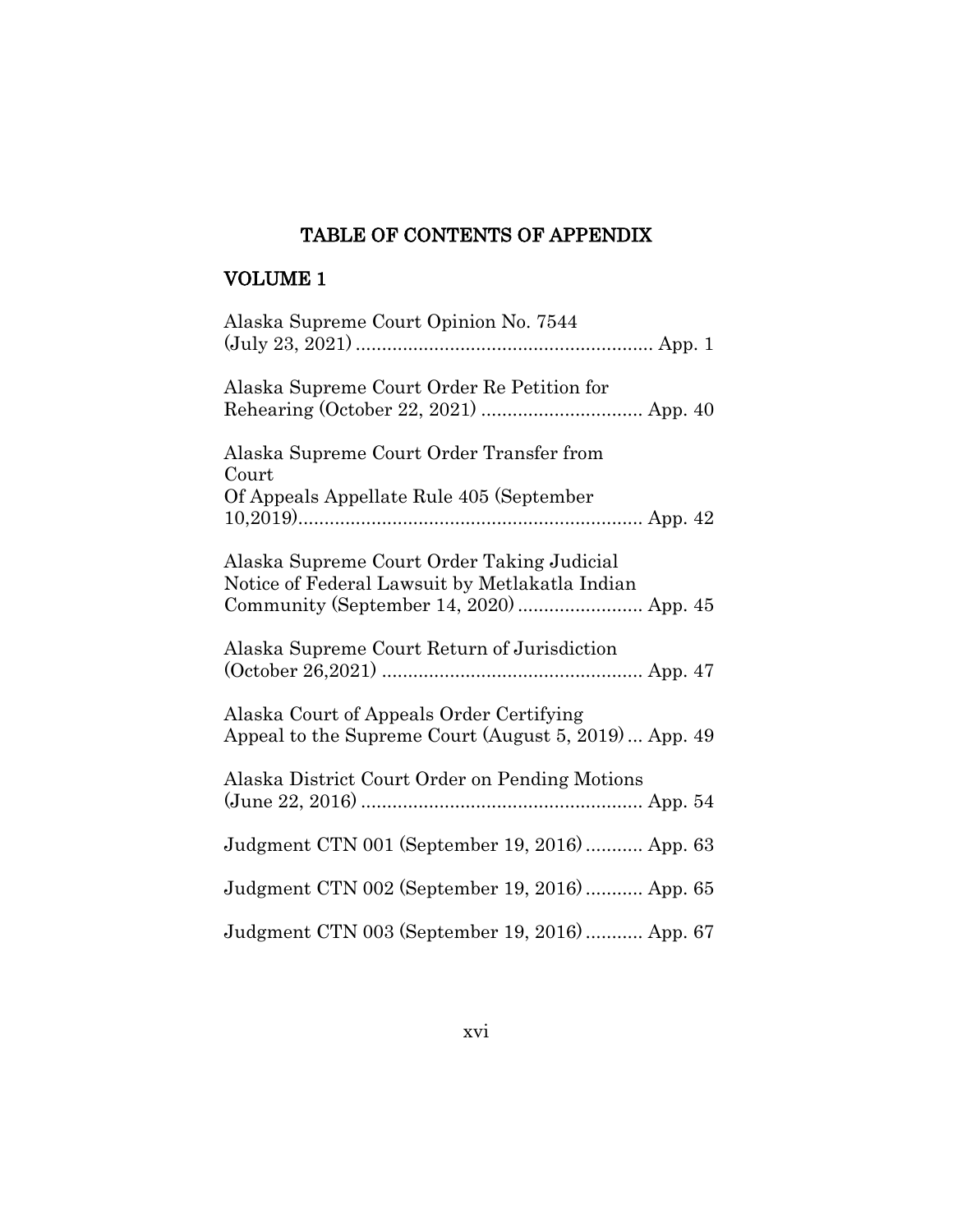| Alaska District/Superior Court Order Upon |
|-------------------------------------------|
| Conclusion of Appeal in Criminal, Alcohol |
| Underage, or Minor Offense (November 29,  |
|                                           |

Appellant's Motion Under Rule 506 (b) for Permission to File Further Briefs and Memorandum in Support of Petition for Rehearing/Appellant's Motion Pursuant to Appellate Rule 506 (b) for Oral Argument as to Petition for Rehearing (August 4, 2021)............... App. 73

Appellant's Petition for Rehearing Pursuant to Rule 506(a)(1)(2) and (3)(August 2, 2021) ........... App. 80

Amicus Curia Brief of Metlakatla Indian Community (October 28, 2019)............................. App. 92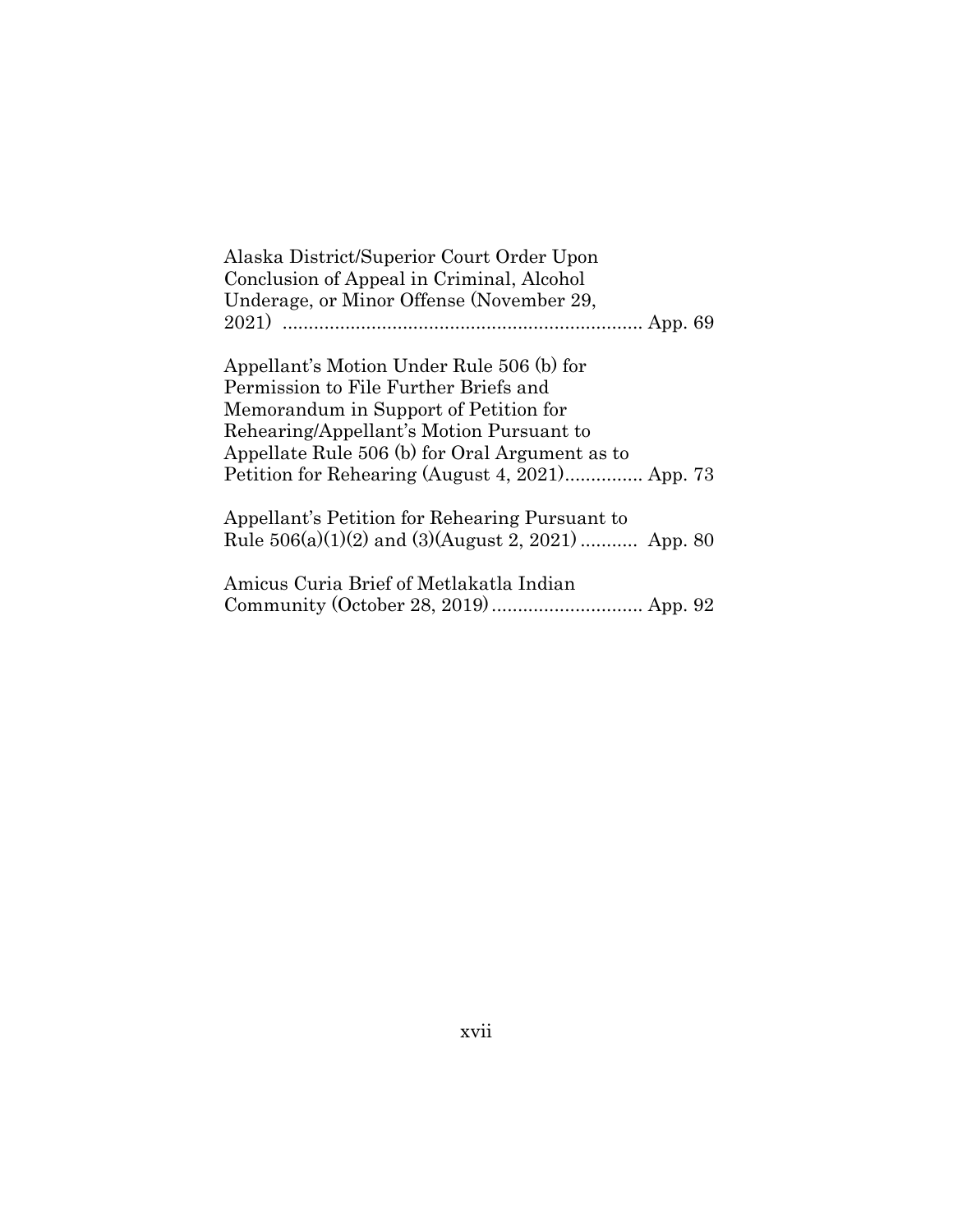## TABLE OF AUTHORITIES IN APPENDIX

### UNITED STATES STATUTES

| Presidential Proclamation 39 Stat. 1777                                                                                                                                                                    |  |
|------------------------------------------------------------------------------------------------------------------------------------------------------------------------------------------------------------|--|
| United State Regulations 25 CFR § 241.2 Annette                                                                                                                                                            |  |
| Islands Reserve; Definition; Exclusive Fishery;                                                                                                                                                            |  |
| Act of March 3, 1891, ch.561 § 15, 26 Stat. 1095,<br>1101 (formally codified at 48 U.S.C. § 358 and<br>transferred to 25 U.S.C. $\S$ 495 prior to deletion<br>from the Code). Annette Islands reserved for |  |
|                                                                                                                                                                                                            |  |

# ALASKA STATUTES

| Alaska Statute 16.05.723(a) Misdemeanor               |  |
|-------------------------------------------------------|--|
| Alaska Statute 16.05.940 Definitions App. 114         |  |
| Alaska Statute 16.43.140(a) Permit Required  App. 115 |  |
|                                                       |  |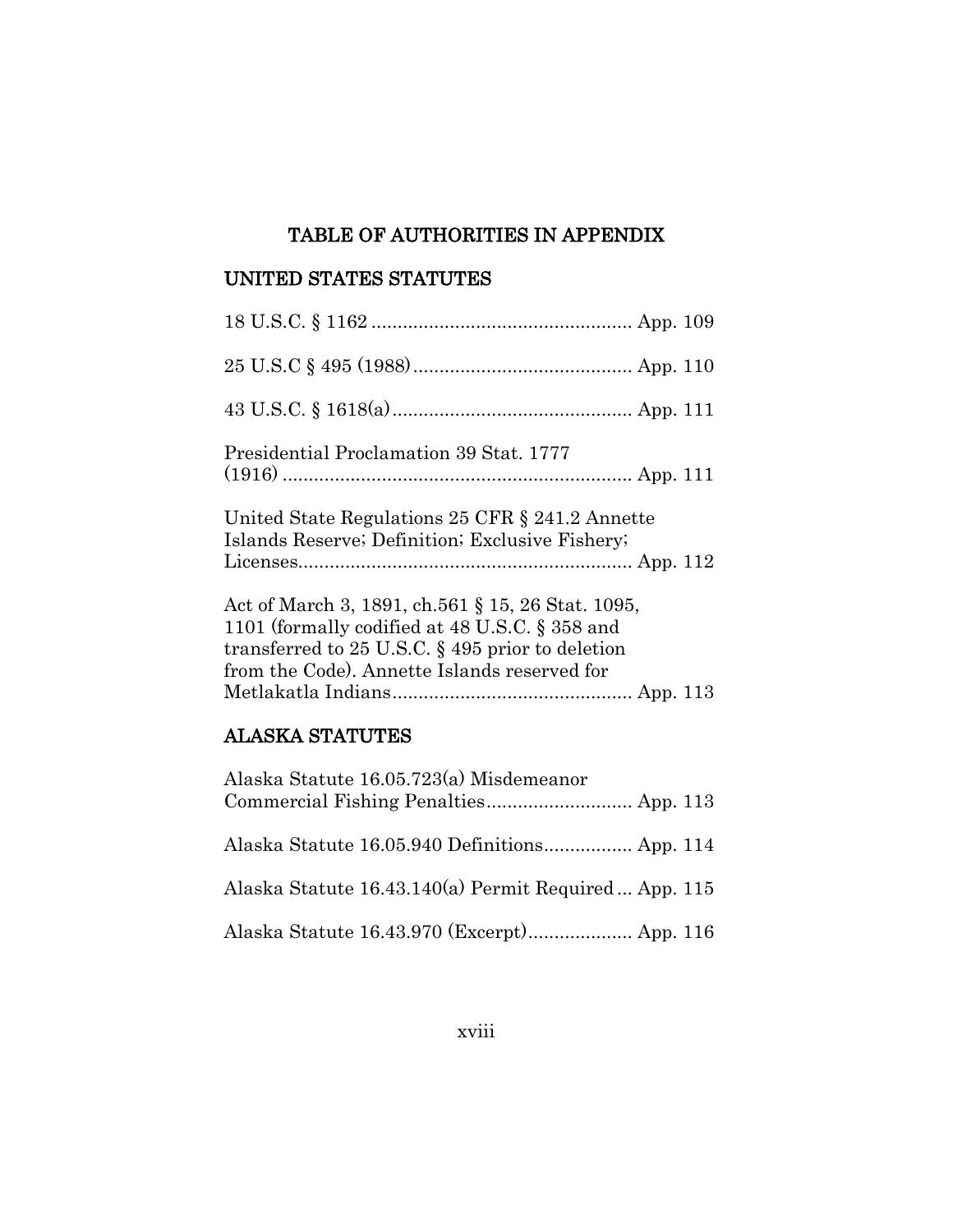# ALASKA ADMINISTRATIVE CODE

| 5 AAC 33.310. Fishing Seasons and Periods for |  |
|-----------------------------------------------|--|
|                                               |  |
|                                               |  |

5 AAC 39.197. Unlawful Possession of Fish....... App. 118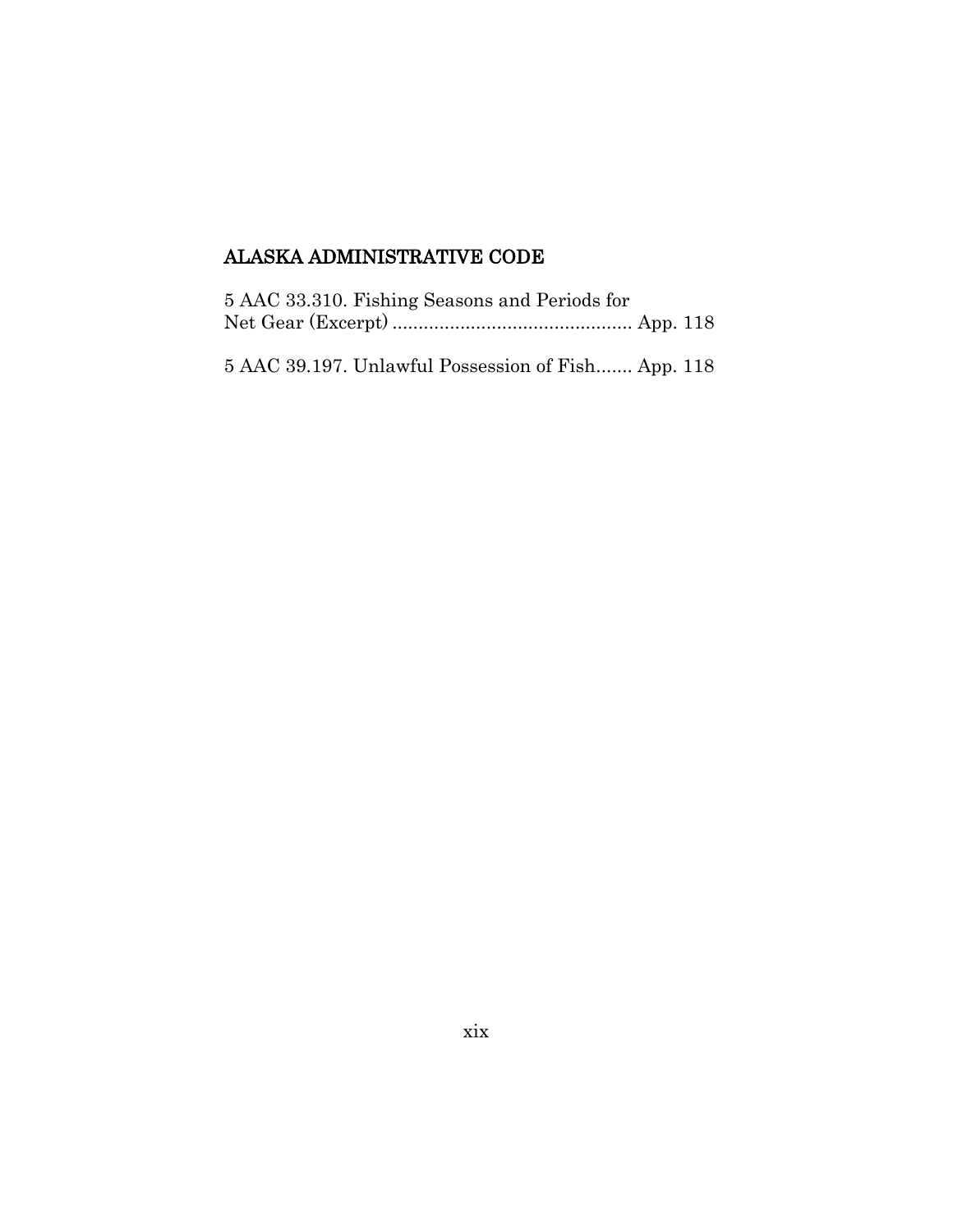#### OPINION AND ORDERS BELOW

The Alaska Supreme Court Opinion is styled: John Albert Scudero, Jr. v. State of Alaska, Case No. S-17549, Opinion No. 7544 (7/23/2021), 496 P.3d 381, (Alaska 2021); reconsideration and rehearing denied (October 22, 2021); Petitioner's Appendix (hereinafter "App."), at 1-39.

The Trial Court Opinion in State of Alaska v. John A. Scudero, Jr. Case No. 1KE – 14–00672 CR in Superior/District Court for State of Alaska First Judicial District at Ketchikan is not reported; Relevant Order on Pending Motions of June 22, 2016, is set out in Appendix. [App. 54-62].

#### BASIS FOR JURISDICTION

The Alaska Supreme Court entered the Opinion on July 23, 2021, [App. 1-39]; denied rehearing and rehearing en banc on October 22, 2021 [App. 40].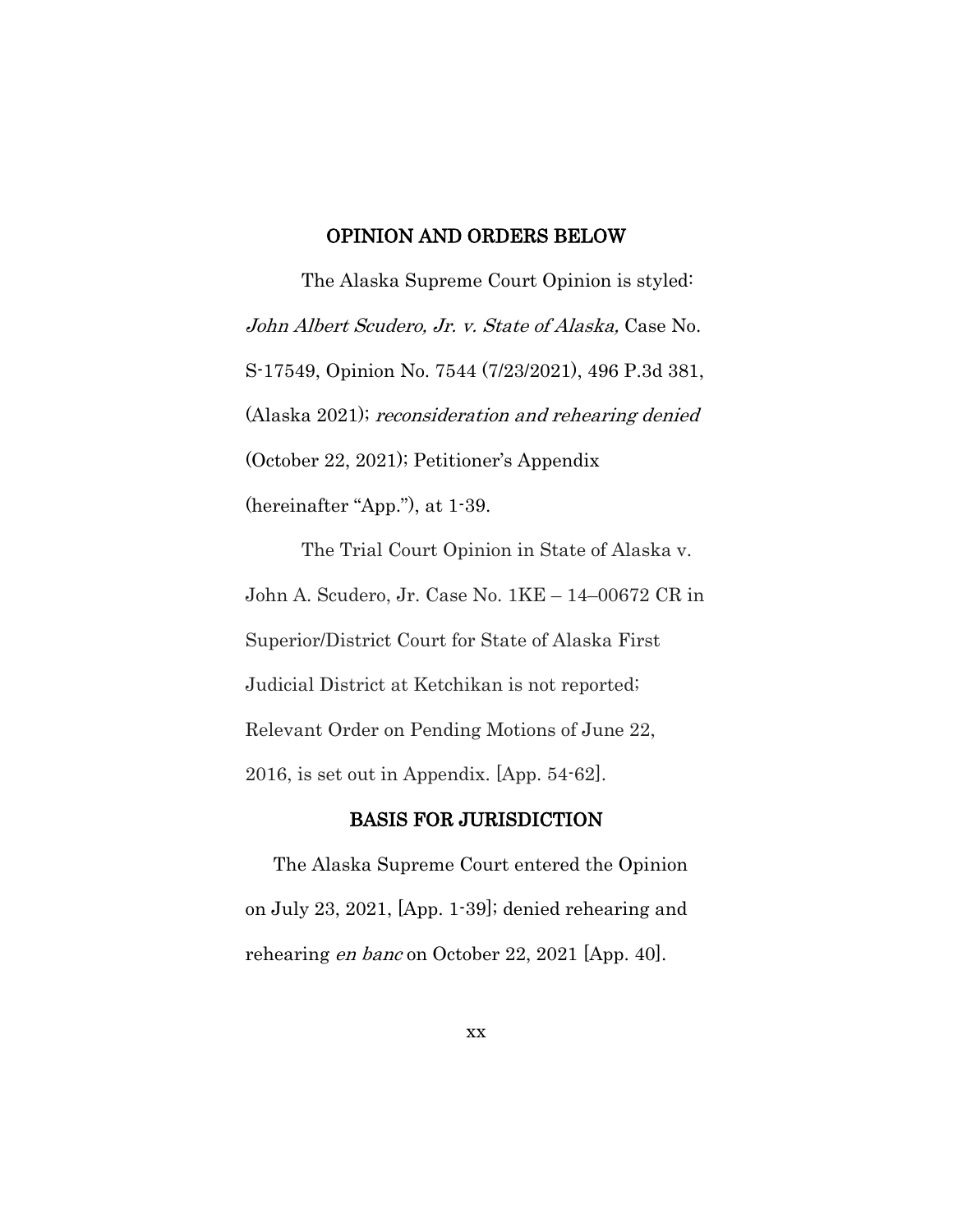This Court's jurisdiction is invoked under [28 U.S.C. §](https://www.law.cornell.edu/uscode/text/28/1257)  [1257.](https://www.law.cornell.edu/uscode/text/28/1257)

### TREATIES, STATUTES, ORDINANCES AND REGULATIONS INVOLVED

The case involves: 18 U.S.C. § 1162; 25 U.S.C. § 495 (1988); [28 U.S.C. § 1257;](https://www.law.cornell.edu/uscode/text/28/1257) 43 U.S.C. § 1618(a); Alaska Statehood Act, (72 Stat.339) Public Law 85- 508, 85th Congress, H.R. 7999, July 7, 1958; Alaska Native Claims Settlement Act of 1971, 43 U.S.C. §§ 1601, et. seq.; Annette Islands Reserved for Metlakatla Indians, Act of March 3, 1891, 25 CFR § 241.2, 26 Stat. 1095, 1101 (formally codified at 48 U.S.C. § 358 and transferred to 25 U.S.C. § 495 prior to deletion from the Code); Presidential Proclamation No. 1331, April 28, 1916, 39 Stat. 177; United States Regulations, 25 C.F.R. § 241.2 Annette Islands Reserve; Definition; Exclusive Fishery, Licenses; 5 AAC 33.310. Fishing Seasons and Periods for Net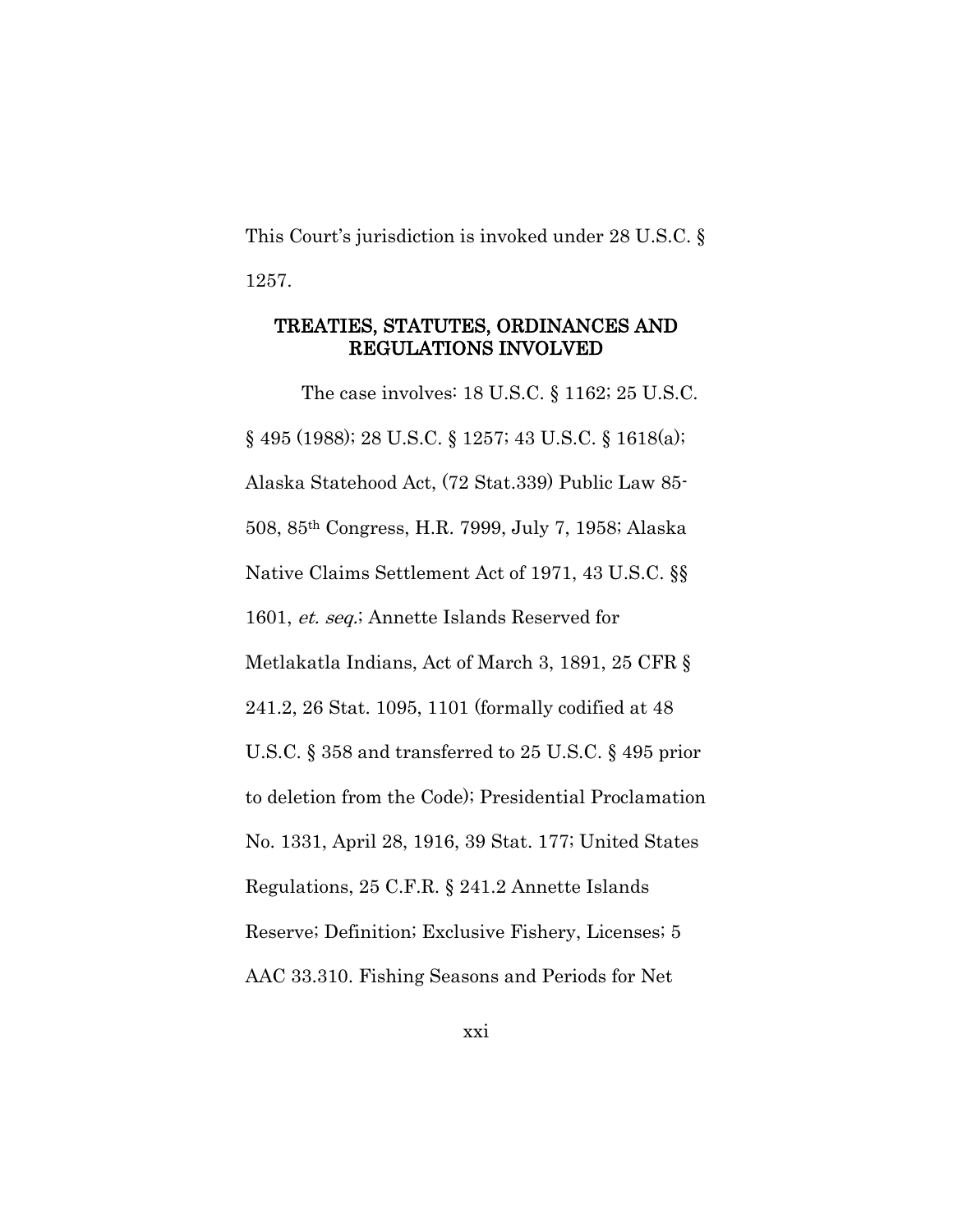Gear (Excerpt); 5 AAC 39.197. Unlawful Possession of Fish; Alaska Statute 16.05.723(a) Misdemeanor Commercial Fishing Penalties; Alaska Statute 16.05.940 Definitions; Alaska Statute 16.43.140(a) Permit Required; and Alaska Statute 16.43.970 (Excerpt). See Appendix 109-118.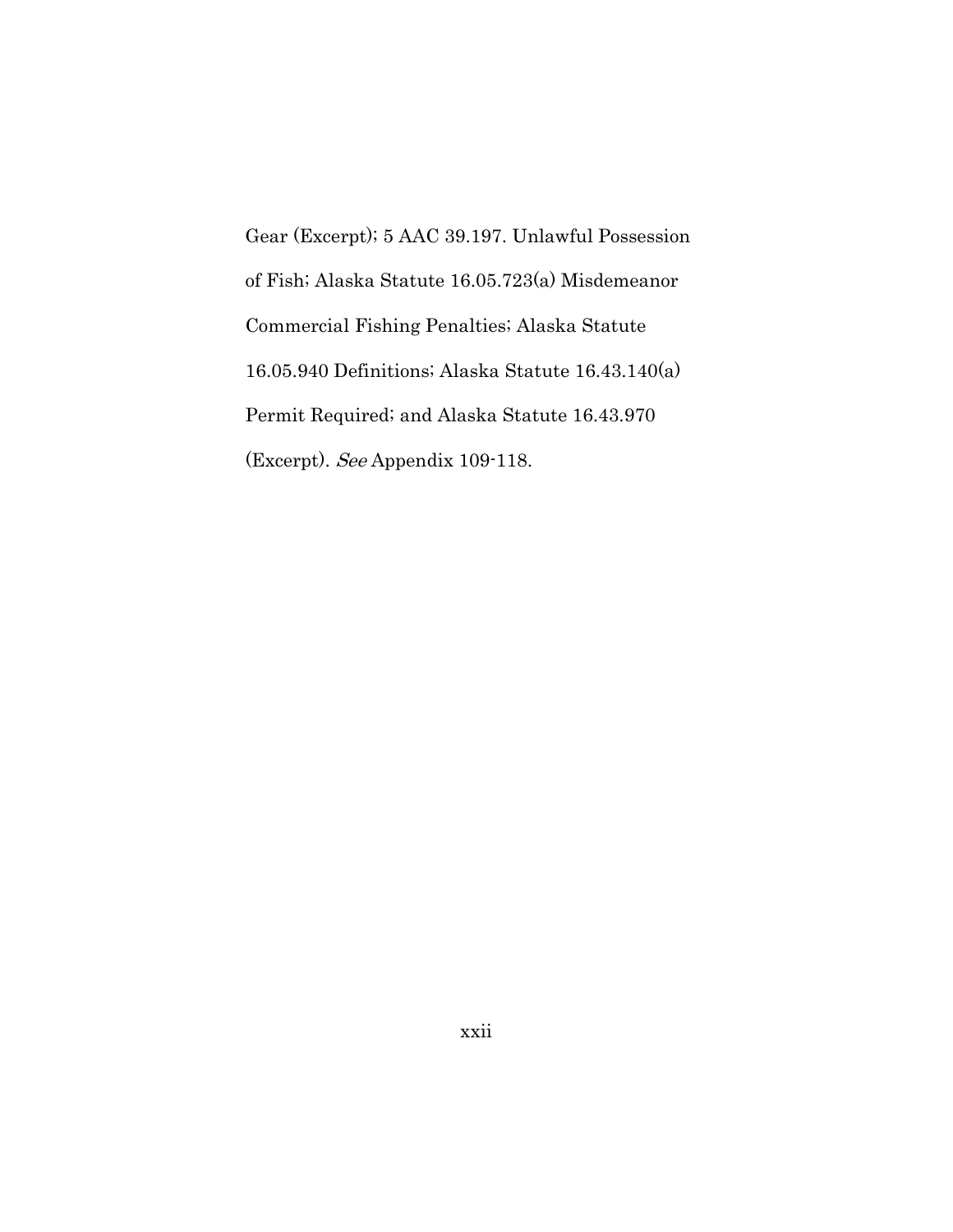### STATEMENT OF THE CASE

A. Raising and Preservation of Federal Issues as to Which Review is Sought for State Court Judgment.

Under Rule 14 (g) (i), federal questions sought to be reviewed, as to state-court judgment, were initially raised, preserved and ruled on in Trial Court and on Direct Appeal to Alaska Court of Appeals with transfer of the appeal as to those issues to the Alaska Supreme Court, which issues were addressed by the Alaska Supreme Court in its Opinion Below, Opinion No. 7554 of July 23, 2021. [App. 1-39].

Mr. Scudero's Petition for Rehearing as to same of August 2, 2021 [App. 80-91] was denied by the Alaska Supreme Court on October 22, 2021. [App. 40–41].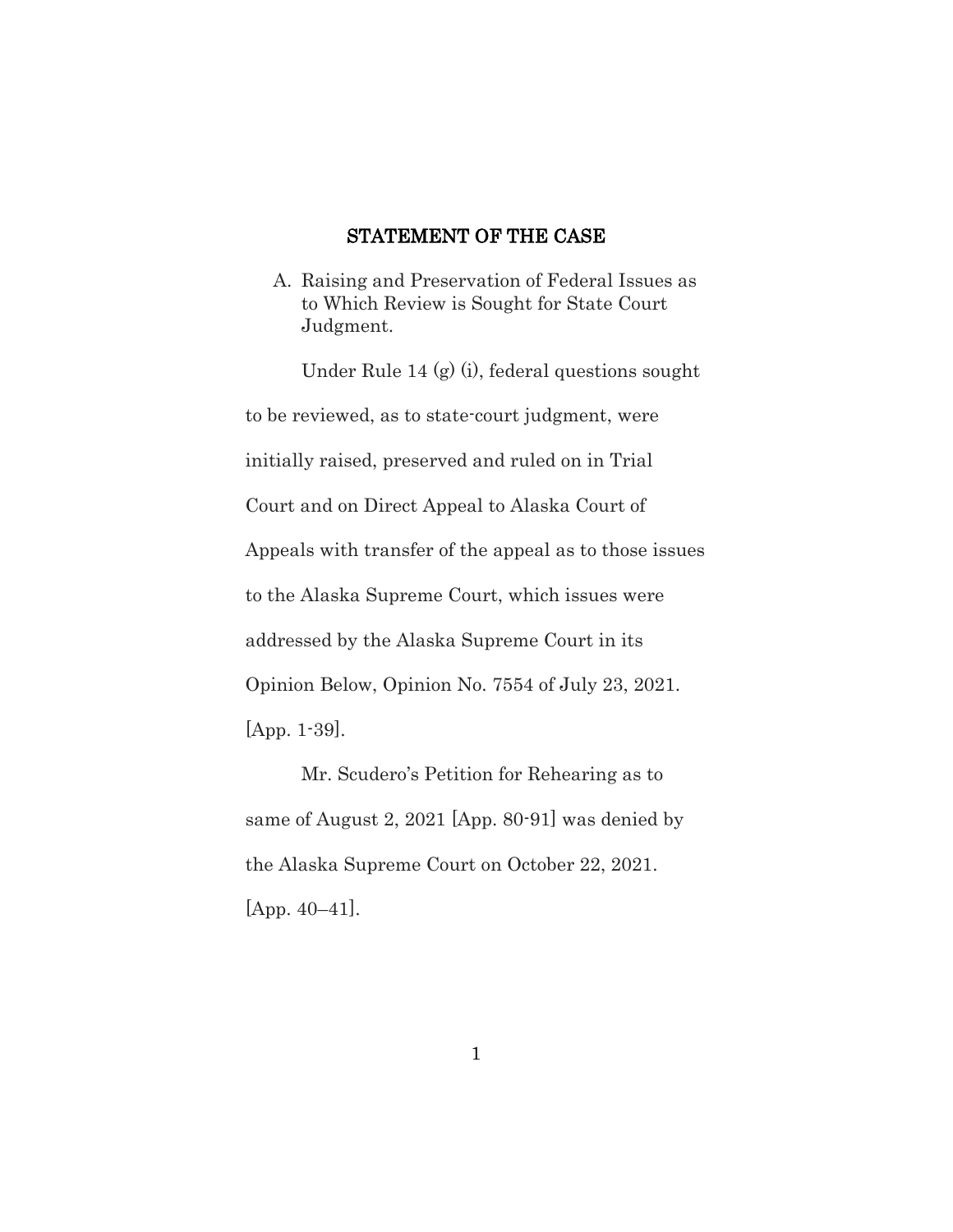Initial Orders and Judgment in State of Alaska v. John A. Scudero, Jr., Case No. 1KE – 14- 00672 CR in Superior / District Court for the State of Alaska, First Judicial District at Ketchikan, were entered June 22, 2016, September 19, 2016; final order on November 29, 2021. [App. 54–72].

Trial Court's Order on Pending Motions of June 22, 2016 [App. 54-62] demonstrates issues were raised by motions and ruled on and preserved.

Issues were raised and preserved on Direct Appeal to Alaska Court of Appeals, in Scudero v. State, Case No. A-12729.

Appeal, given importance of the issues, pursuant to an Order Certifying Appeal No. A-12729, to the Alaska Supreme Court, issued by the Court of Appeals on August 5, 2019, was transferred to Alaska Supreme Court by Order of Transfer from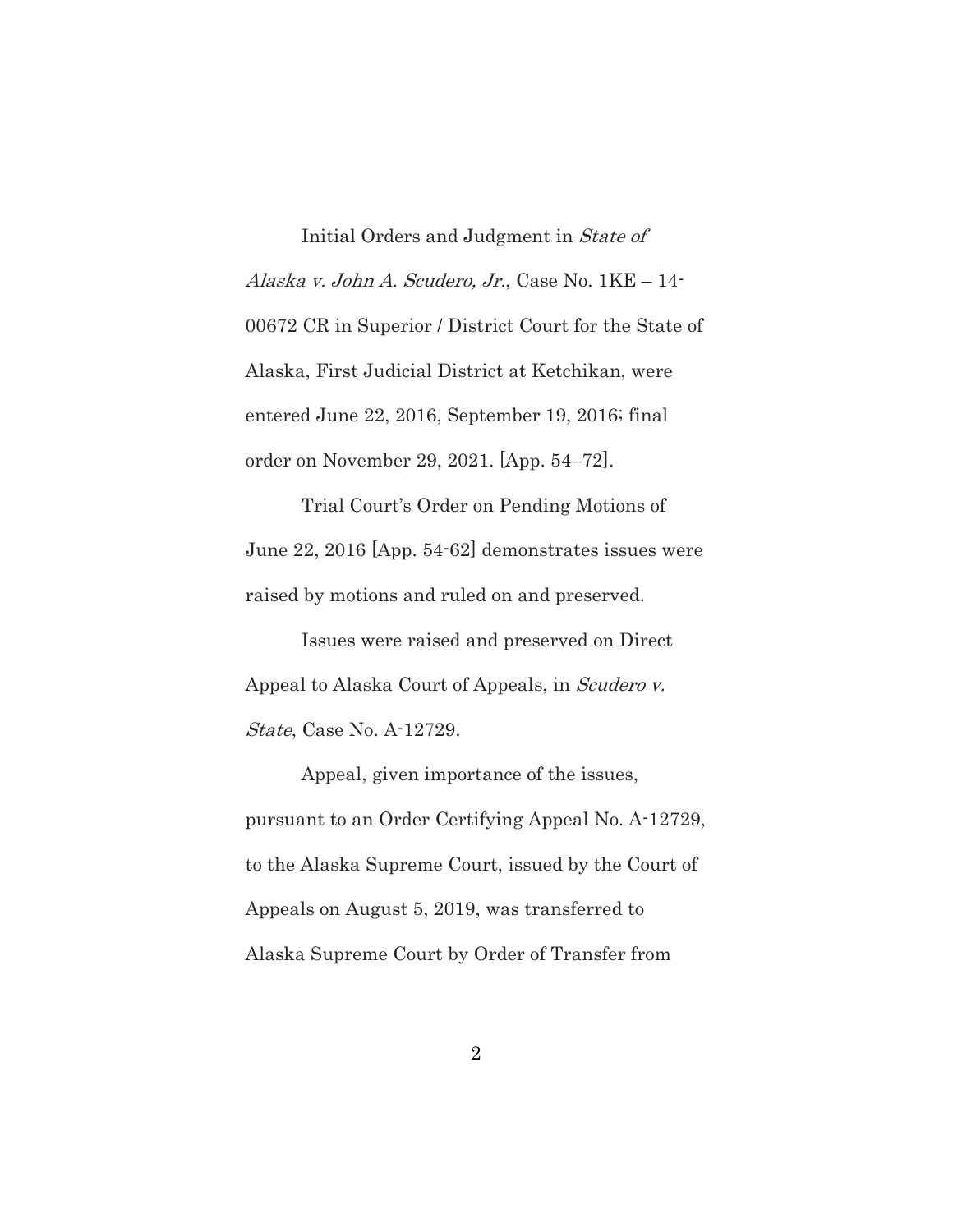Court Of Appeals Rule 408 in Supreme Court Case No. S-17549, September 10, 2019. [App. 42-44].

Alaska Supreme Court Opinion No. 7544, in Scudero v. State, Alaska Supreme Court No. S-17549, Alaska Court of Appeals No. A 12729, Alaska Superior Court Case No. 1KE- 14- 00672, denied the Appeal on July 23, 2021. [App. 1-39].

A Timely Petition for Rehearing, was filed in Alaska Supreme Court on August 2, 2021. [App. 80- 91]; denied October 22, 2021. [App. 40-41].

Under Rule 14  $(g)$  (i), "as the ... portions of the record relied on under this subparagraph are voluminous, they are … included in the Appendix referred to in subparagraph 1(i)."

B. Introductory Statement

The Alaska Supreme Court held that the State of Alaska can interfere with, criminally prohibit and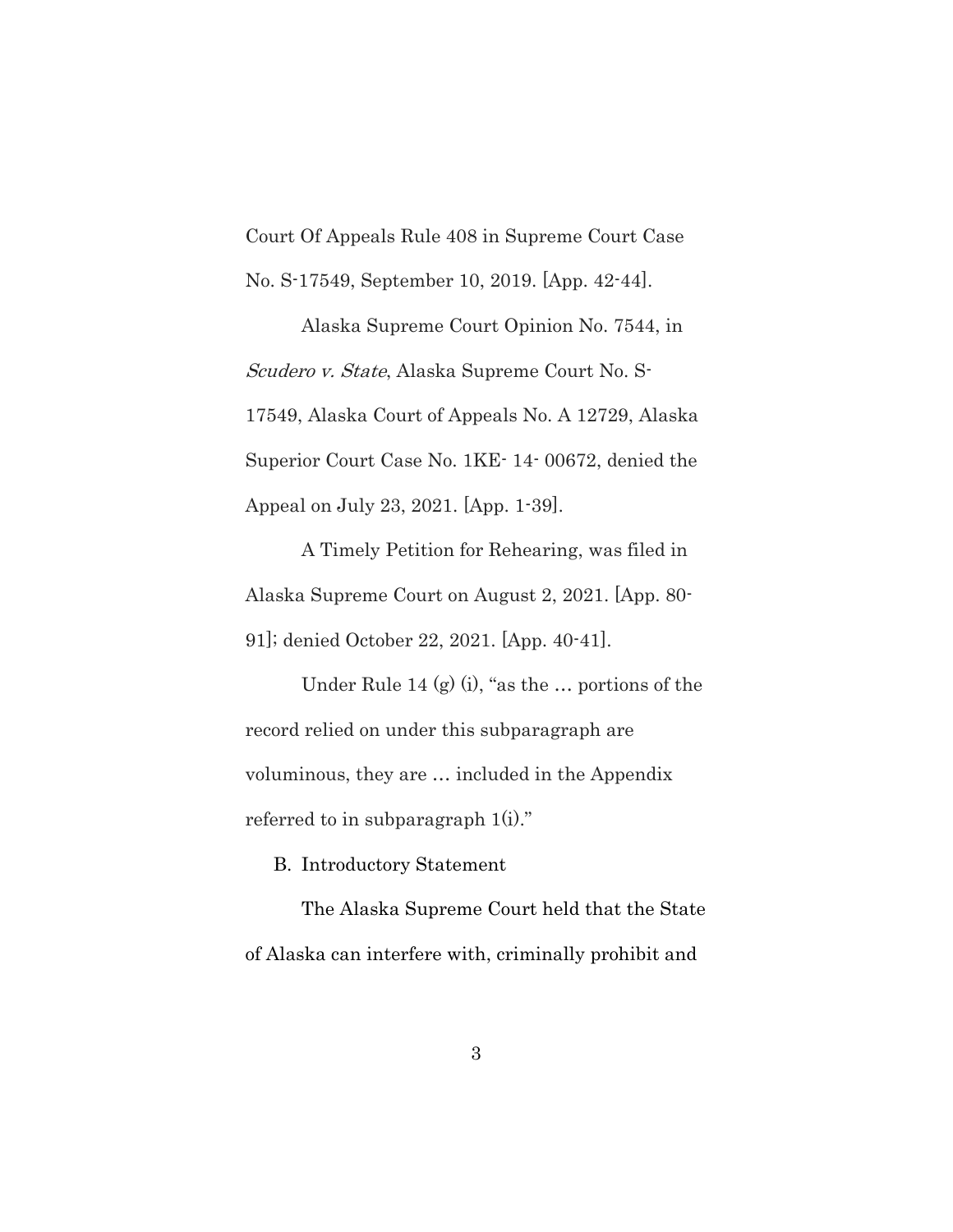prosecute, via the threat of conviction, and fine, and incarceration, the exercise of the Pacific Ocean waters fishing rights of Alaska Native John Albert Scudero, Jr., and the Metlakatla Natives (herein "Metlakatlans"), Members of the Metlakatlan Indian Community, a federally recognized Indian Tribe (which Tribe is a part of the Tsimshian Nation), including their aboriginal fishing rights, as well as their fishing rights under presidential proclamation, congressional legislation, and treaty, via the guise of the discriminatory misapplication of the doctrine of "conservation necessity." The Metlakatlans have vested aboriginal fishing rights given the fact that the Alaska Native Claims Settlement Act ("ANCSA"), which recognized settled and extinguished aboriginal rights of many Alaska Natives, did not act as a forfeit of Metlakatlans'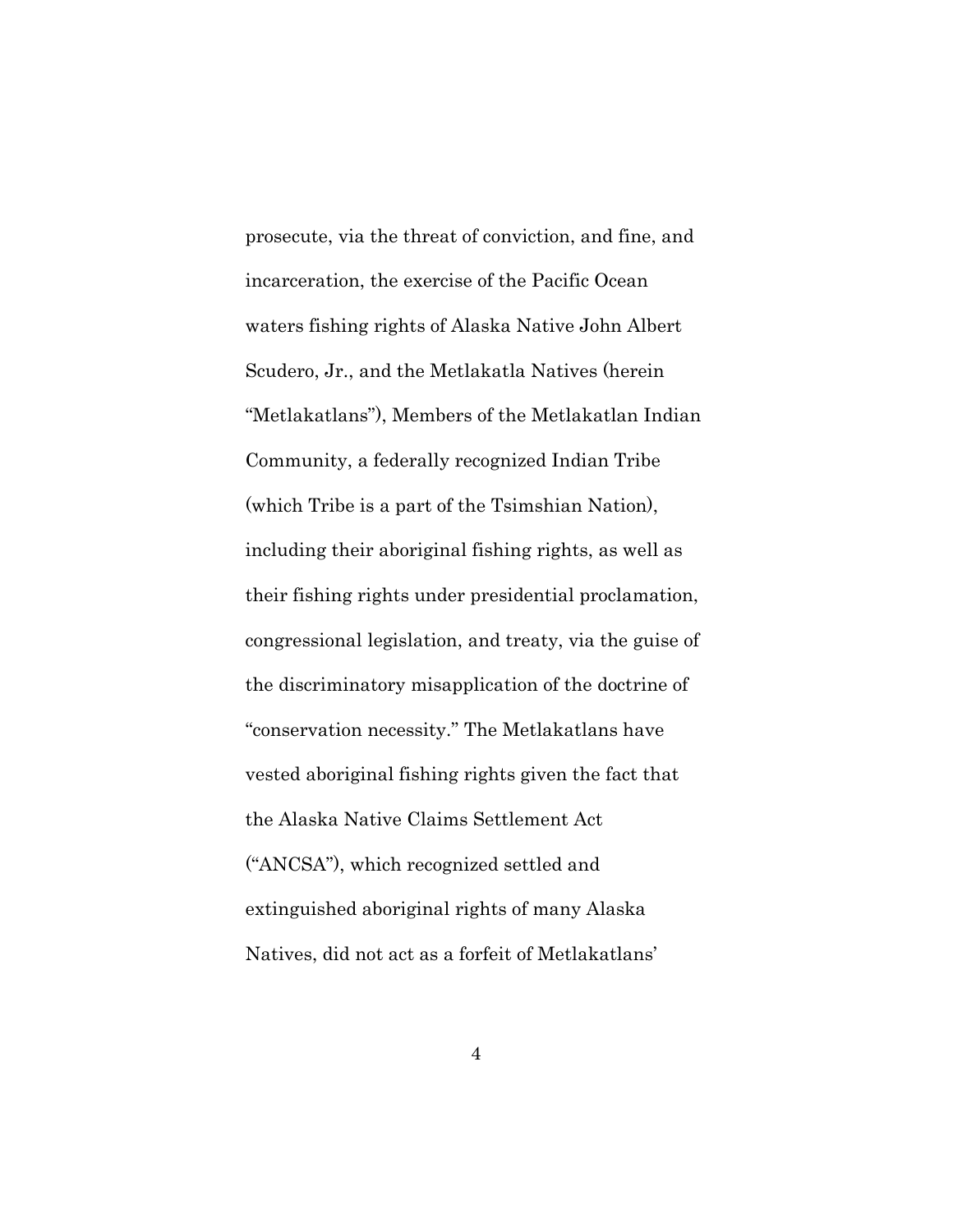rights since they "opted out" and never received any money, lands, corporate status, or benefits to settle, waive, or relinquish their aboriginal rights. This includes the right to fish for salmon in the traditional Pacific Ocean waters where Mr. Scudero was fishing, which the Metlakatla Natives, as a part of the Tsimshian Nation, have exercised for thousands of years. Metlkatlans live on the Annette Islands Reserve in Southeast Alaska, which is a reserve established by presidential proclamation, and congressional legislation in the late 1800's to protect the Metlakatlan Natives and allow them to exercise their heritage and lifestyle of fishing and harvesting from the sea in their traditional fishing waters, which waters include both waters within 3000 feet off the Annette Island(s), i.e., "Metlakatlan exclusive fishing zone," and the traditional areas of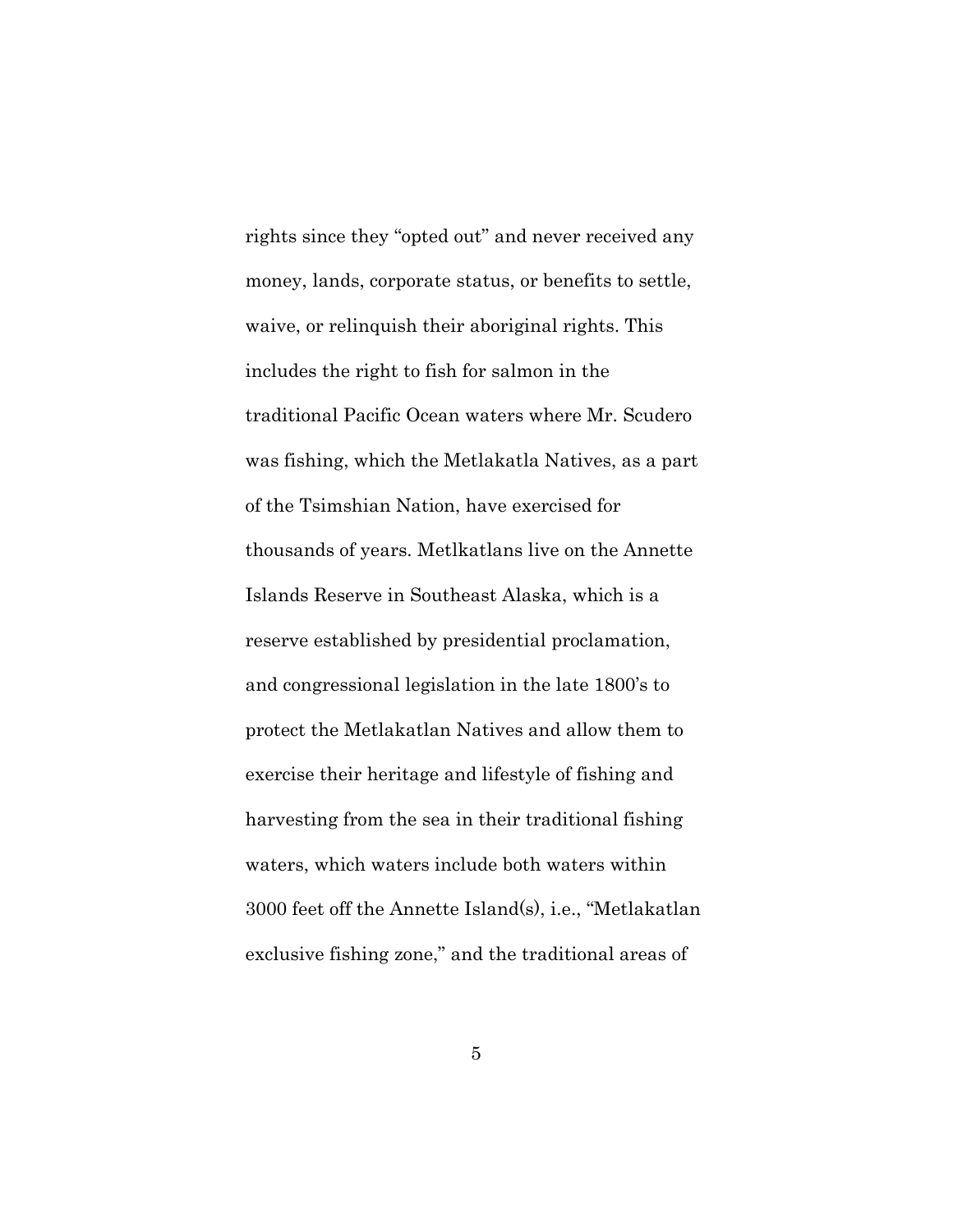"off-reservation" fishing and harvest, which are essential to the purpose for which the reservation/reserve/sanctuary was created and intended: To enable the Metlkatlans to pursue a nonagrarian lifestyle by harvesting fish from the sea and operating an on island fish packing cannery.

The Metlkatlans operated the cannery for decades both before and after statehood, but now have had to close the cannery because of the State of Alaska's criminal prohibition against certain "nonlimited entry permitted Metlakatlan Natives" such as Petitioner Scudero from fishing outside the 3000 foot zone. Those off-reservation traditional and necessary waters include the waters where Petitioner Scudero was fishing. The Alaska Supreme Court upheld a criminal prosecution and conviction for John Albert Scudero who is a native blood

6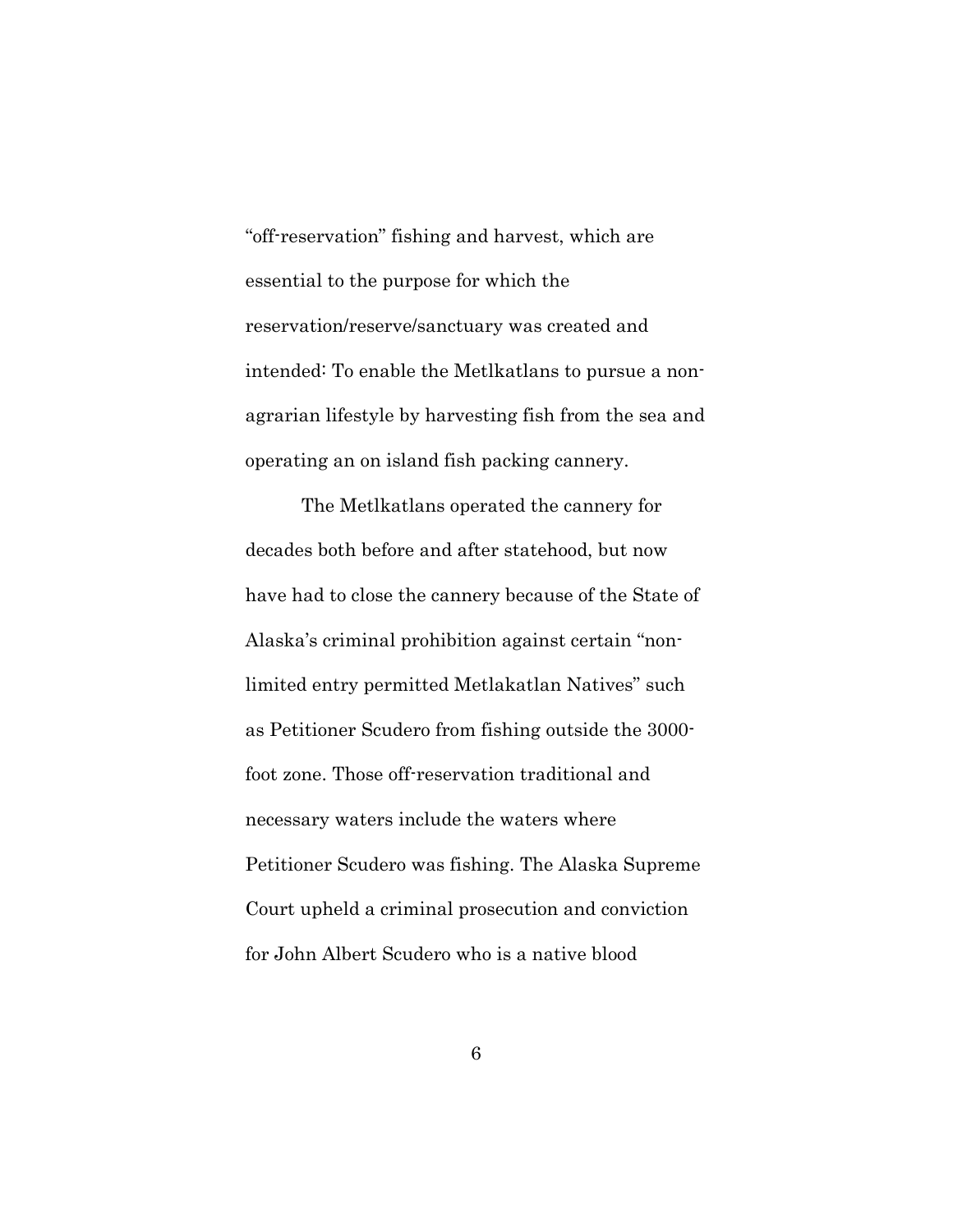member of the Metlakatla Tribe and was merely exercising his "off-reservation" fishing rights as a "protest" to attempt to protect those rights for the Metlkatlans.

The Alaska Supreme Court assumed that those broad off-reservation fishing rights existed, and were held by the Metlkatlans, but that under the guise of "conservation necessity" the Metlakatlan Natives such as John Scudero could be criminally prohibited from exercising those rights, since they did not have an "Alaska Limited Entry Permit." Those fishing permits actually sell for tens of thousands of dollars, and possibly well in excess of \$100,000, and for far beyond the financial means of most Metlakatlans to purchase.

When the limited entry program was first enforced under the 1973 Alaska Statute, and a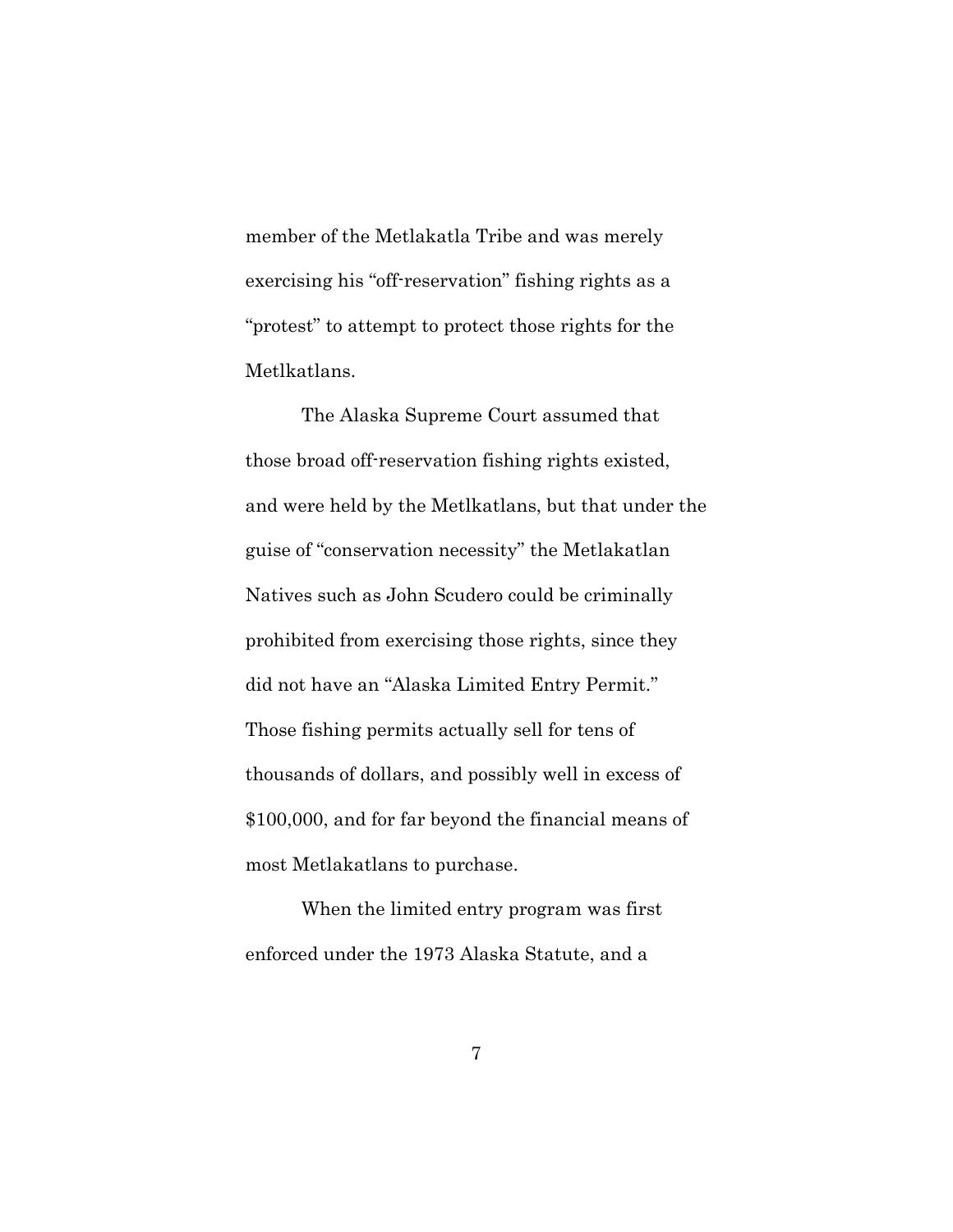limited number of permits were granted, there was discrimination against Metlakatlans, as they did not receive any points or credits toward permits, regarding prior fishery participation for the fishing they had engaged in within the "3000-foot exclusive zone." No new permits have been or are being granted.

When the Annette Islands Reserve was established by Act of Congress in 1891, it reserved for the Metlakatlan Indian Community members of the Tribe and Tsimshian Nation, the right to fish in waters surrounding the reserve concurrent with their unrelinquished aboriginal rights. President Wilson's Proclamation of 1916 enhanced that reserved right by establishing an "exclusive fishery" for the Community's protection. The Proclamation did not diminish or detrimentally affect in any way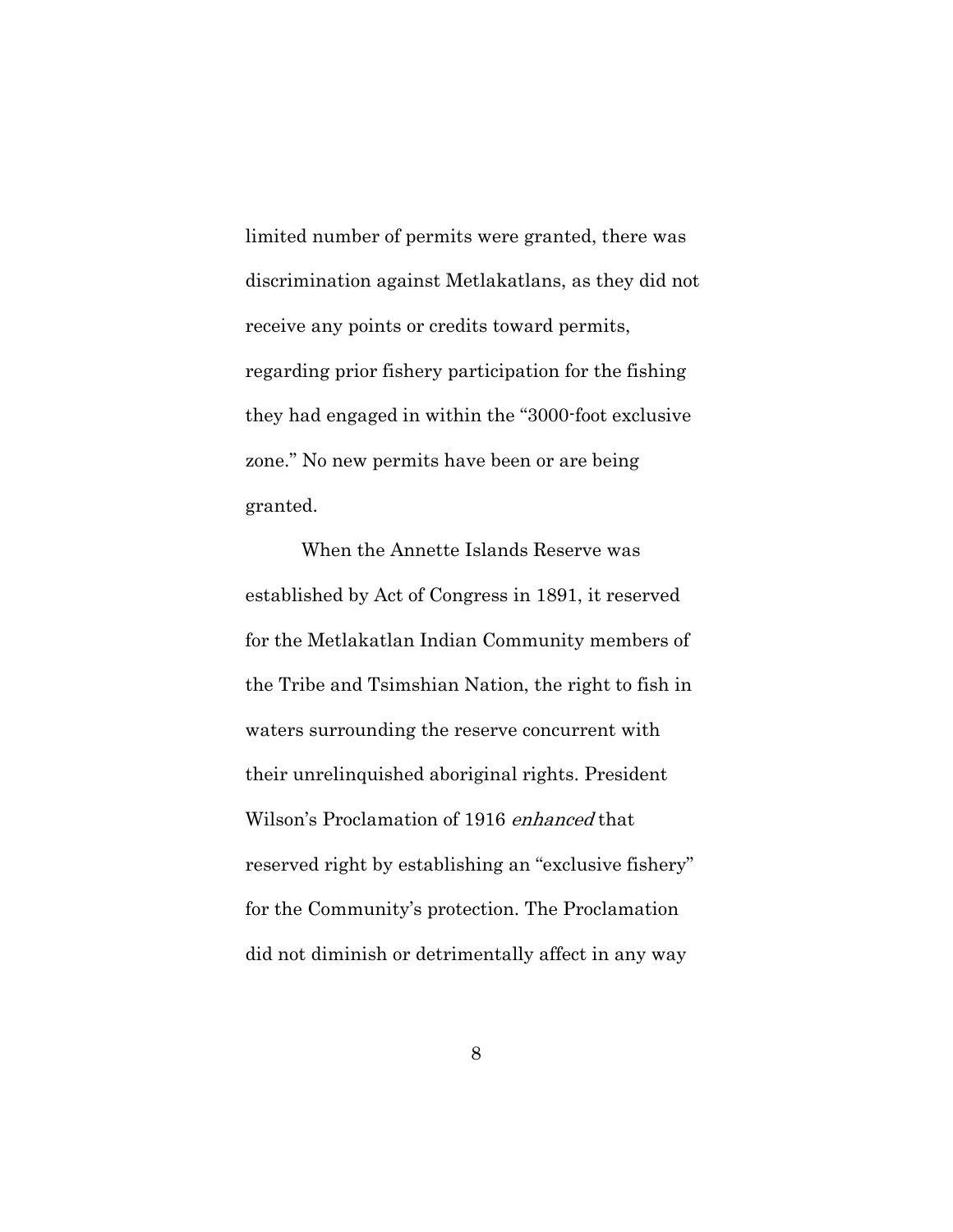the off-reservation fishing rights reserved by Congress, but rather created a sanctuary for the Metlakatlans, not a cage to restrict their exercise of those rights. However, those off-reservation rights were in effect unlawfully and by criminal prosecution extinguished, when the State passed its limited entry regulatory program in 1973 and refused to credit the Metlakatlans as to their prior onreservation fishing catch(s) for purposes of issuing permits.

On at least two prior occasions, the United States Supreme Court has acted as necessary to recognize and protect the rights of the Metlakatla Tribe and Natives as to ocean fishing, recognizing the unique nature of the Metlakatlans as to those fishing rights. This Court has previously held that the statute creating the Annette Islands Reserve also

9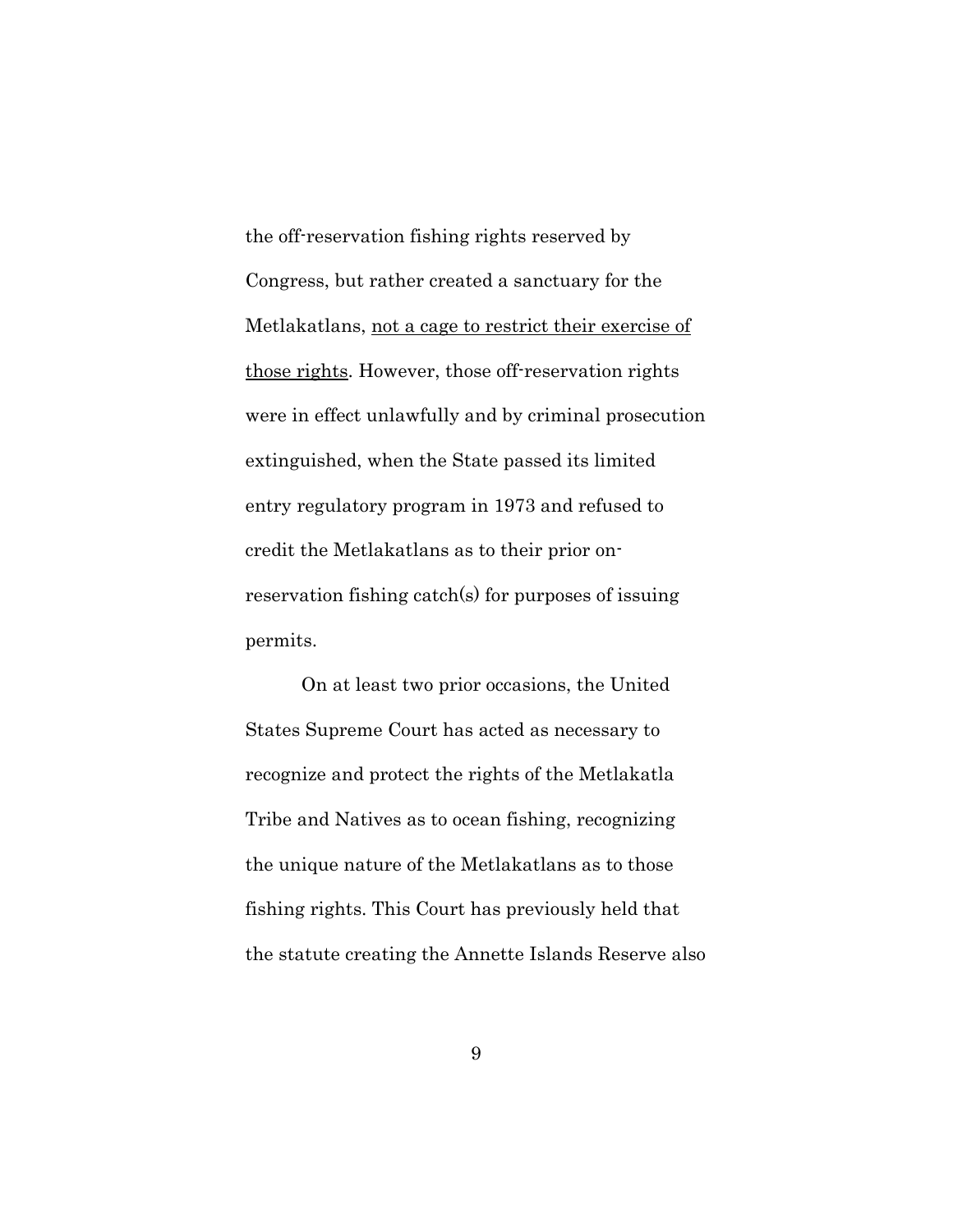reserved fishing rights. In Alaska Pacific Fisheries Company v. United States, 248 U.S. 78, 39 S.Ct.40, 63 L.Ed. 138 (1918), the Court acknowledged that Metlakatlans were a fishing people who "could not sustain themselves" without fishing rights. This Court held that "the use of the adjacent fishing grounds was equally essential" to the purpose of the Annette Islands Reserve, which the Court viewed as providing Metlakatlans with the means to become self-sustaining. Id. In Metlakatla Indian Community v. Egan, 369 U.S. 45, 82 S.Ct. 552, 7 L.Ed. 262 (1962), this Court also recognized that the Metlakatlans depended on fishing for their livelihood and that Congress had reserved their fishing rights by creating the Reserve. The Alaska Supreme Court, despite presuming and assuming the Metlakatlans' rights to fish off-reservation are grounded in both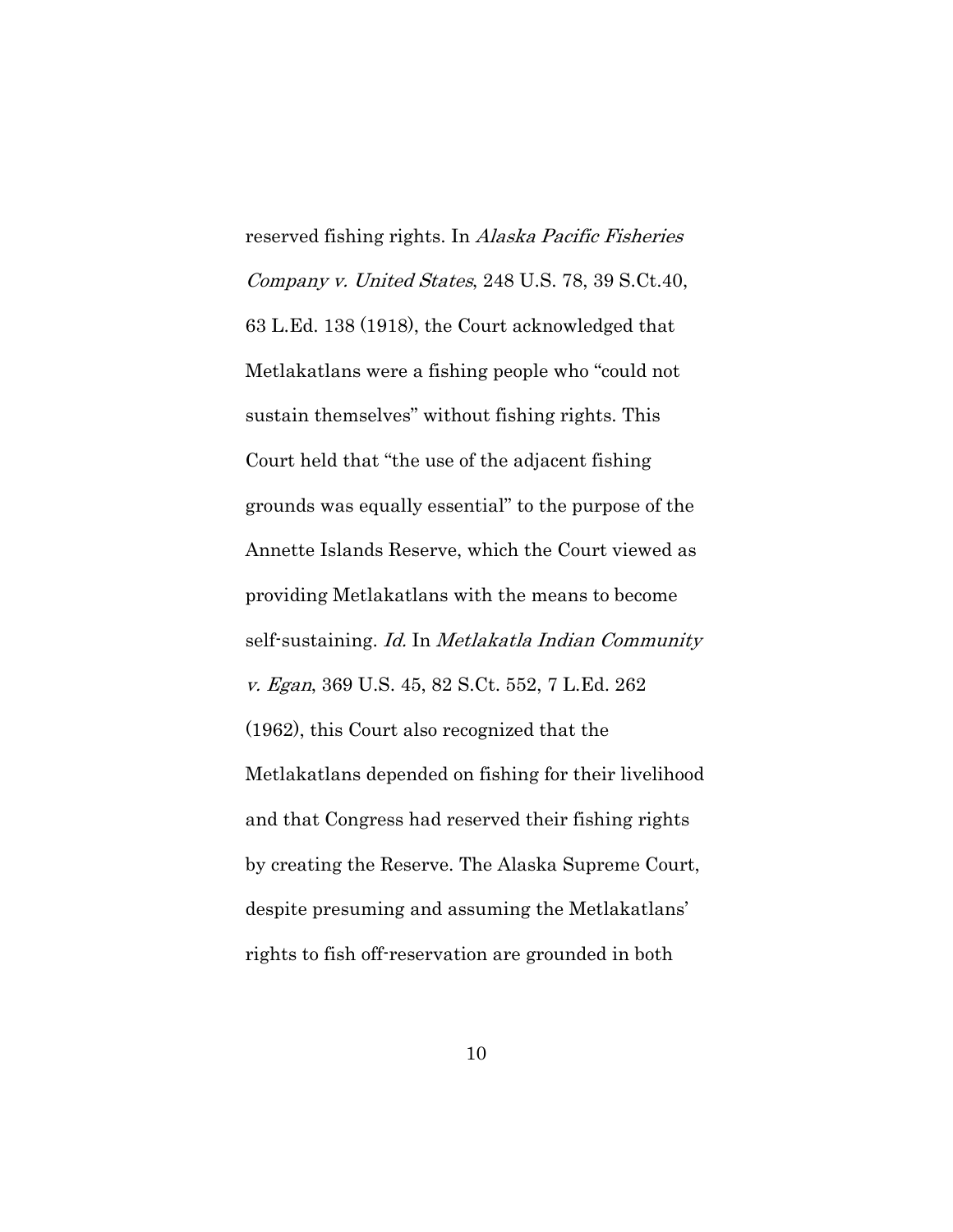aboriginal and presidential proclamation, congressional legislation, and treaty-based authority, has nevertheless allowed the State by criminal prosecution to convict, fine, and threaten incarceration of John Albert Scudero, Jr., a Tribe Member with vested rights, for exercising those rights in waters open only to state limited entry permit holders. The doctrine of conservation necessity (even if applicable to aboriginal rights which application is not clear), has never been applied, and cannot be properly applied to prohibit natives such as Metlkatlans from exercising their fishing rights, as that doctrine merely applies to equal par application of across-the-board regulatory measures as to manner and means of harvest, and in some instances seasons, and not as here to prohibit or limit native fishers' entry to a fishery, nor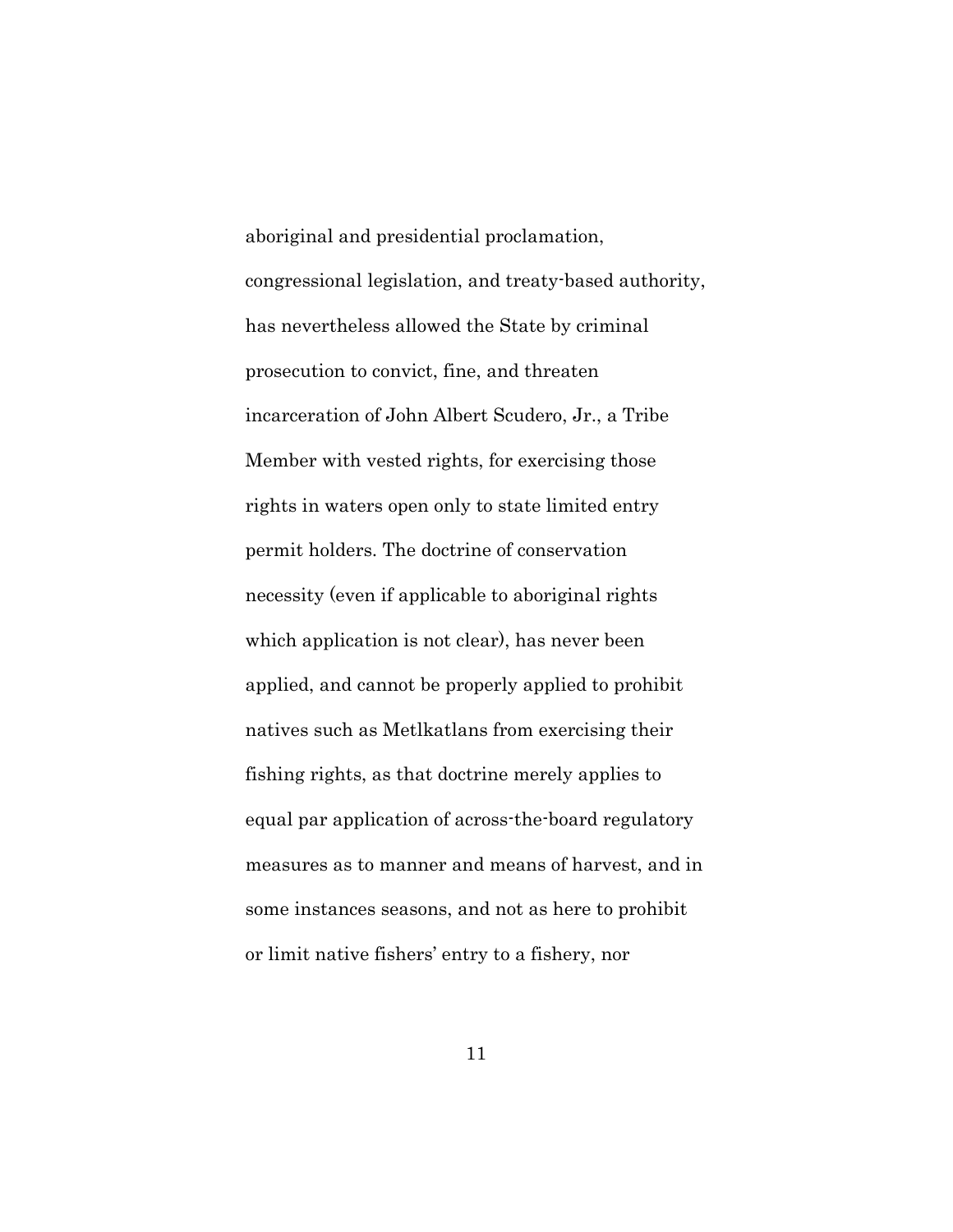especially as to criminal prohibition against natives exercising their fishing rights.

The Alaska Supreme Court specifically assumed existence of those "broad off-reservation fishing rights," but allowed the State of of Alaska to abrogate same [including blessing the violation(s) of the duties and obligations of the State of Alaska owed to natives under the Alaska Statehood Act], by criminalizing and prohibiting Metlakatlan Natives such as Mr. Scudero from exercising those rights. It is necessary for the United States Supreme Court to again act to protect those rights and the Metlakatla Natives.

Doing so will, in reality, have very little impact on the Alaska Limited Entry Program, since the number of Metlakatla Natives (and their annual harvest) who in fact possess such rights that would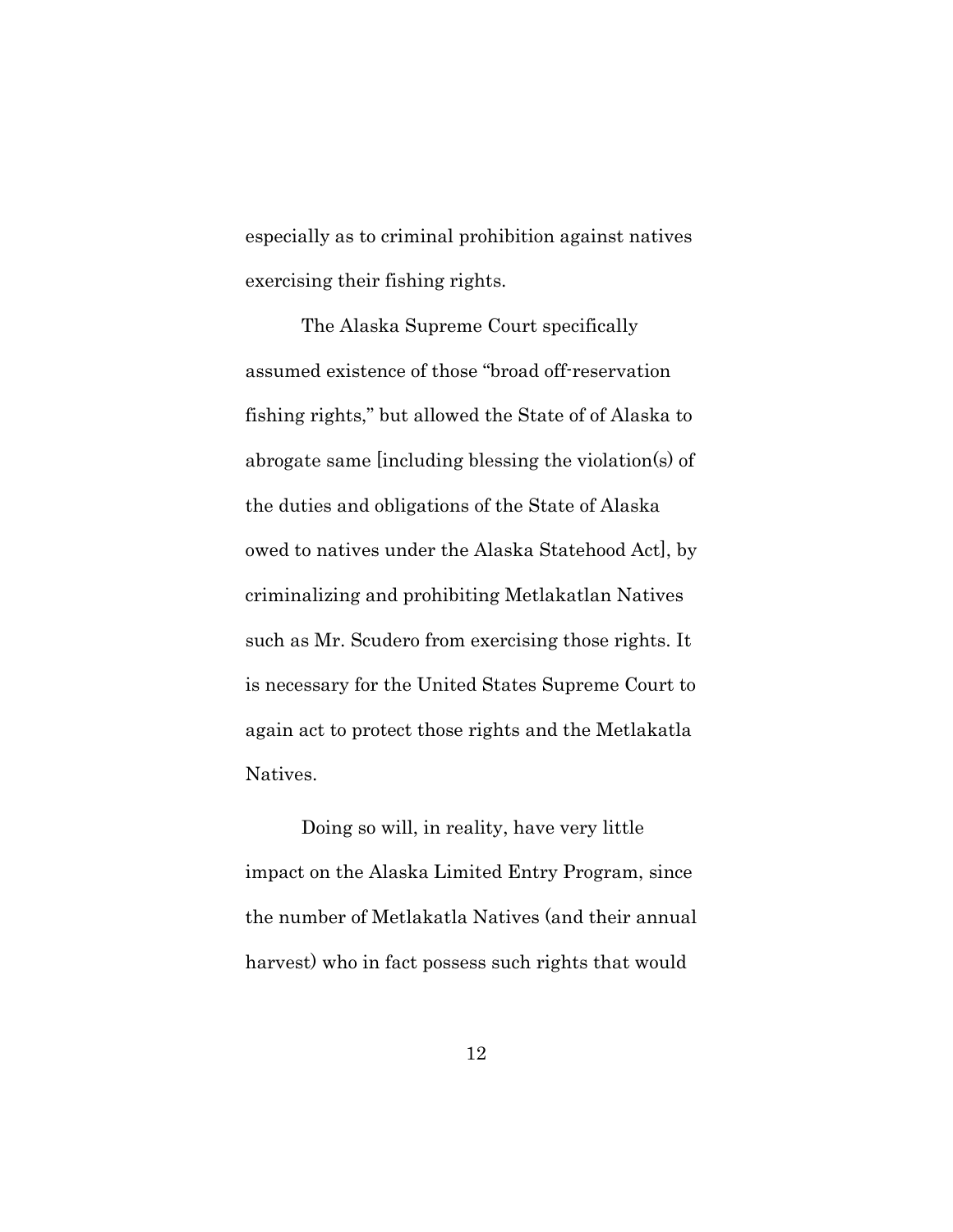allow them to fish in those traditional areas are minimal as compared to the overall annual harvest of salmon.

C. History and Law Demonstrate Metlakatlans' Vested Fishing Rights.

John Albert Scudero, Jr., is a native blood member of the Tsimshian Nation and the Metlakatla Indian Community, a federally recognized Indian Tribe. Mr. Scudero was criminally convicted by the State of Alaska for exercising as a "protest," to assert and protect same, his traditional aboriginal and treaty, presidential proclamation, and congressional legislative grants of specific and/or implied fishing rights to fish in Alaska Pacific Ocean waters, and was fined \$20,000 and his commercial fishing rights were suspended for five years, and he was placed on probation for five years (sentence and judgment of probation later reversed due to variance with oral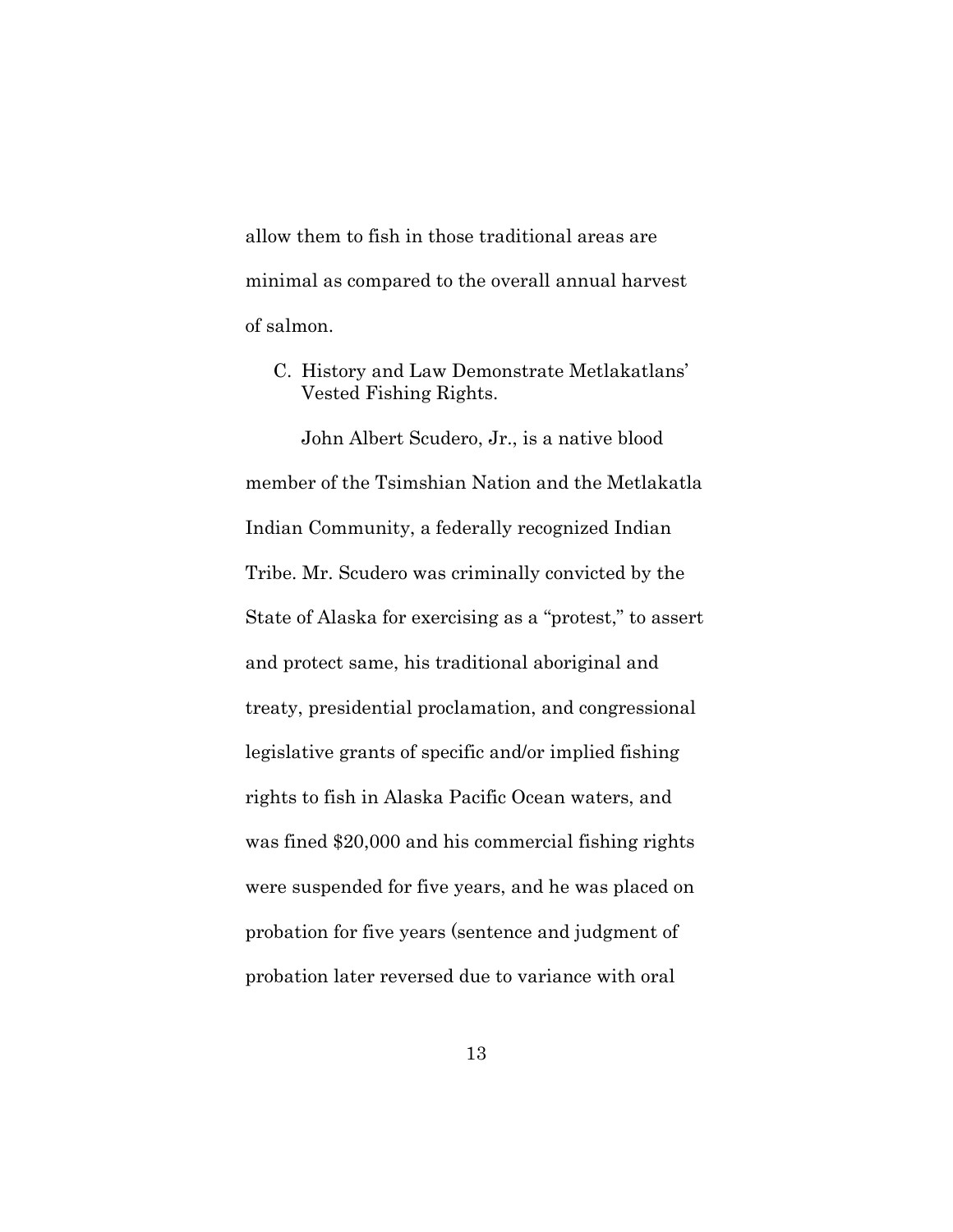sentence). He was fishing in "traditional" and "reserve related waters." The Tsimshian Nation and Tribe and its native members such as Mr. Scudero have fished those waters with aboriginal rights to do so as a part of their cultural tradition and heritage and livelihood for both subsistence and commercial purposes for literally thousands of years.

They trace their oral history back before the time of Christ, with references for instance to the "great flood." They traditionally roamed the oceans as far north/west as the Aleutian Islands and as far south as California, but certainly exercised their Pacific Ocean fishing rights, including for subsistence and to barter and engage in commercial activities within the Pacific Ocean areas of the Alaska waters where Mr. Scudero was fishing.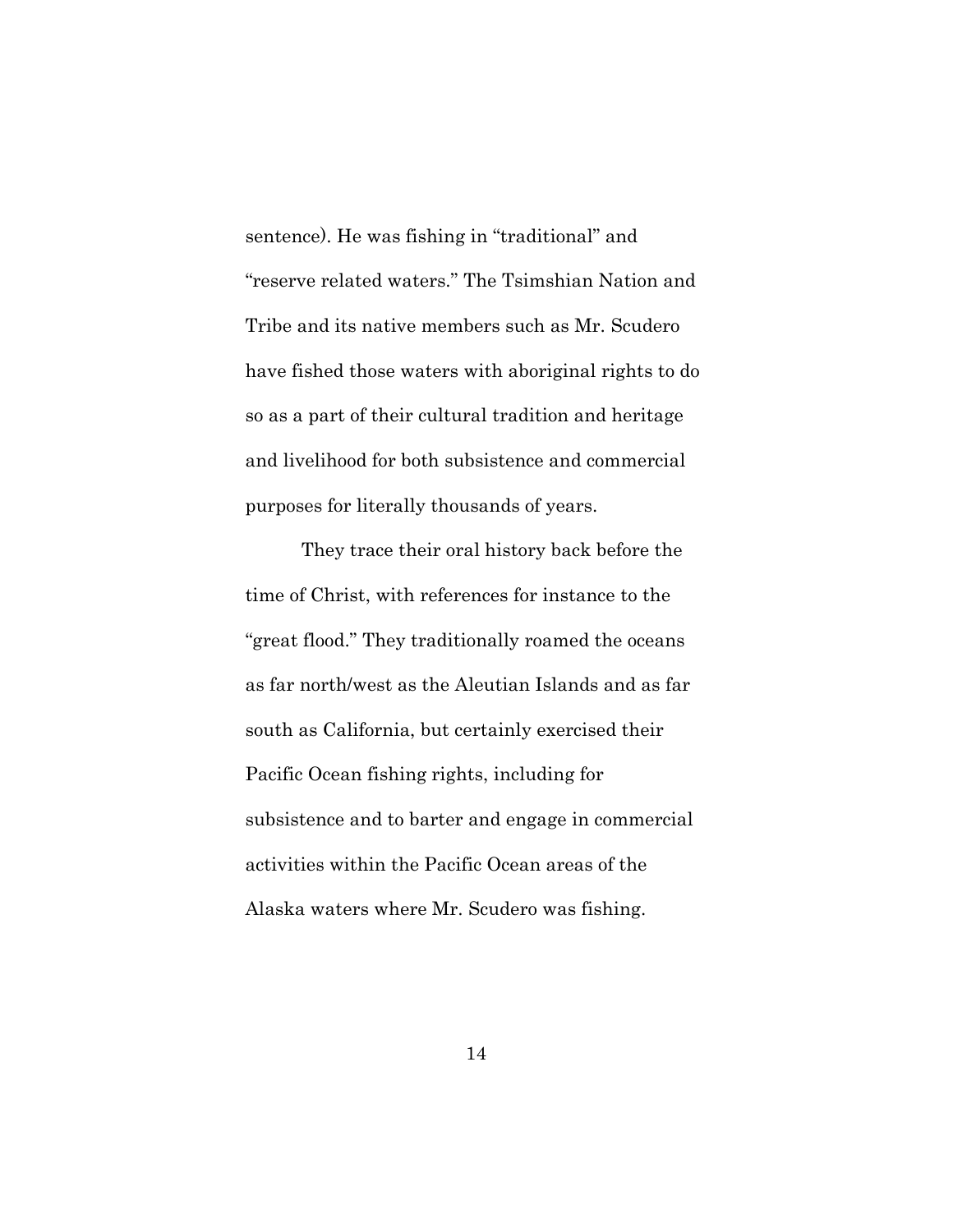In addition to aboriginal rights, the Metlakatla Indian Community and Tribe and Mr. Scudero have vested fishing rights stemming from several avenues of federal law. In 1891, Congress established the Annette Islands Reserve. Act of March 3, 1891, ch. 561 Sec. 15, 26 Stat. 1095 [App. 110 and 113], and by President Wilson proclamation of 1916, 39 Stat. 1777 (1916), [App. 111] with exclusive Metlakatla Native fishing rights within 3000 feet of the Annette Islands. The statute creating the reserve also created rights benefitting the Community, including "off-reservation rights" to fish in the waters surrounding the Annette Islands. These rights were and are necessary to fulfill the purpose of the Annette Islands Reservation and Reserve in southeast Alaska for the Metlakatlans, established to allow its members to survive utilizing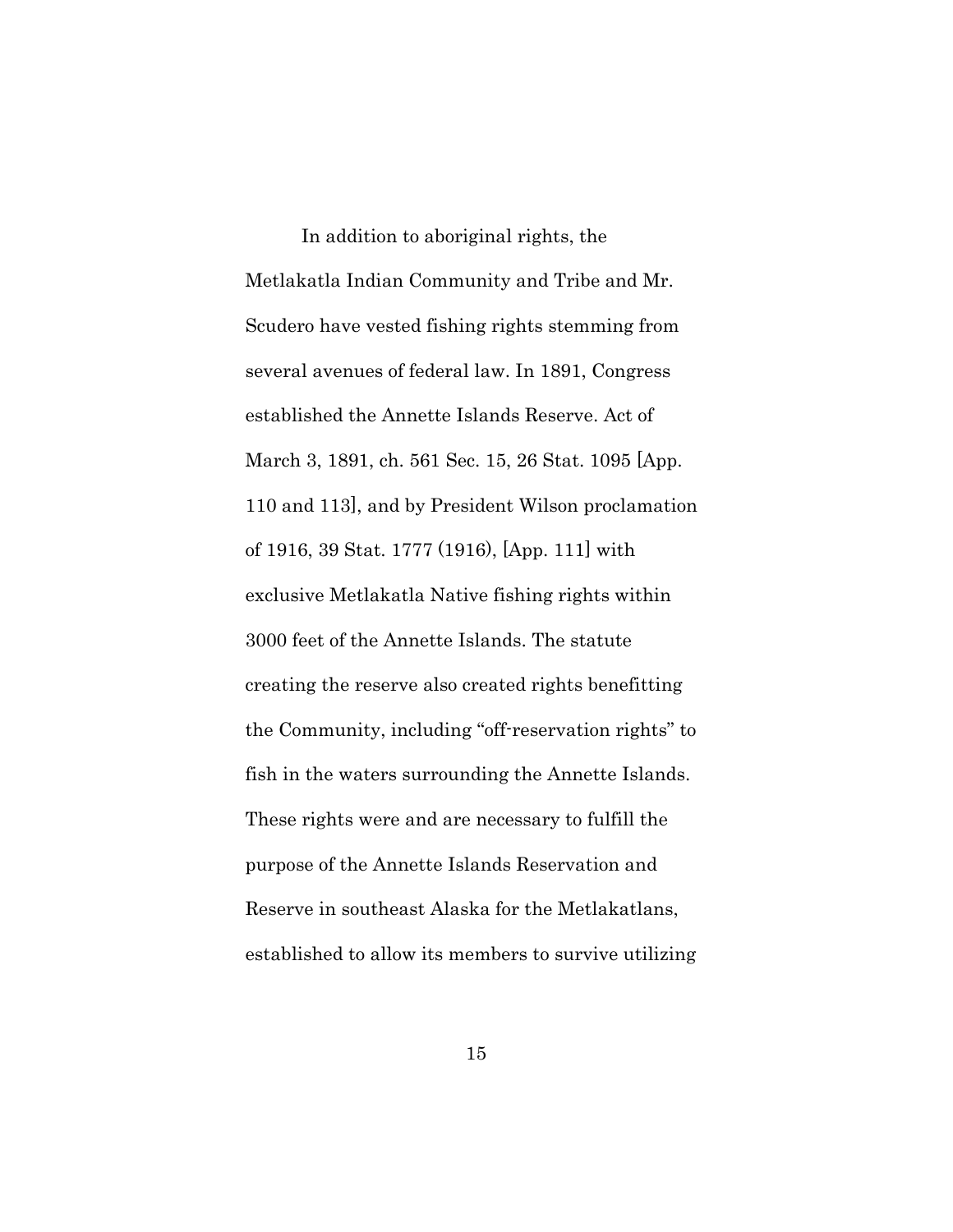their necessary historic and traditional dependence on harvesting fish from the sea as opposed to an agrarian economy, and free from the persecution they were experiencing in Canada and fleeing from at the time.

President Wilson's Proclamation of 1916 enhanced that reserved right by establishing an exclusive fishery (within 3000 feet of the islands) for the Community's protection – a sanctuary, not a cage. The Tsimshian Nation and the Metlakatla Tribe operated a fish packing cannery for decades on the island (both pre and post Statehood), processing fish caught within the exclusive 3000-foot off the island shores fishing zone specifically reserved for the Metlakatla natives and commercially processing fish caught outside the zone in the "off-reservation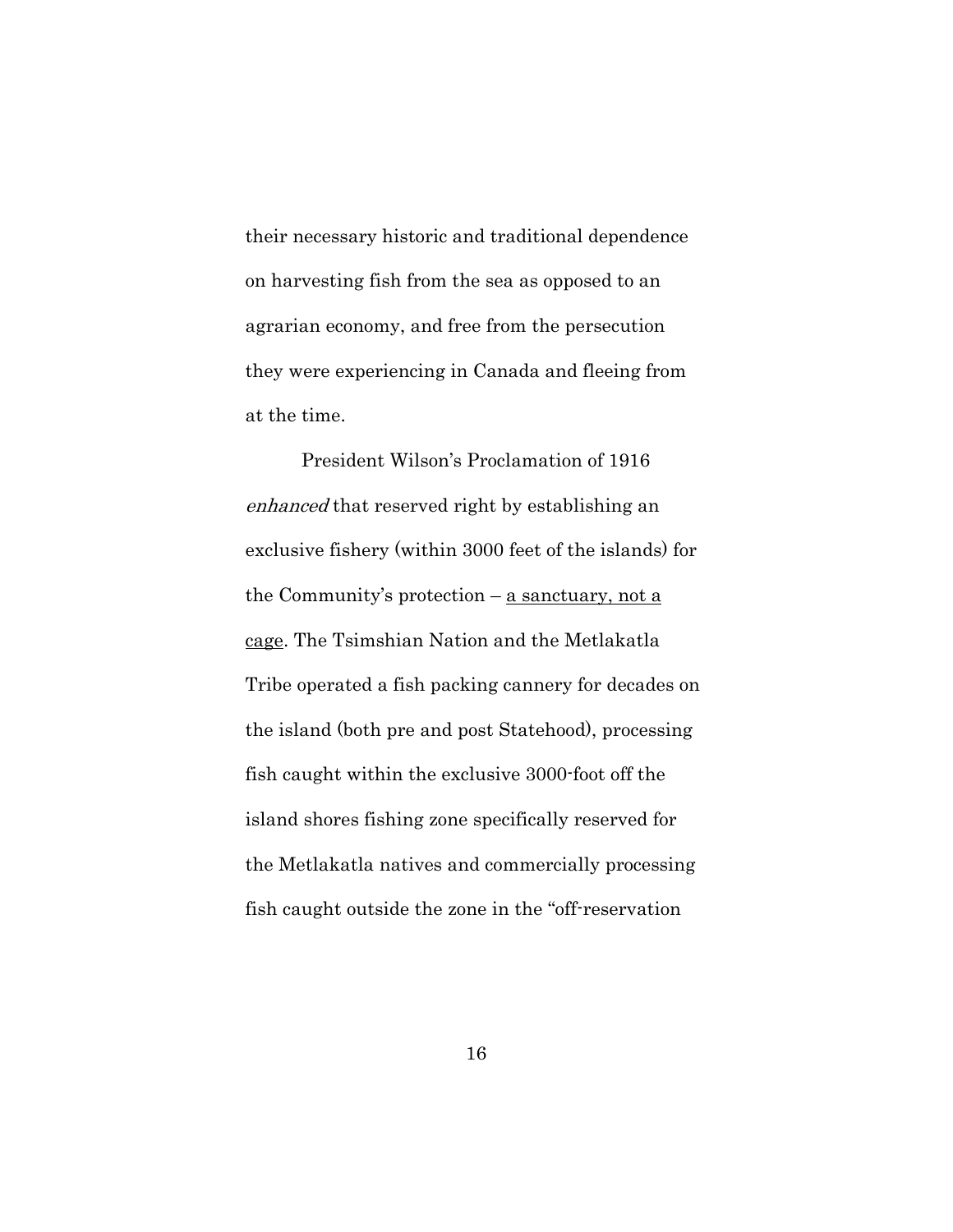waters" free from Territory of Alaska or State of Alaska interference for such decades.

Mr. Scudero was exercising both aboriginal rights and federally conferred rights to fish in Alaska waters in an area that was actually open to commercial fishing (not closed to commercial harvest as to the area where he is asserting said rights), and was not season restricted or otherwise restricted, except as to the Alaska Limited Entry Permit Program, which effectively rendered illegal, and "gutted," Metlakatlan Native rights in that area.

While the Alaska Supreme Court, based upon the record and law, assumed that Mr. Scudero had traditional aboriginal rights to fish including to harvest barter and commercially fish, and similar "off-reservation" treaty/ proclamation/congressional legislation fishing rights, that is implied off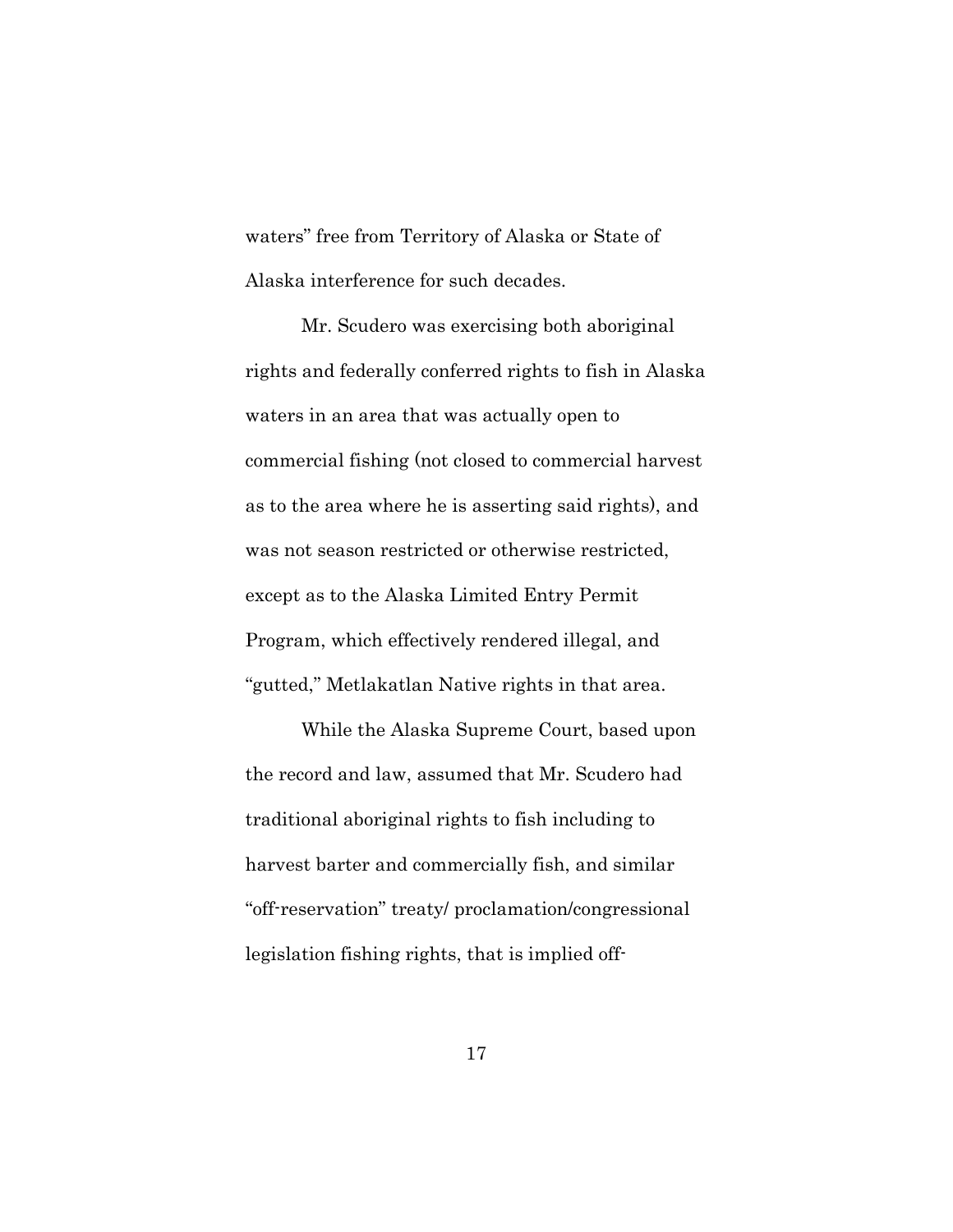reservation rights, they affirmed his criminal conviction, i.e., the criminal prohibition for his exercising his and the Metlakatlans' fishing rights, because he did not possess a so-called "limited entry permit' which is a permit given only to certain residents of Alaska and citizens of other states under a "limited entry program," said permits bought and sold at great sums on the open market. The Alaska Supreme Court abrogated Mr. Scudero's and the Metlakatlans' aboriginal and treaty/presidential proclamation/congressional legislation rights, based solely on the guise of the "interests of conservation": Although the fishing activity in the area in question where Petitioner Scudero is asserting his rights, was not closed or restricted for conservation purposes by seasonal restrictions at the time, or other restrictions, and was open to those possessing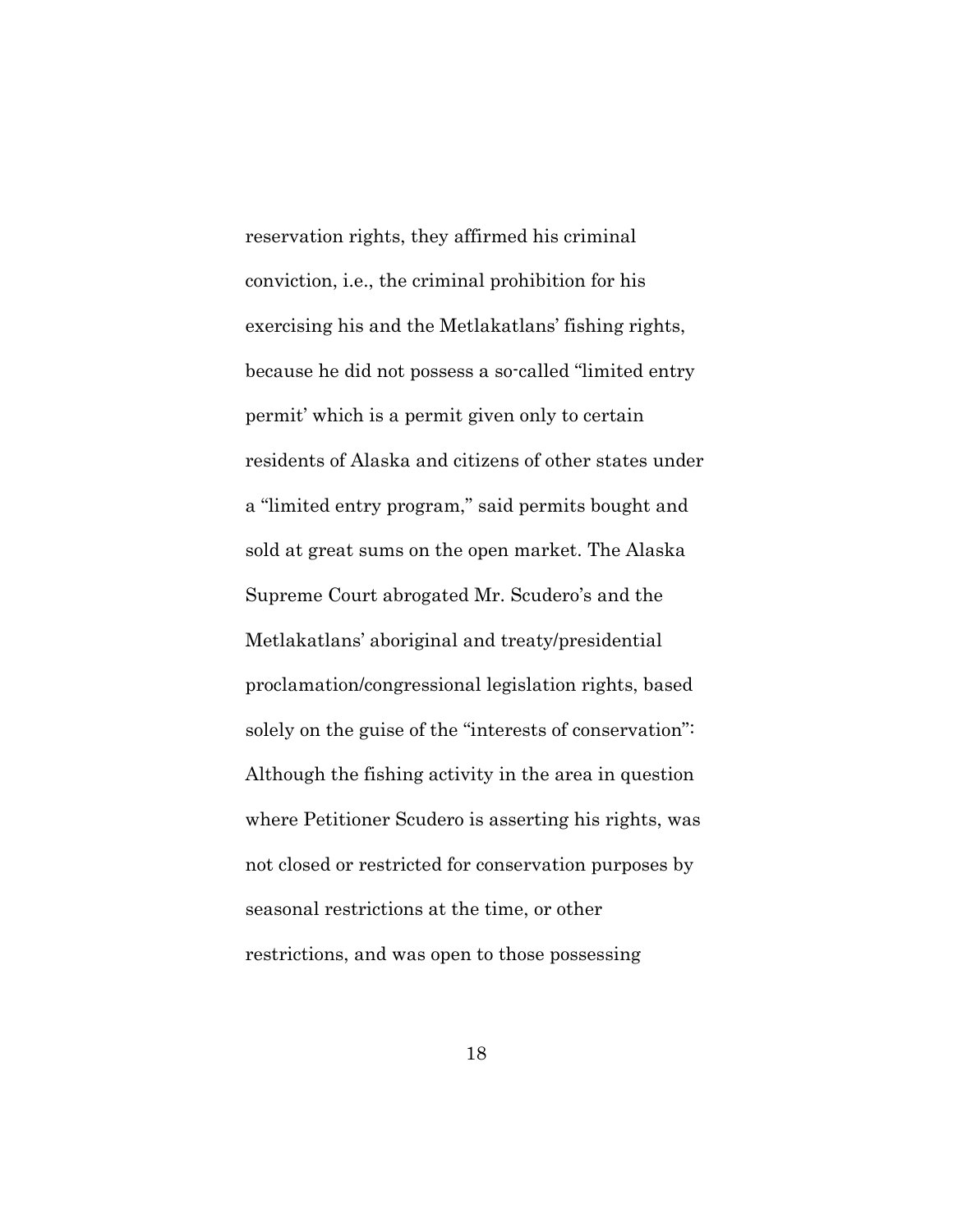limited entry permits, including non-natives. Mr. Scudero challenges his conviction for fishing in Alaska waters that were in fact open to commercial fishing to persons holding a limited entry permit, which are commercially bought and sold permits restricting persons fishing commercially in Alaska.[1](#page-42-0) Mr. Scudero has a history of attempting to "protest fish" to assert and protect his and his fellow native Metlakatla Tribe members' rights to fish. The unique status of the Tsimshian Nation/Metlakatla Tribe and Natives and their rights, as a result of the Annette Islands Reserve/Reservation, and the presidential proclamation and congressional legislation, have been twice recognized, honored, and enforced by the

<span id="page-42-0"></span><sup>1</sup> Mr. Scudero did not challenge at the Alaska Supreme Court level and does not do so before this Court, any conviction for fishing in actual closed waters, but only in the waters that were actually open for fishing, but not to him without possessing a limited entry permit.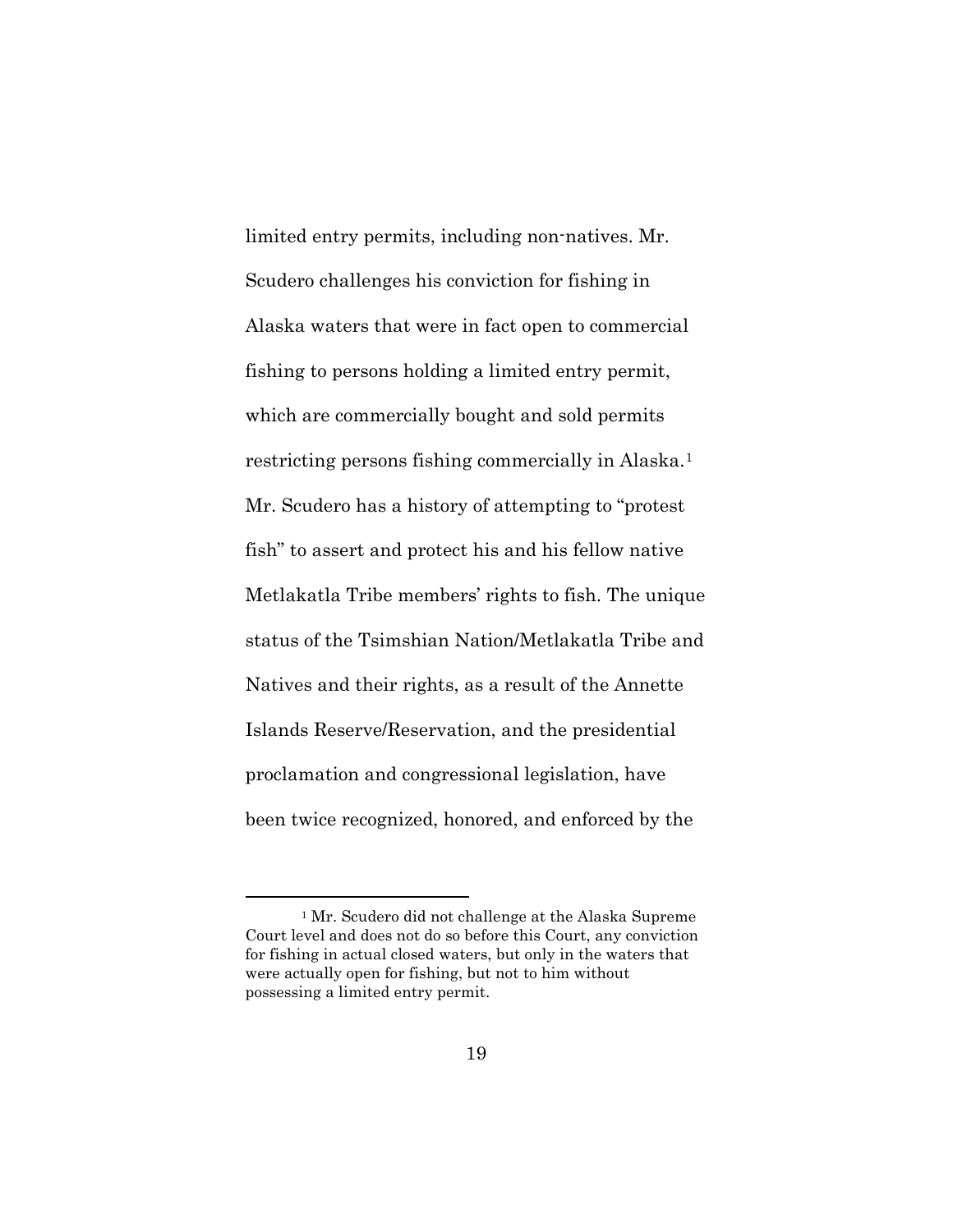United States Supreme Court in the cases of Alaska Pacific Fisheries Company v. United States, 248 U.S. 78, 39 S.Ct.40, 63 L.Ed. 138 (1918), and Metlakatla Indian Community v. Egan, 369 U.S. 45, 82 S.Ct. 552, 7 L.Ed. 262 (1962). The subject of implied offreservation rights for the Metlakatla natives is the subject of a pending lawsuit in the United States District Court Alaska, Metlakatla Indian Community v. Dunleavy, et. al., Case No. 5:20-cv-0008 (U.S.D.C. Alaska), and a pending appeal in the Ninth Circuit United States Court of Appeals, Metlakatla Indian Community v. Michael Dunleavy, et al., 9th Cir. Case No. 21-35185.

It is noteworthy aboriginal rights of Alaska Natives were recognized but resolved and "settled" or extinguished as to all tribes other than the Metlakatla Tribe with the Alaska Native Claims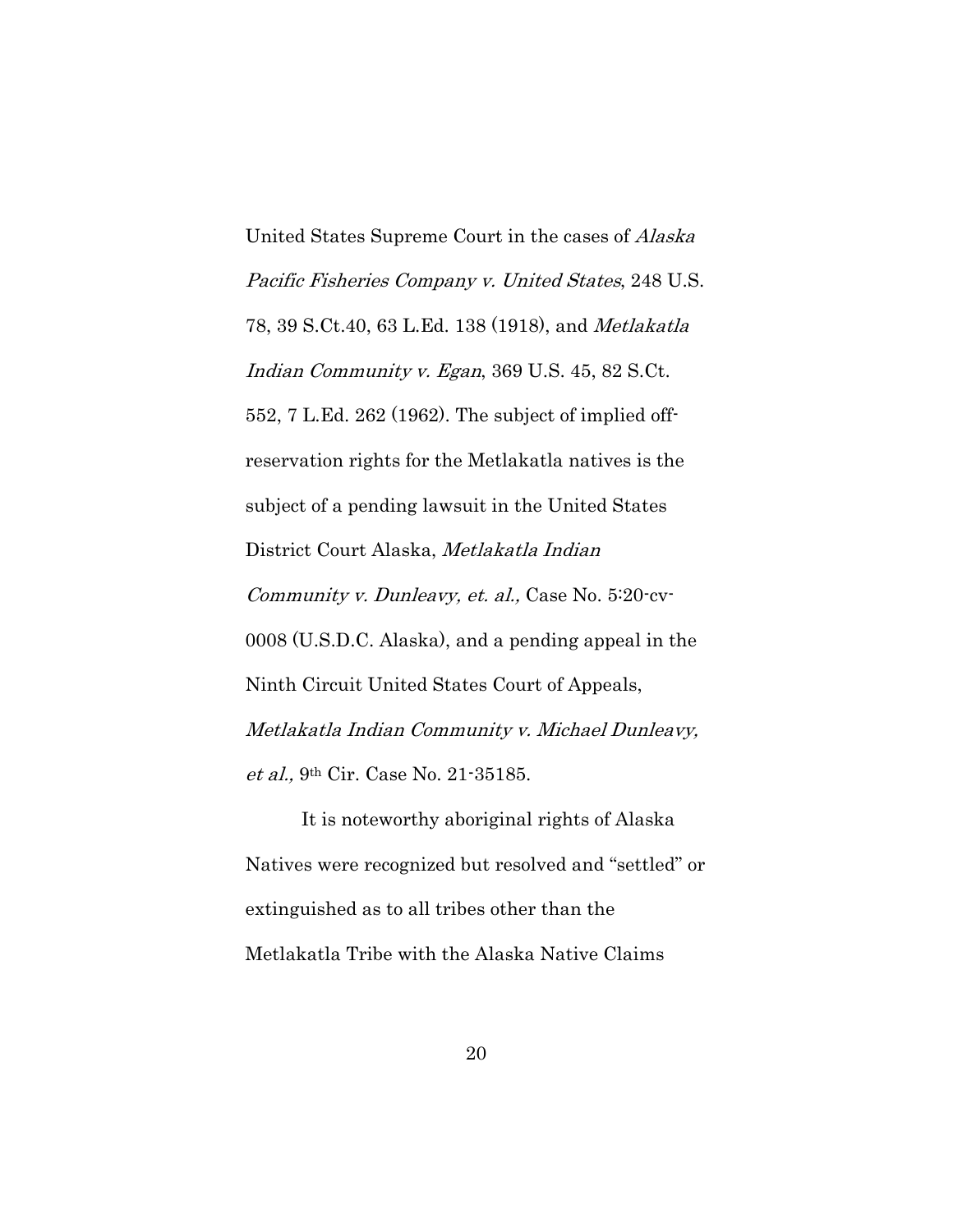Settlement Act ("ANCSA") at time of construction of the Alaska pipeline.

However, Tsimshian Nation and Metlakatla Tribe natives, "opted out" of the act and never settled, compromised, or forfeited, or modified, or gave up their traditional rights and received no corporate status, or money or land, as the other Alaska Natives did for doing so. To this extent, the ANCSA and the Metlakatla natives "opt out" should be viewed as a treaty. As discussed in Robert T. Anderson, Alaska Native Rights, Statehood, and Unfinished Business, 43 Tulsa Law Review 17 (2013), the State of Alaska has obligations under the Alaska Statehood Act, to honor rights possessed by the Metlakatla Tribe and natives and members at the time of Statehood.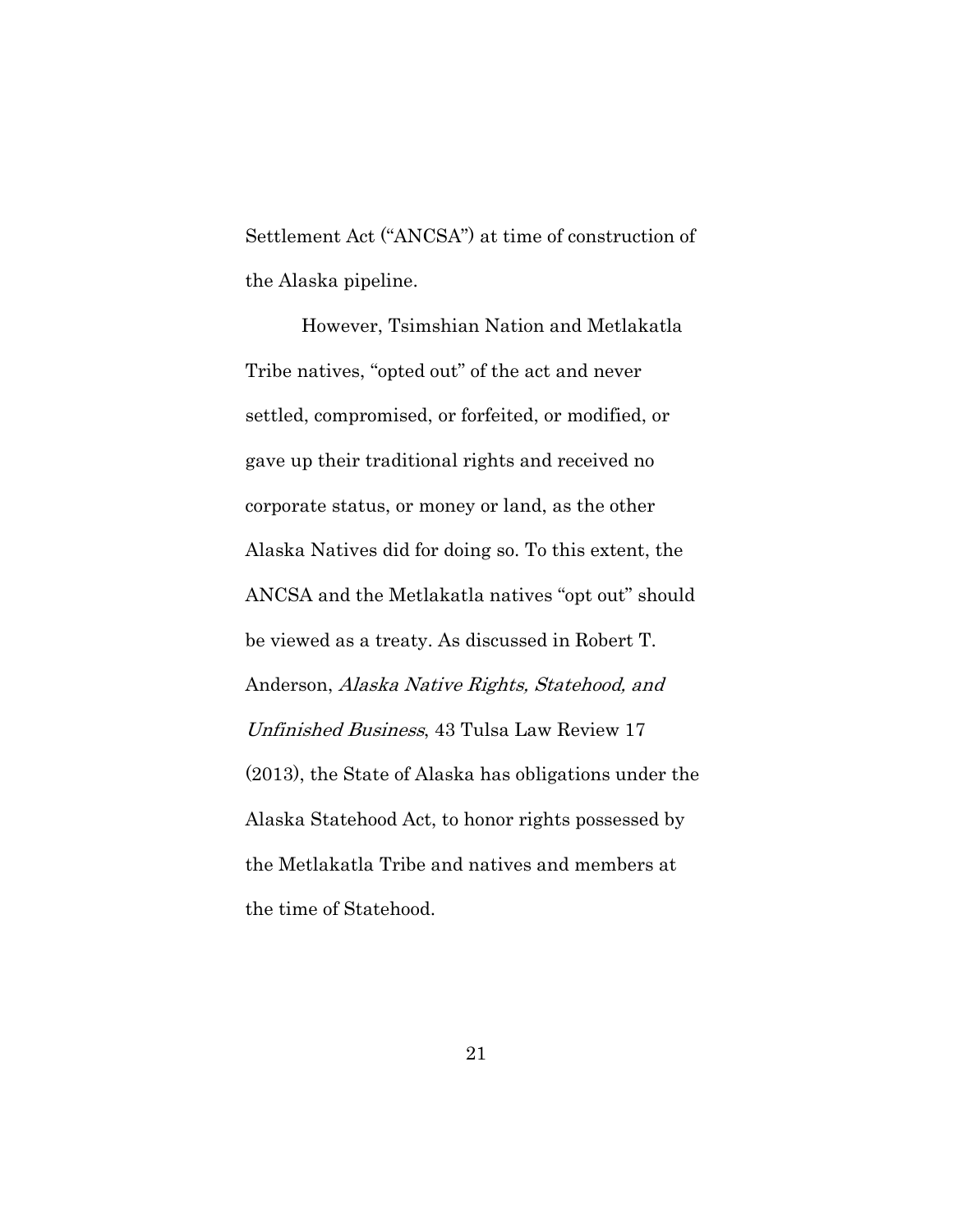D. The Alaska Supreme Court Conceded for Their Opinion Broad Off-Reservation Fishing Rights but Then Abrogated Them.

As the Alaska Supreme Court recognized in its opinion, Mr. Scudero maintains that he and the Tsimshian Nation and the Metlakatlans have such rights, "broader sovereign historic and aboriginal rights, than "the members of other Alaska Tribes," because "the sovereign historic and aboriginal rights of the Tsimshian and Metlakatla Natives have been recognized by unilateral statute and presidential proclamation, and the

Tsimshian Nation and its people have never relinquished, surrendered, or modified, their rights by treaty or statute" [Slip Opinion 16; App. 16]. The Alaska Supreme Court also recognized Mr. Scudero's position was that "these rights permit members of the Tsimshian Nation to fish in state waters for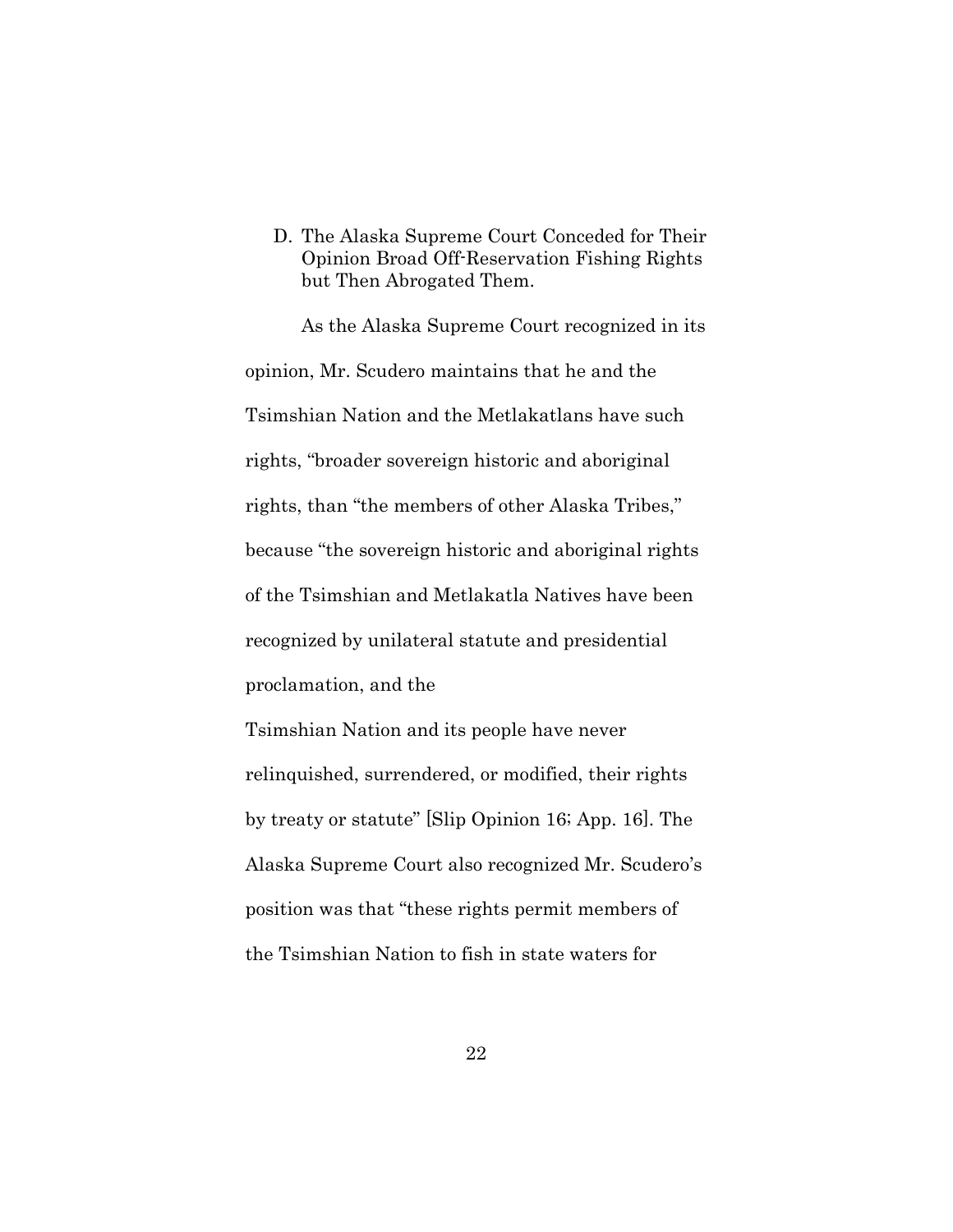subsistence purposes, which traditionally include bartering and other commercial activities" [Slip Opinion 17; App. 17]. The Alaska Supreme Court recognized the important questions about the "status of aboriginal and reserve fishing rights for citizens of the Metlakatla Indian Community" [Slip Opinion 17; App.  $17$ <sup>[2](#page-46-0)</sup> but stated "we do not need to reach those issues today; even assuming the existence of offreservation fishing rights, Scudero's appeal may be decided on the basis of well-established principles governing the interrelationship of aboriginal or treaty-based rights and the state police powers." [Slip Opinion 17; App. 17].

<span id="page-46-0"></span><sup>2</sup> The Metlakatla Indian Community filed an Amicus Curiae Brief which supported Scudero's right to unregulated (no limited entry permit required) fishing i.e., "free of state interference," "as reserve members have a "reserved right to fish on a non-exclusive basis, in the off-reservation waters surrounding the reserve" [App. 92, 100].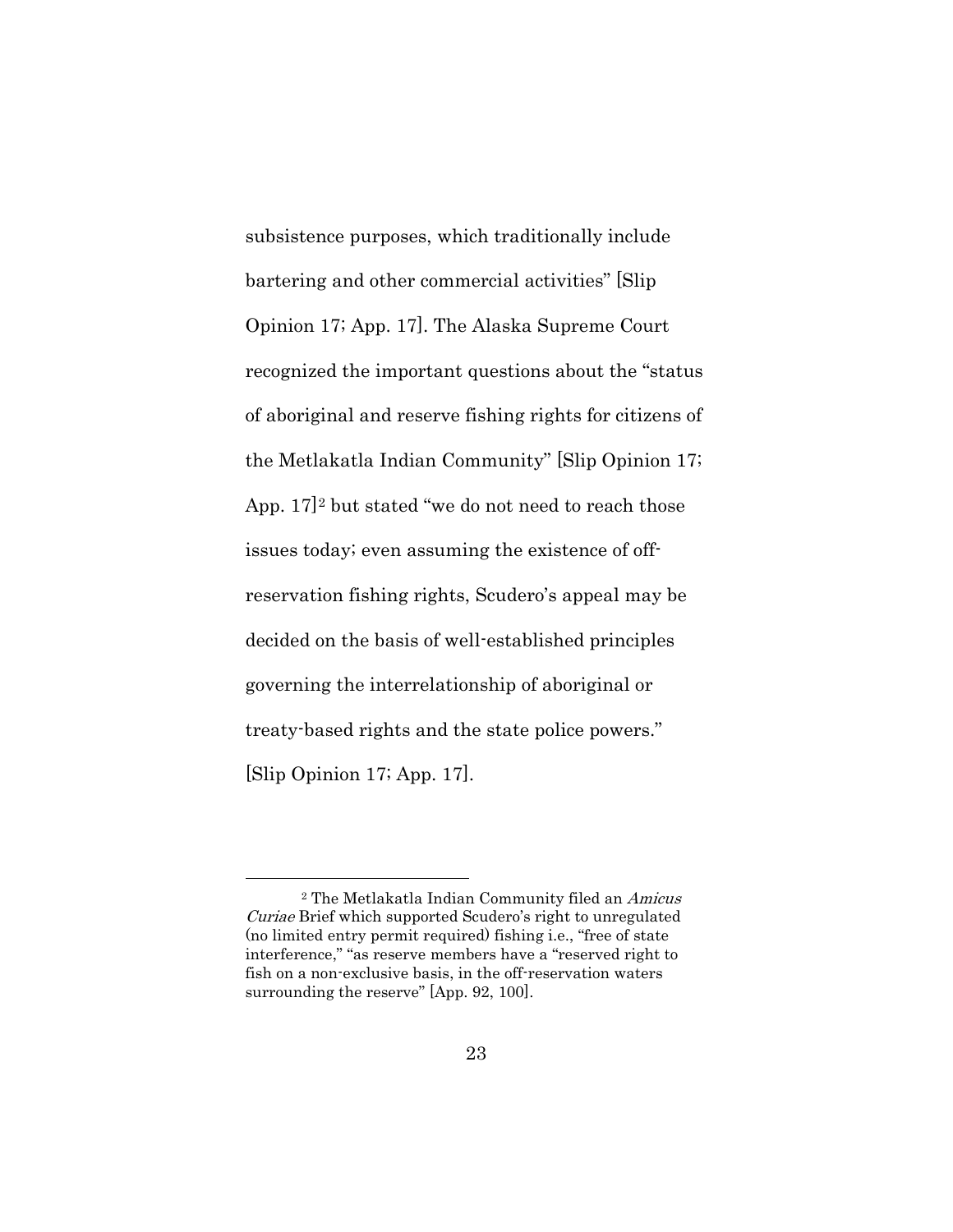If the State of Alaska properly honors the rights of Mr. Scudero and his brother and sister natives i.e., members of the Tsimshian Nation and the Metlakatla Indian Community and Tribe to fish as they historically have done in waters near (one days travel round trip), or relating to Annette Islands Reserve, and to do so without a limited entry permit, there will be little impact on the general limited entry program in the State of Alaska or the annual harvest of salmon in the Alaska commercial fishing industry. However, criminally stripping Mr. Scudero and his fellow native members of the Tsimshian Nation and the Metlakatla Indian Community and Tribe of their aboriginal and treaty/presidential proclamation/congressional legislation rights is a violation of their aboriginal and federal rights, and the Alaska Statehood Act and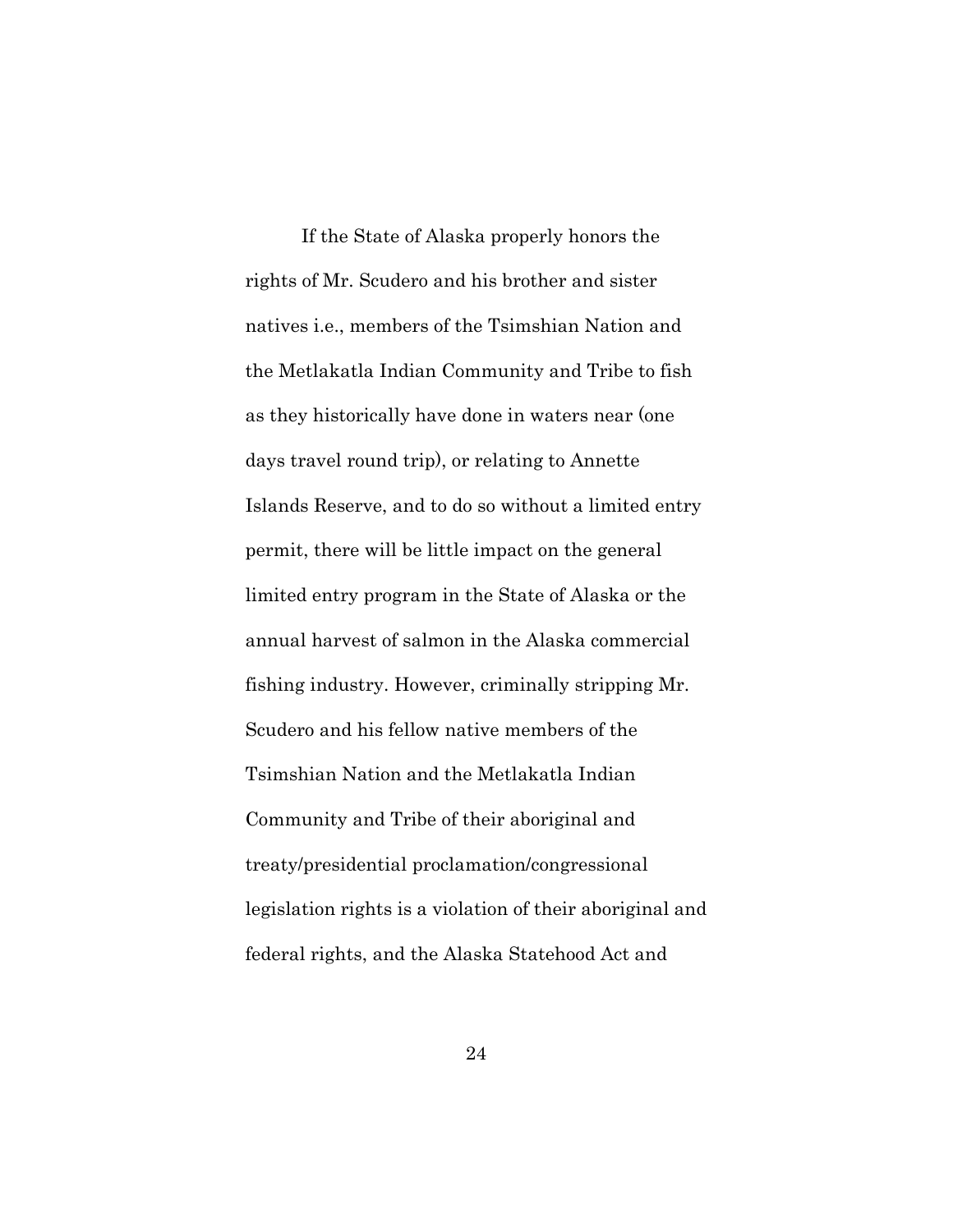these issues were specifically preserved at all stages below.

This case involves the question of whether the State of Alaska can abrogate it's duties under the Statehood Act, and further violate the vested rights of the Tsimshian Nation and the Metlakatla Indian Community and Tribe, and fail and refuse to recognize and honor the Nation's and the Tribe's and the blood native member John A. Scudero's vested rights to exercise aboriginal rights to fish in their traditional fishing grounds in State of Alaska Pacific Ocean waters, and the rights to fish in said waters under their aboriginal rights and the presidential proclamation of President Wilson, and congressional legislation of the late 1800s which established the Annette Islands Reserve/Reservation and protected the Tsimshian Nation and Metlakatla Tribe Natives,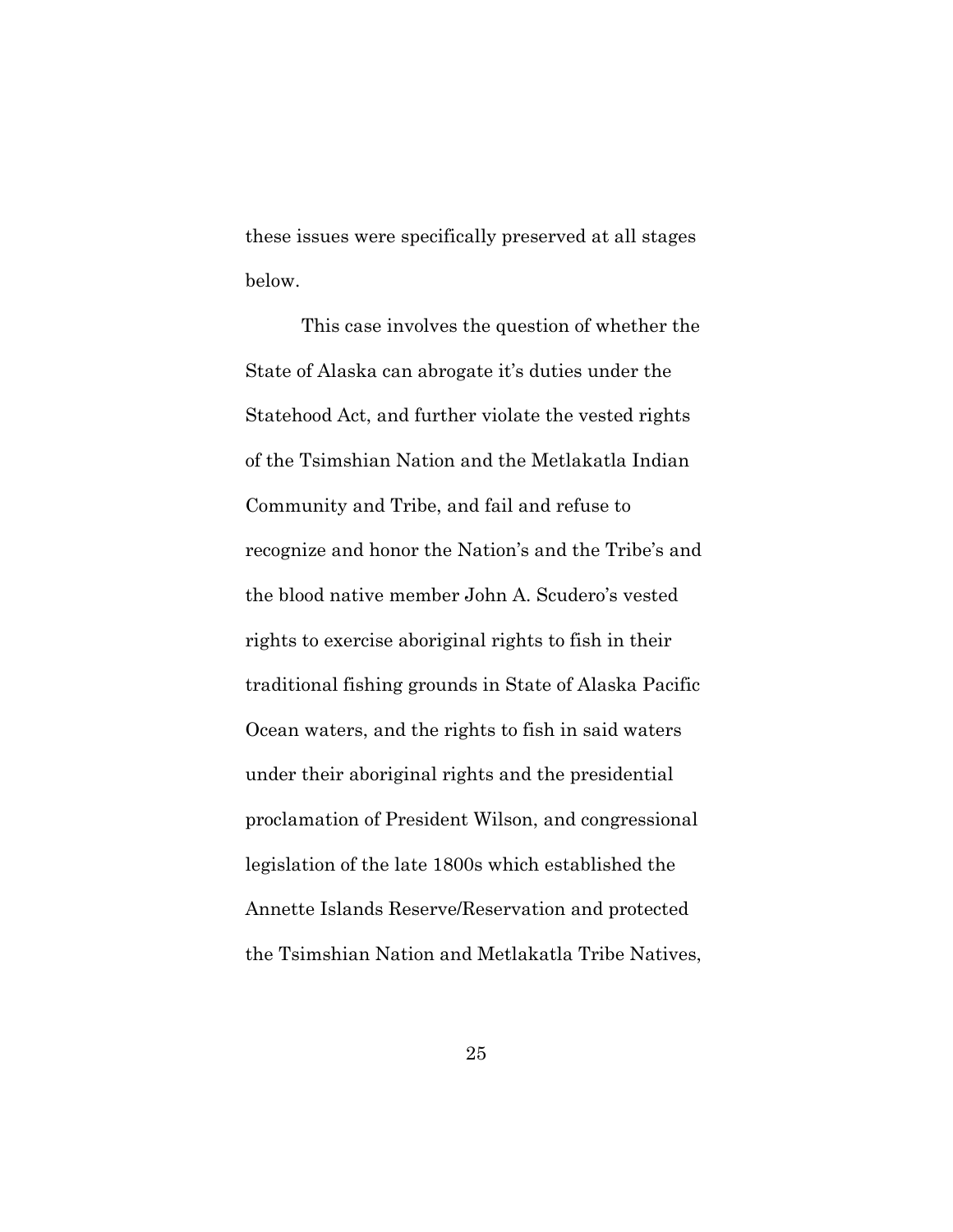who were fleeing from persecution in Canada in the late 1800s, and allowed them to pursue their traditional livelihood of subsistence, and bartering regarding commercial trading of fish by a nonagrarian lifestyle, including operating a commercial fish packing cannery on the Annette Islands Reserve/Reservation.

The Tsimshian Nation and the Metlakatla Indian Community and Tribe and its members, such as Mr. Scudero never relinquished nor compromised or settled or gave up their aboriginal rights, or the rights under the presidential proclamation or the congressional act or treaty to so fish even though similar such rights were recognized by the Alaska Native Claim Settlement Act as to the other Alaska Native Tribes, and the Metlakatla Tribe and Tsimshian Nation and their Native American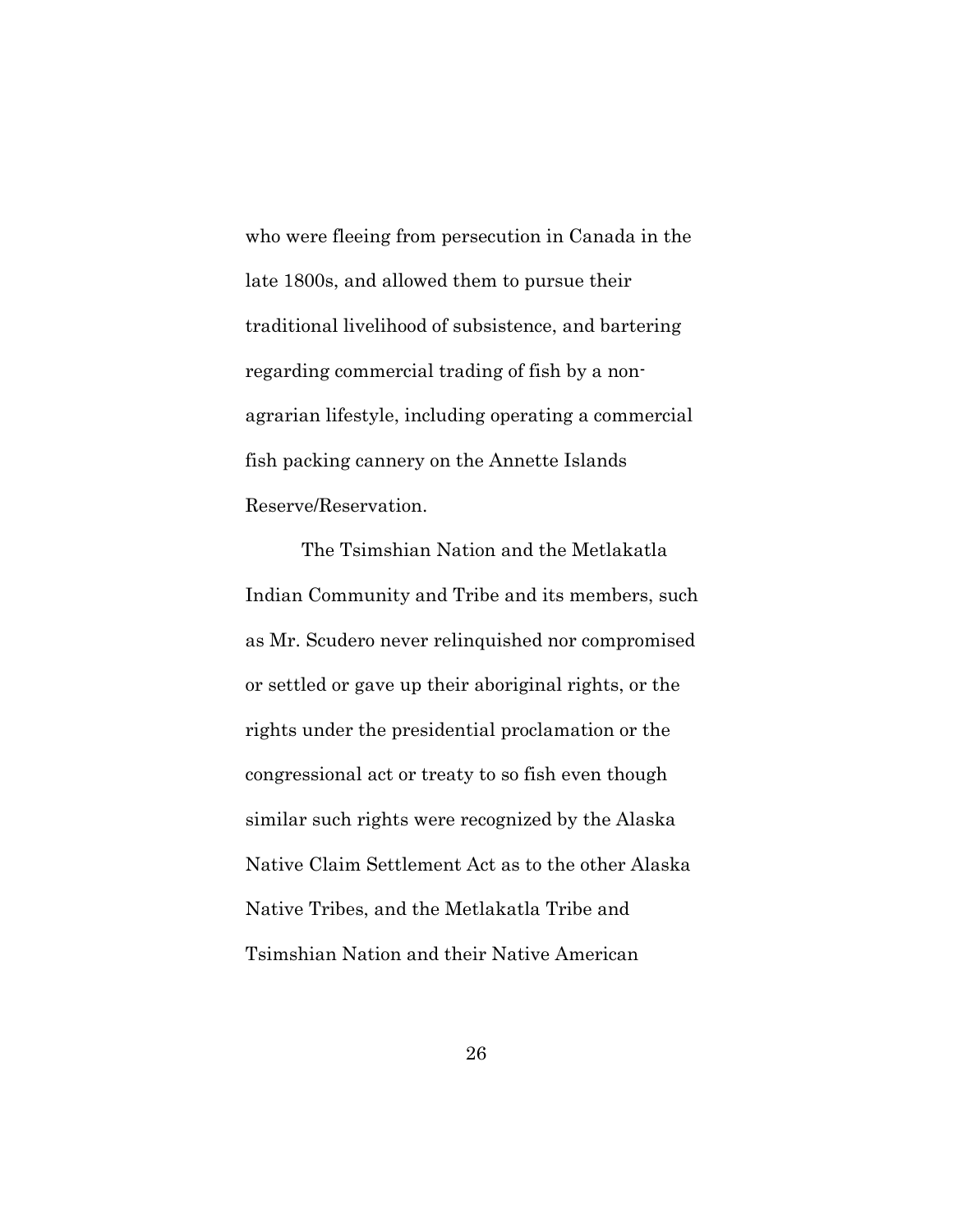Members "opted out of the act," and did not receive, or request, any compensation or money, or land, or benefit(s), or native corporation status under the act as the other Tribes did i.e., as the other Alaska Natives did, to settle and waive and extinguish and forgo their rights.

E. Alaska Supreme Court's Use of "Conservation Necessity" to Justify the Criminal Prohibition and Threat of Conviction, Fine, and Incarceration of Metlakatlans from Exercising Their Vested Fishing Rights Is Invalid.

Alaska Supreme Court, under the guise of misapplying the doctrine of "conservation necessity," held that the State of Alaska could criminally prosecute and convict and sentence Mr. Scudero (who has been for many years traditionally "protest fishing" to protect and assert the Tsimshian Nation and Metlakatla Tribe Native Rights to fish on a nonexclusive basis in off-reservation waters without a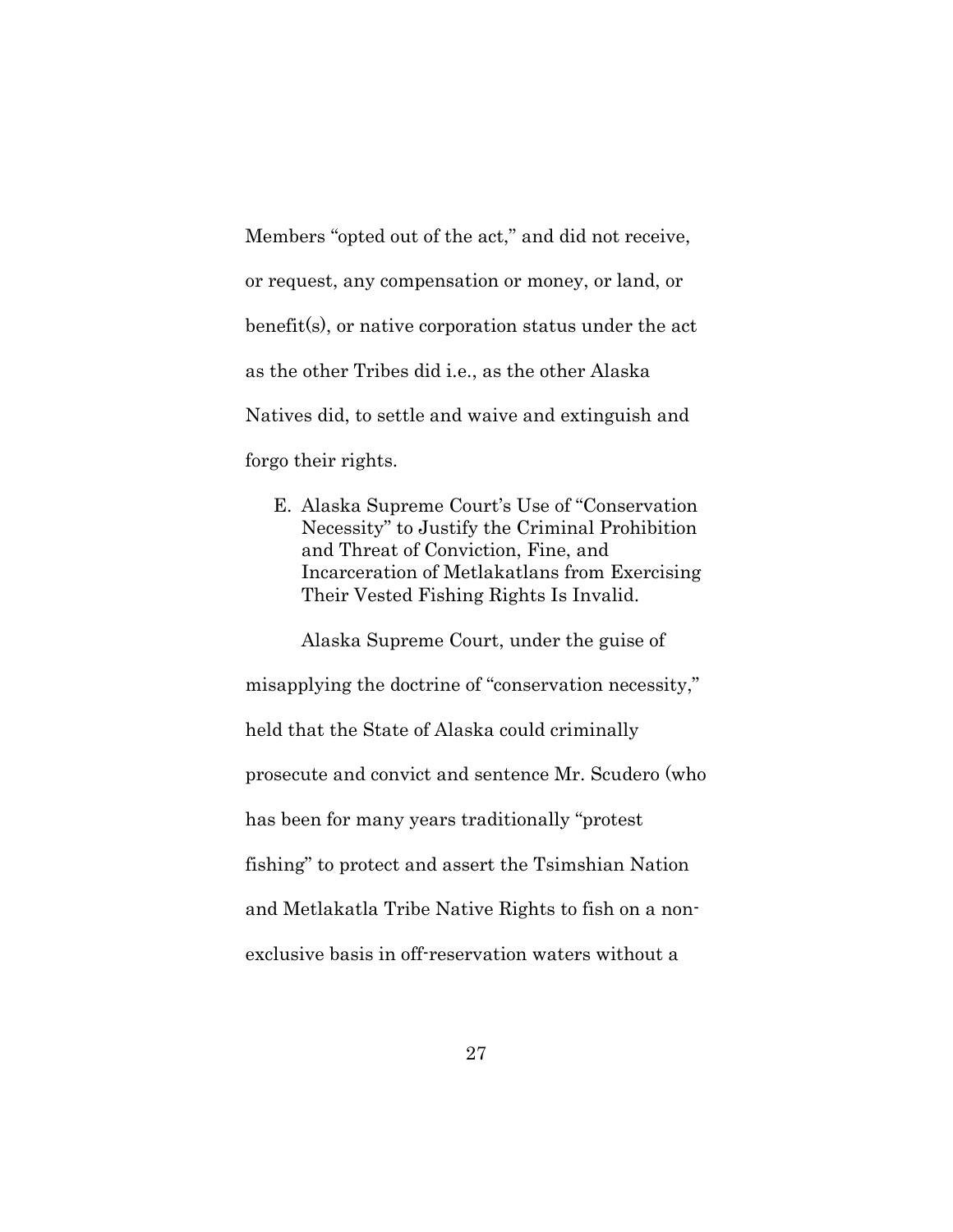limited entry permit). Alaska Supreme Court assumed i.e., recognized these rights, but affirmed Scudero's criminal conviction based on a misapplication of the principle of "conservation necessity," stating that "it is thus well settled that the state can regulate commercial fishing in its waters for conservation purposes, even by persons whose fishing rights are aboriginal and reserved by treaty" [Slip Opinion 26; App. 26]. Alaska Supreme Court held that "Scudero's convictions fall within the conservation necessity principle," based upon the Limited Entry Act of 1973 [Slip Opinion 26; App. 26], stating, "as explained above the state has the authority to enforce fishing as necessary to conservation regardless of aboriginal and treatybased rights" [Slip Opinion 29; App. 29]. See also Slip Opinion at 28; App. 28. Alaska Supreme Court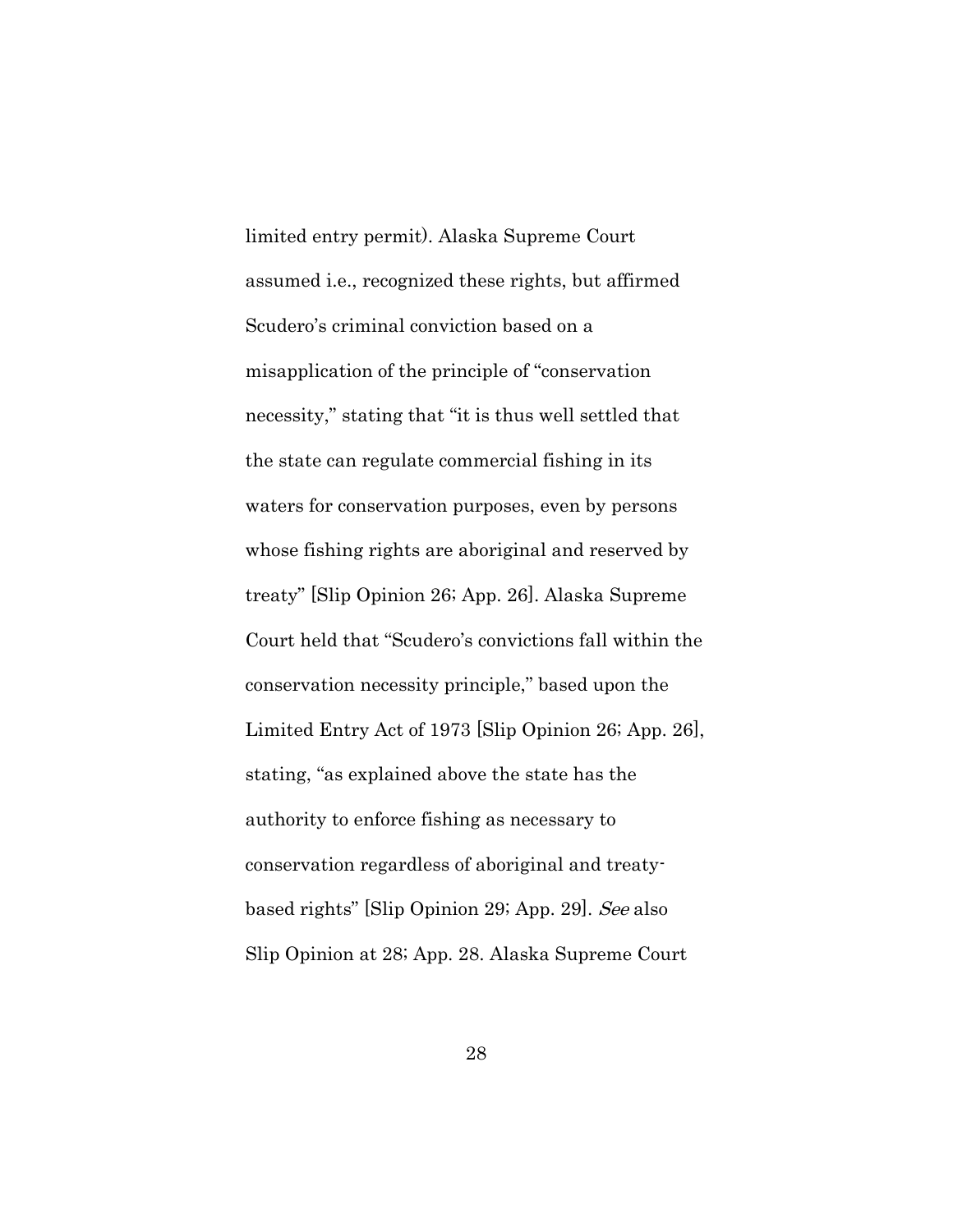held that the State of Alaska could do so if the "regulation is a reasonable and necessary conservation measure… and that its application to the Indians is necessary in the interest of conservation." See Slip Opinion at 24 [App. 24]; citing Antoine v. Washington, 420 U.S. 194, 207 (1975), in turn citing "*Puyallup II*" i.e., *Washington* v. Puyallup Tribe, 414 U.S. 44, 46-47 (1973). Petitioner Scudero filed a timely Petition for Rehearing in the Alaska Supreme Court, pointing out the errors in the Alaska Supreme Court's rulings regarding conservation necessity as an excuse for abrogating Mr. Scudero's and the Tsimshian Nation and the Metlakatlans' vested fishing rights, including the Alaska Supreme Court's misapplication of the United States Supreme Court and Ninth Circuit authority [See App. 80]. The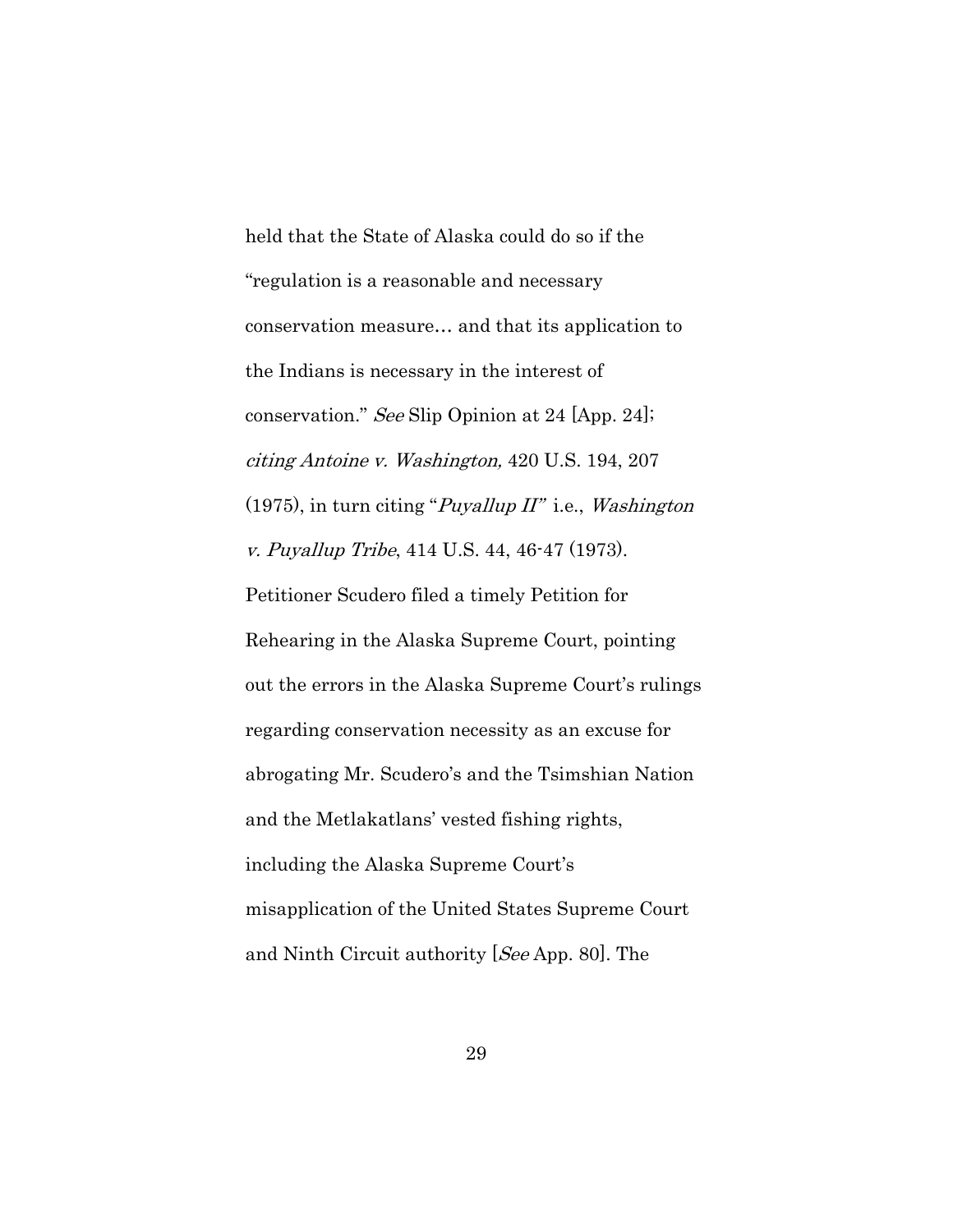Petition for Rehearing was denied on October 22, 2021, such that this Petition for Writ of Certiorari is jurisdictionally proper and timely. This was an improper application of the "conservation necessity" doctrine as the Pacific Ocean waters in question were open to commercial fishing, there was no closed season (as to the area where Petitioner Scudero asserts his rights), and no restrictions on taking the fish, except for the discriminatory limited entry permit license criminal statute: That is, a criminal bar as to Mr. Scudero and other Metlakatla Natives, who cannot fish without a limited entry permit, and as to permits, which were only granted in a discriminatory fashion, and Metlakatla Natives, such as Mr. Scudero, cannot realistically obtain or afford to purchase on the market for the tens of thousands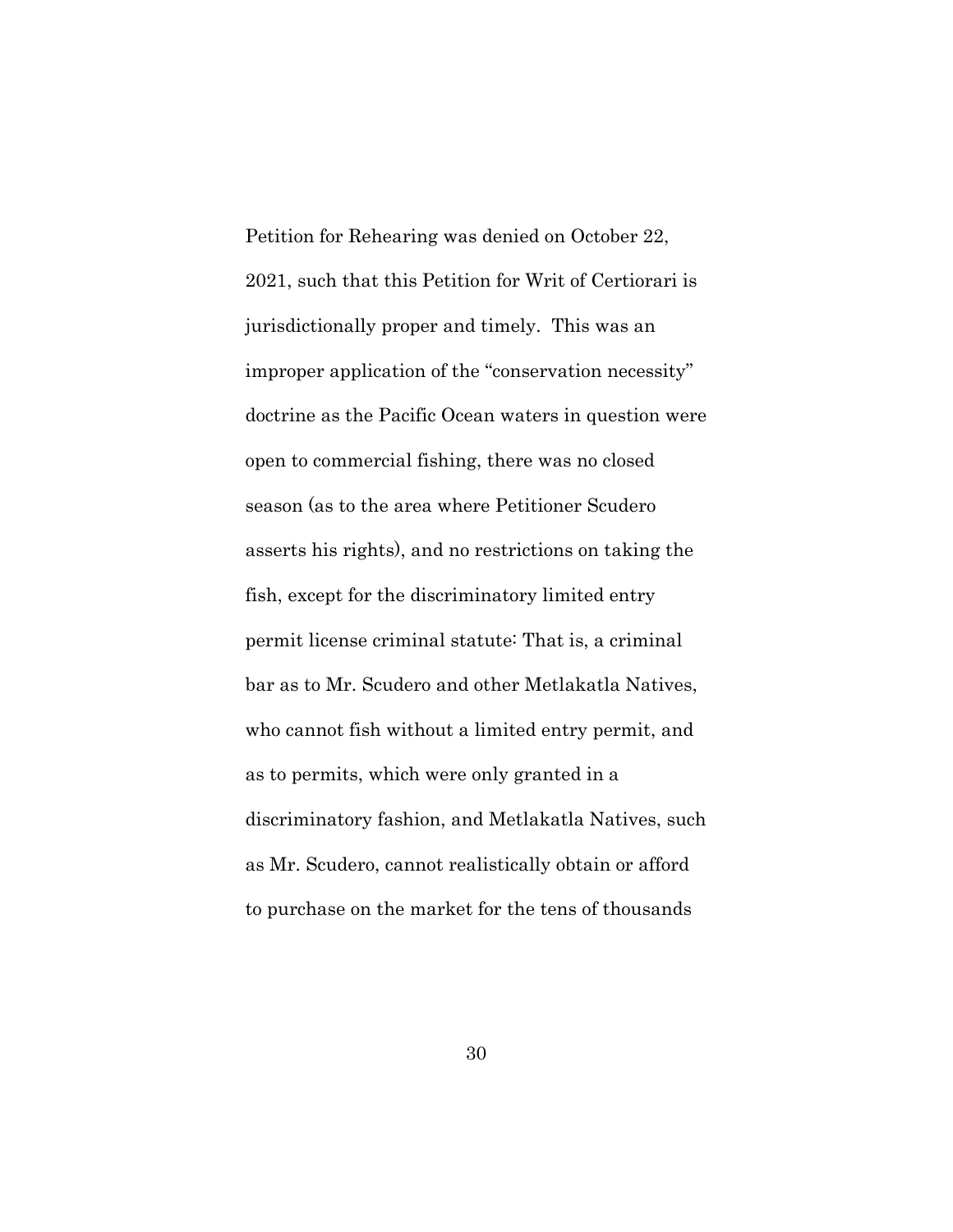of dollars and even well over \$100,000 for which the permits sell.

The limited entry permits are few and far between and are commercially bought and sold under the Alaska Limited Entry Fisheries Act of 1973. As a practical matter an Alaska Native/Tsimshian Nation/Metlakatla Tribe Member such as Mr. Scudero cannot afford to purchase such a permit. Moreover, when the permits were issued, credits were refused to Tsimshian Nation and Metlakatla Tribe Native fisherpersons for their pre limited entry act fishing activities in the Reserve/Reservation waters. Honoring the rights of Mr. Scudero and the Nation, and the Tribe and its members, will have little real impact on the State of Alaska fisheries, or the State of Alaska limited entry program; since other fisherpersons even other Alaska Natives, that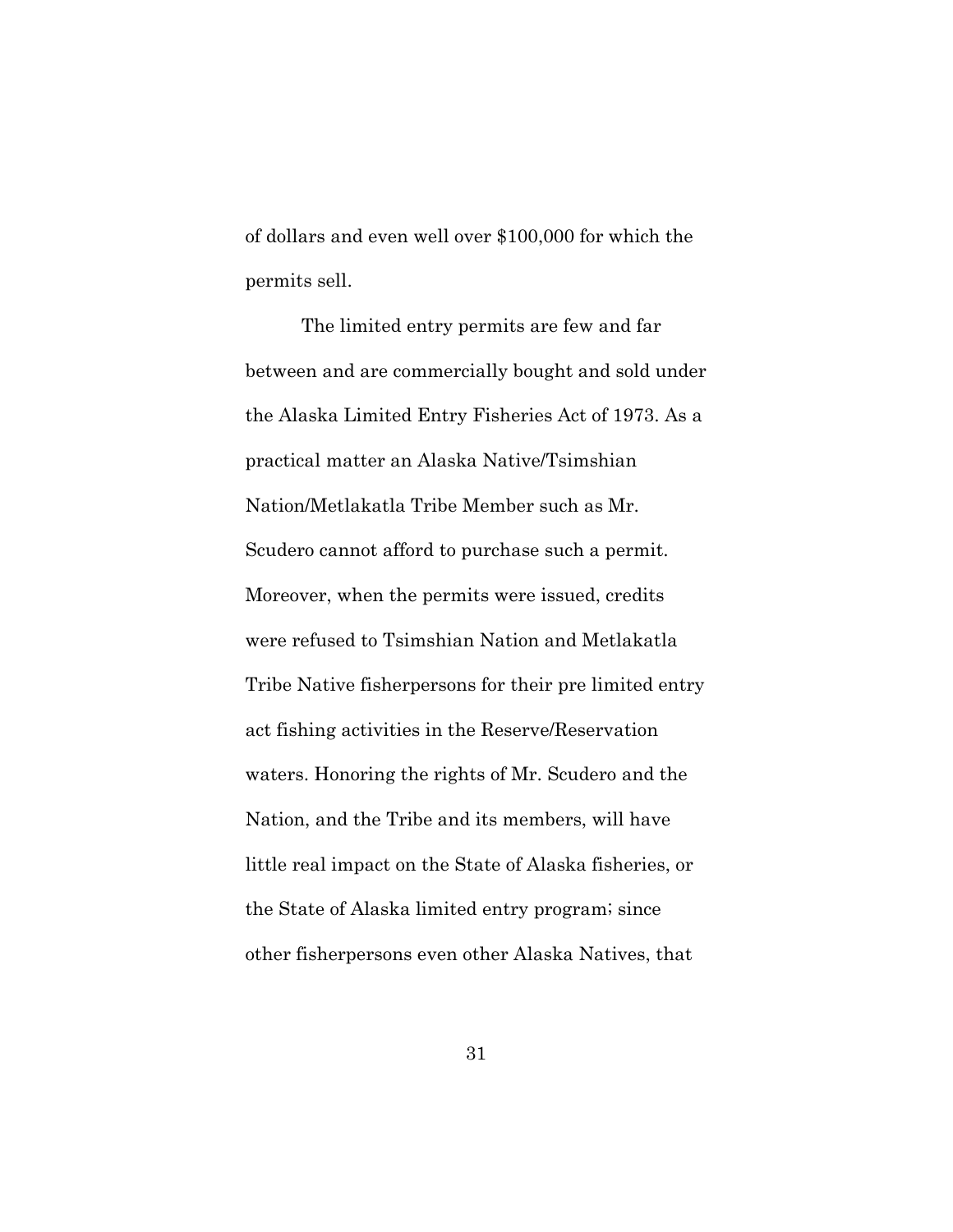is, those fisherpersons other than the small number of Nation/Tribe members, will still have to obtain limited entry permits.

In contrast, failing to honor those rights, is devastating to the Nation/Tribe/Reserve, and the native blood members such as Mr. Scudero. Doing so actually strips them of their heritage and tradition, and the very means by which they have always survived, and the means that was and is essential and contemplated for their survival when the Reserve/Reservation was created and later further protected by President Wilson.

#### ARGUMENT

### FACTUAL BACKGROUND

John Albert Scudero is a blood member of the Tsimshian Nation and Metlakatla Indian Community and Tribe, a federally recognized tribe in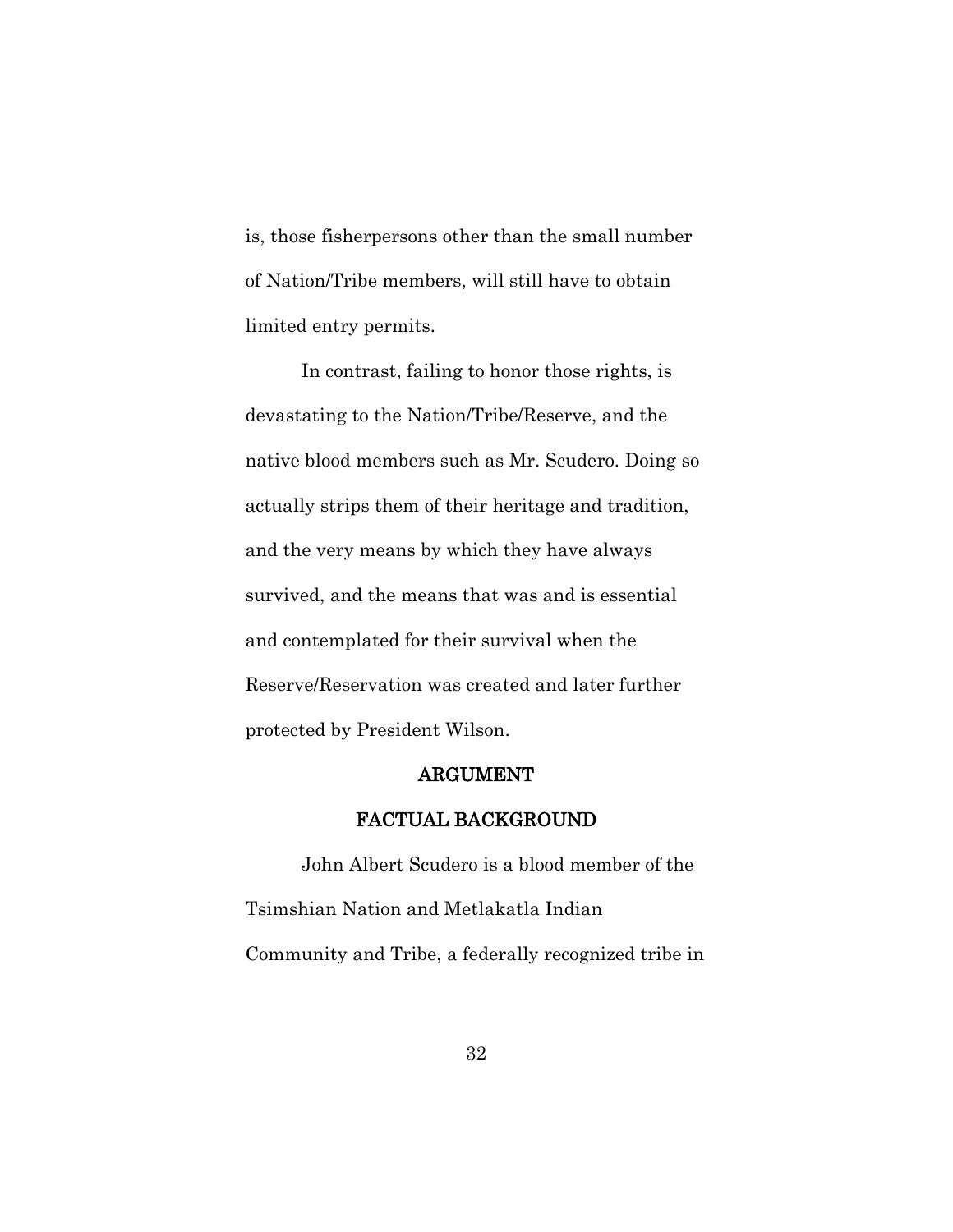Alaska who resides on Annette Islands Reserve which was established as a sanctuary for Tsimshian/Metlakatla Natives fleeing persecution in Canada, returning from Canada to practice their historic practices of fishing and bartering and engaging in commercial activity with fish from the sea i.e., the Pacific Ocean in a non-agrarian fashion as necessary, a practice that dates back many tens of centuries. Mr. Scudero was criminally prosecuted and fined \$20,000 and placed on five (5) years of probation (probation sentence and judgment later reversed due to variance from oral sentence), and his fishing rights suspended for five (5) years when he was "protest fishing" to protect and assert the rights of the Tsimshian and Metlakatla Indian Community/Tribe and native members and their aboriginal rights and their treaty/presidential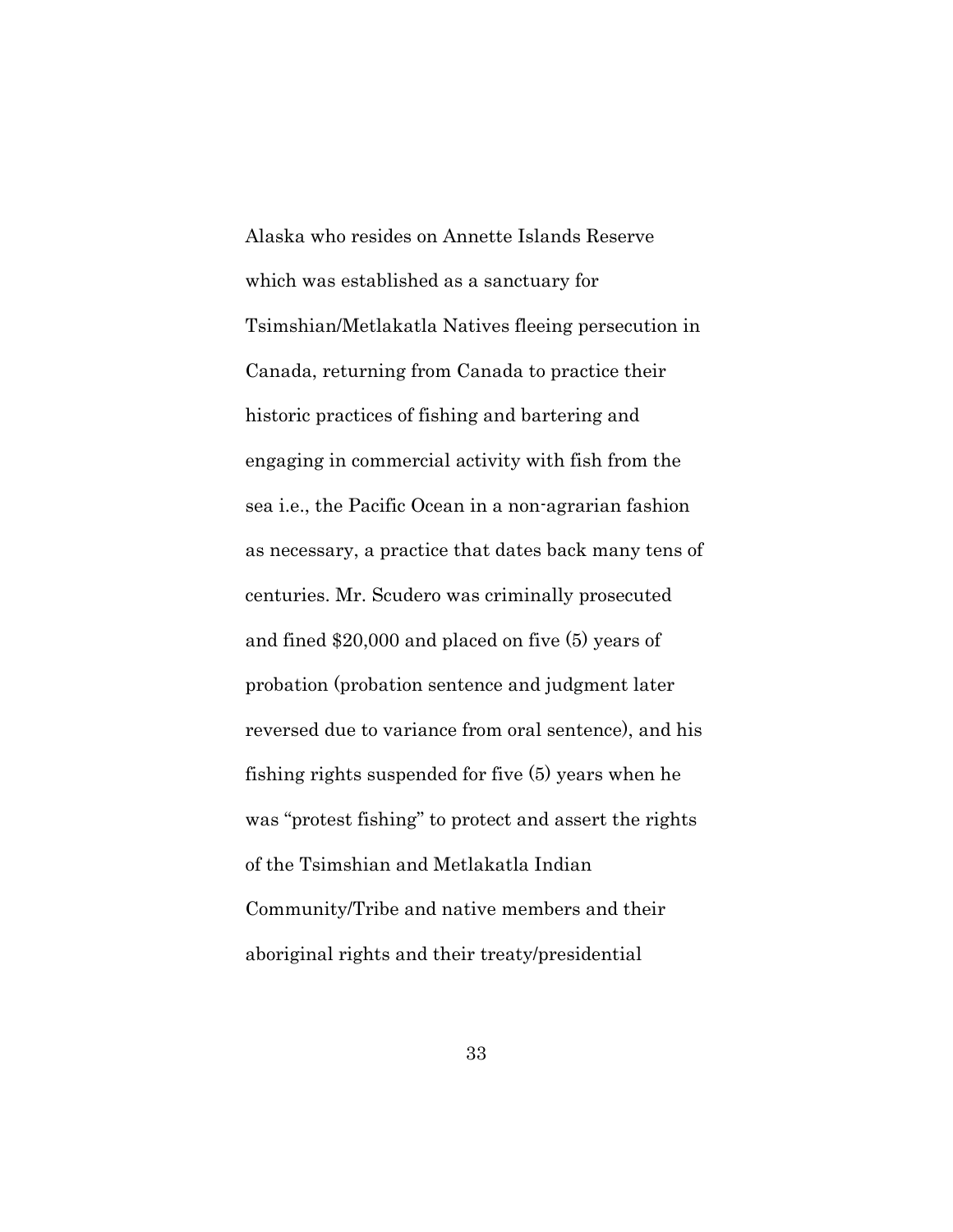proclamation/congressional legislation rights, including the rights to fish outside the 3000-foot exclusive fishing zone in traditional reserve related waters. Note, Mr. Scudero had actually only harvested a limited number of fish as a protest case: In contrast to other commercial fisherman who routinely harvest literally tens of thousands of fish. As Mr. Scudero has consistently advanced to the Courts, that 3000-foot exclusive fishing zone, is a "sanctuary" and "not a cage," and the Metlakatla Nation and Tribe, natives, need to be able to fish outside the sanctuary on a nonexclusive basis, to exercise their vested rights and survive and preserve their culture, heritage, and tradition, and the very purpose for which the Reserve was created. The United States Supreme Court, as noted, on two occasions has recognized the importance of the rights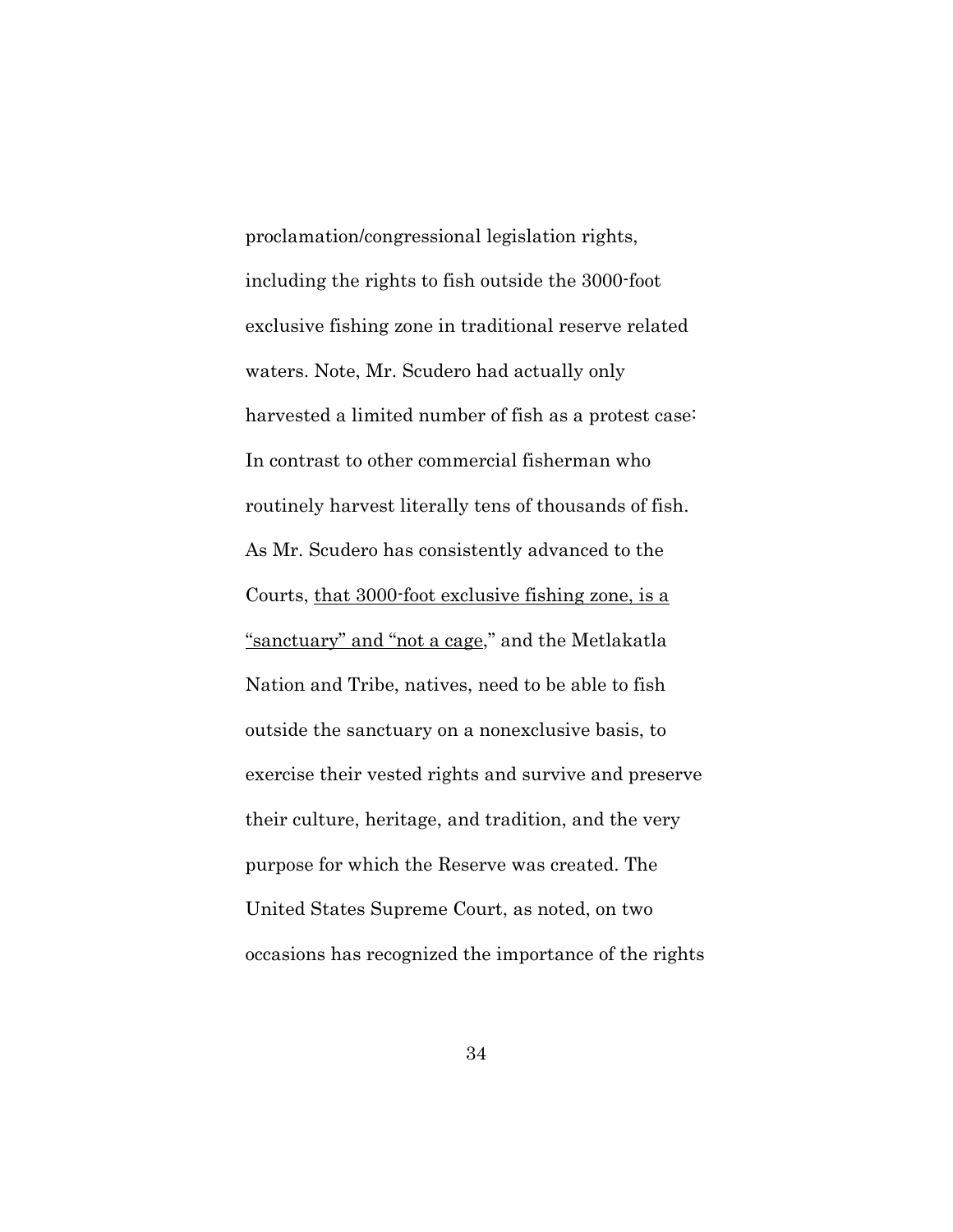vested in the Tsimshian Nation and the Metlakatla Native Tribe by the presidential proclamation and congressional legislation and acted to protect same. This Court is urged to do likewise. Alaska Supreme Court's misapplication of the limited doctrine of "conservation necessity" cannot withstand scrutiny to abrogate and abolish these rights, that is, to prohibit them with the criminal threat of conviction, fines, and incarceration, since "conservation necessity" as it relates and applies to American Natives' fishing and hunting rights does not apply to these rights, and in any event, the fishing in question was not prohibited, due to closed seasons, regulation, or any regulations, other than the naked improper criminal requirement of a limited entry permit, which discriminates against these vested native rights, as to the Metlakatlans.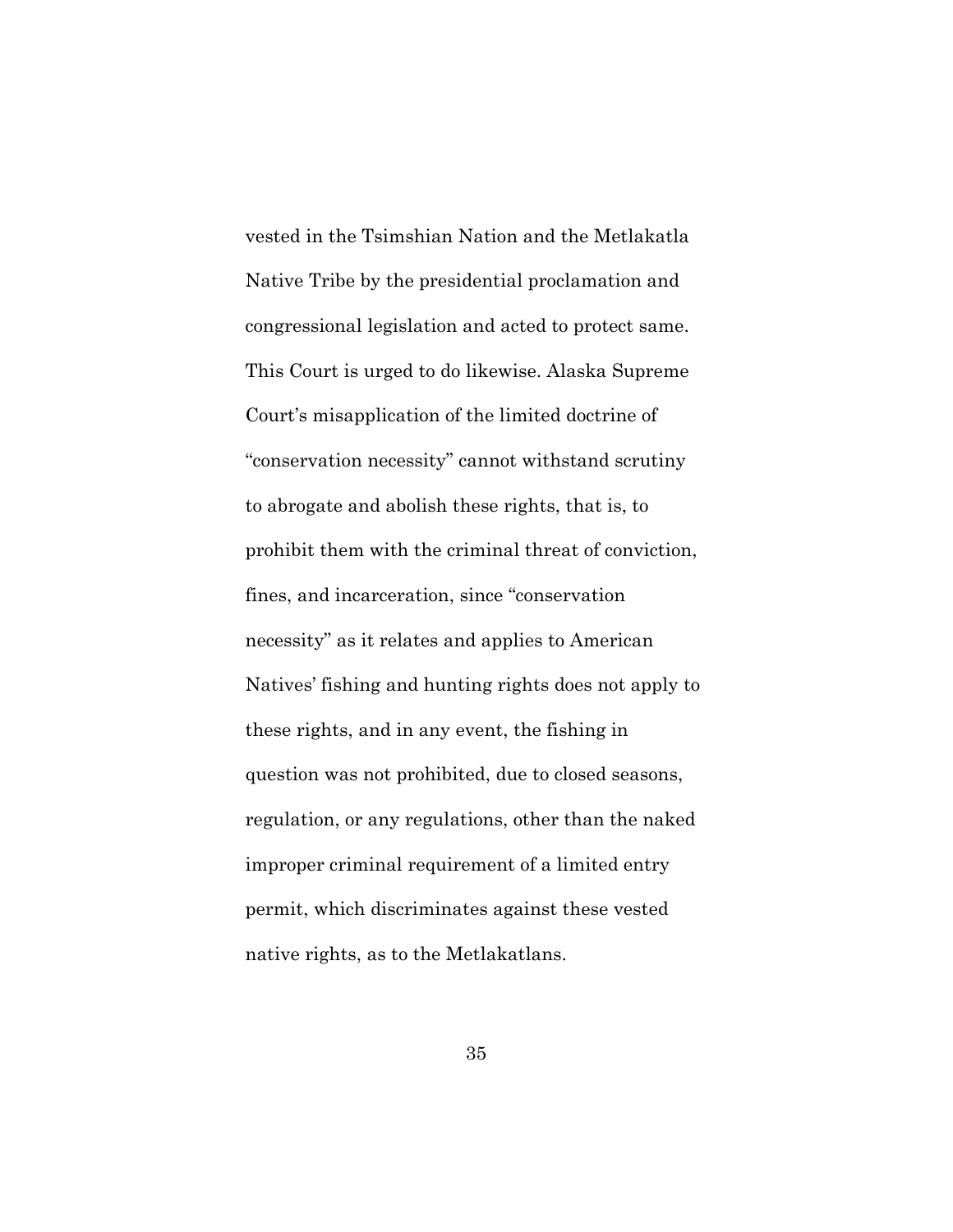#### GROUNDS FOR GRANTING CERTIORARI

- A. The Court Should Grant Certiorari and Reverse and Remand to Protect the Vested Rights of the Tsimshian Nation and the Metlakatla Native Community and Tribe as to These Aboriginal Rights and Rights Under the Presidential Proclamation, Congressional Legislation, Quasi-Treaty.
	- 1. This Court Should Protect the Important Rights in Question as the United States Supreme Court Has Done on Two Prior Occasions Regarding the Annette Islands Reserve and the Metlakatla Indian Community and Tribe and Their Fishing Rights.

As noted in two landmark cases, the United States Supreme Court acted to protect the Metlakatla Indian Community and Tribe and their vested fishing rights regarding the Annette Islands Reserve. It is respectfully suggested that this Court should act again, as to this new, totally devastating abrogation of those rights by the State of Alaska under the criminal prohibition based limited entry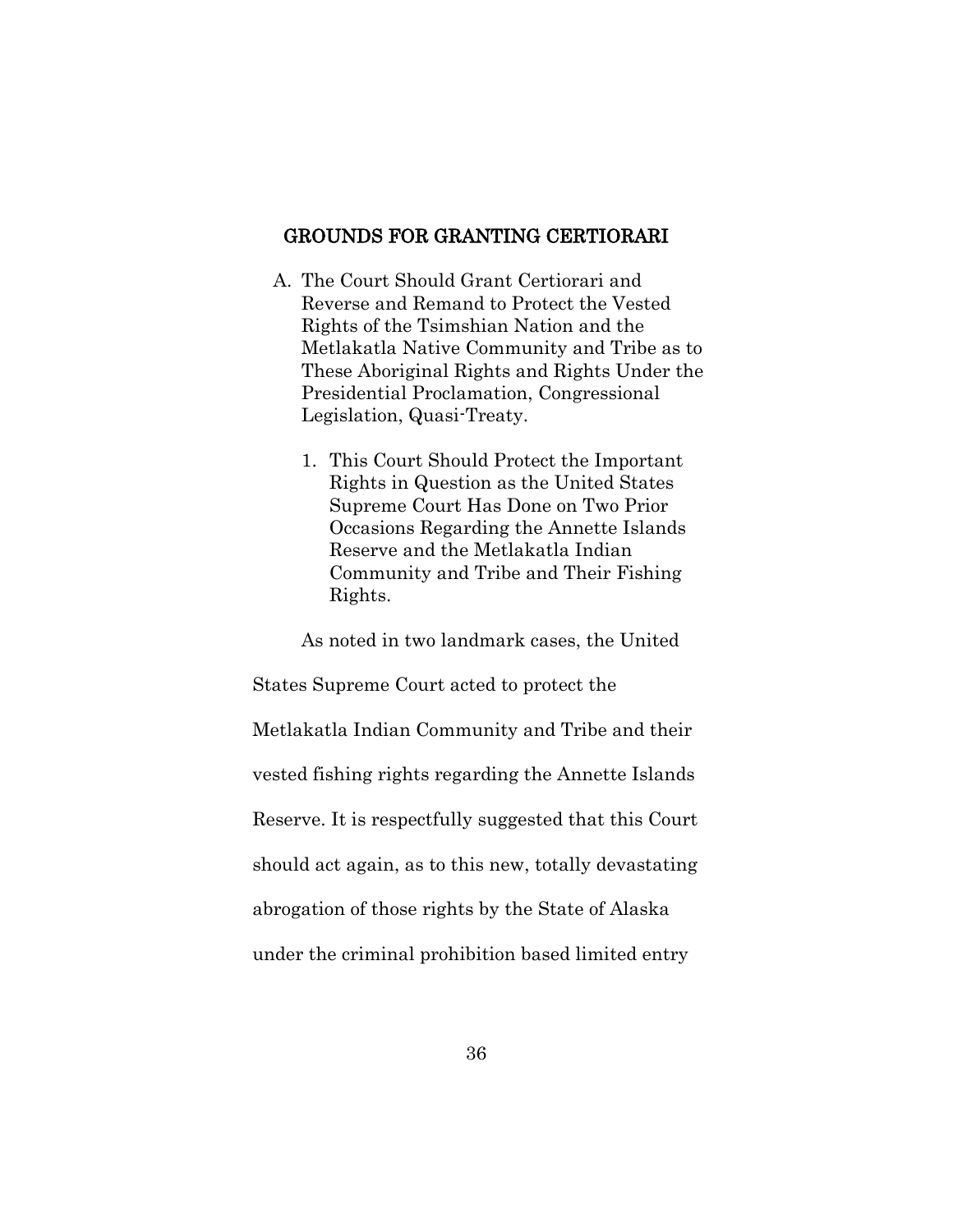permit program, which discriminates against

Metlakatlans.

The congressional legislation provided as

follows.

## 25 U.S.C. § 495 (1988):

Annette Islands reserved for Metlakatla Indians

Until otherwise provided by law the body of lands known as Annette Islands, situated in Alexander Archipelago in southeastern Alaska on the north side of Dixon's entrance, is set apart as a reservation for the use of the Metlakatla Indians, and those people known as Metlakatlans who, on March 3, 1891, had recently emigrated from British Columbia to Alaska, and such other Alaskan natives as may join them, to be held and used by them in common, under such rules and regulations, and subject to such restrictions, as may be prescribed from time to time by the Secretary of the Interior.

(Mar. 3, 1891, ch. 561, § 15, 26 Stat. 1101). (Emphasis added).

President Wilson's Proclamation stated as follows: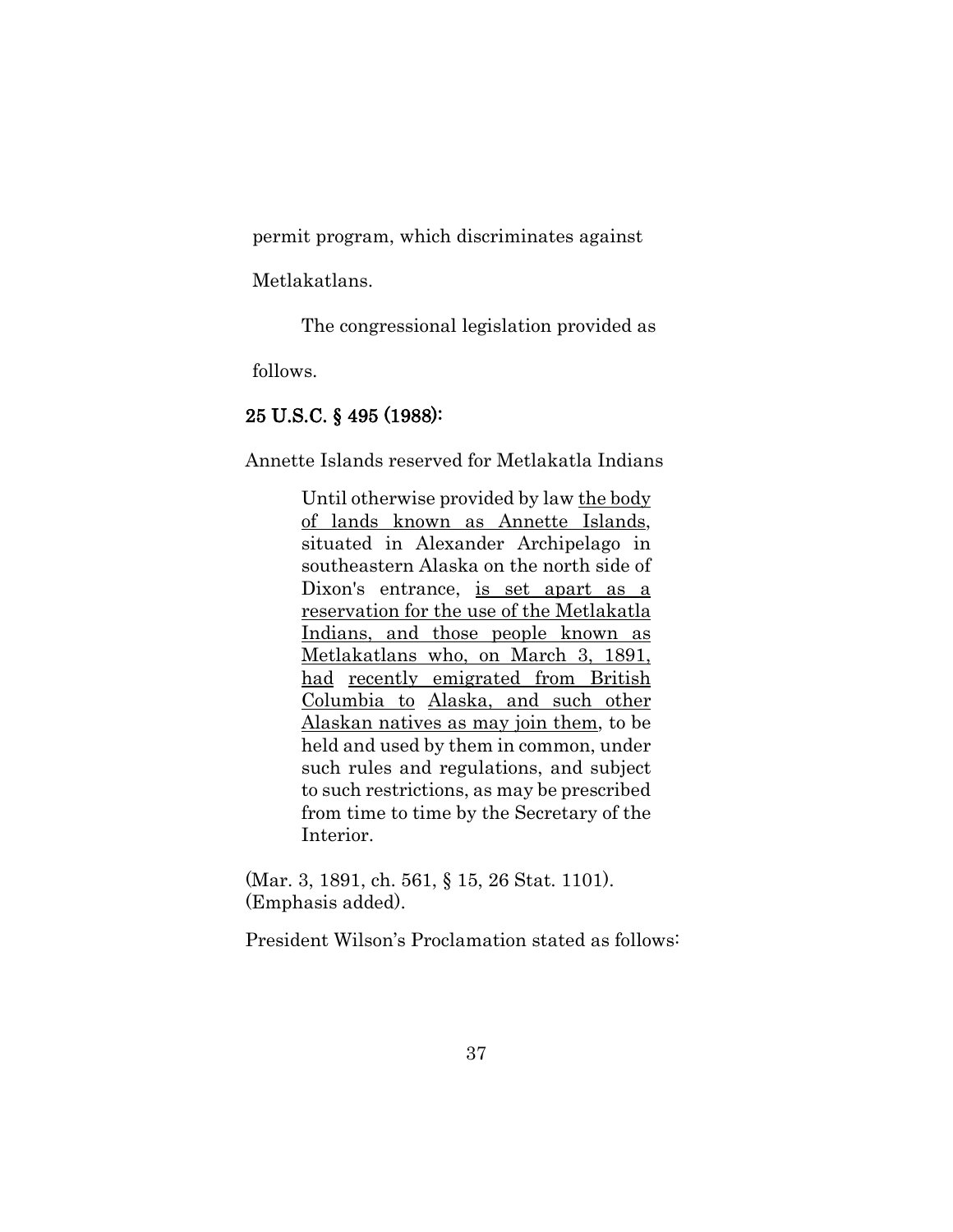Whereas the Secretary of the Interior, with a view to assisting the Metlakatlans to self-support, has decided to place in operation a cannery on Annette Island; and

Whereas it is therefore necessary that the fishery in the waters contiguous to the hereinafter described group comprising the Annette Islands be reserved for the purpose of supplying fish and other aquatic products for said cannery;

Now, therefore, I, Woodrow Wilson, President of the United States of America .... do hereby make known and proclaim that the waters within three thousand feet from the shore lines at mean low tide of Annette Island, Ham Island, Walker Island, Lewis Island, Spire Island, Hemlock Island, and adjacent rocks and islets .... are hereby reserved for the benefit of the Metlakatlans and such other Alaskan natives as have joined them or may join them in residence on these islands to be used by them under the general fisheries laws and regulations of the United States as administered by the Secretary of Commerce.

Warning is hereby expressly given to all unauthorized persons not to fish in or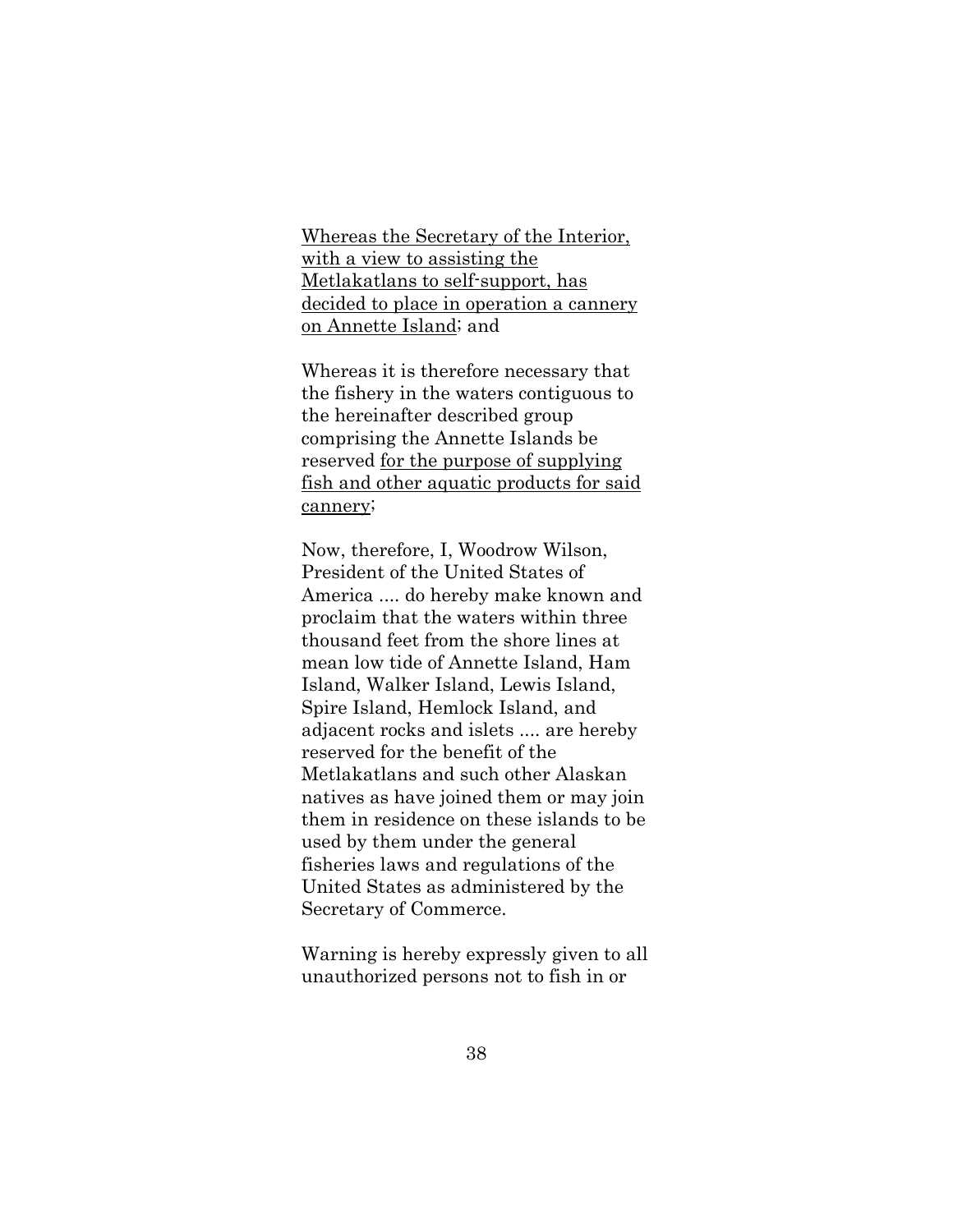use any of the waters herein described or mentioned.

Presidential Proclamation No. 1331, April 28, 1916, 39 Stat. 1777. (Emphasis added).

It is in clear also, that as to the assuming, by the Alaska Supreme Court, the aboriginal fishing rights were at stake, those aboriginal fishing rights are crucial and necessary to the Metlakatlans to preserve their historic lifestyle of harvesting fish from the sea, and cannot be abrogated under the guise of "conservation necessity" by way of a discriminatory criminal based limited entry permit program and permits that are bought and sold for sums of thousands of dollars and even well over \$100,000 between nonnatives within Alaska and nonnatives residing outside of Alaska that are far outside the reach and means of the Metlakatlans. As discussed more fully supra and infra, those rights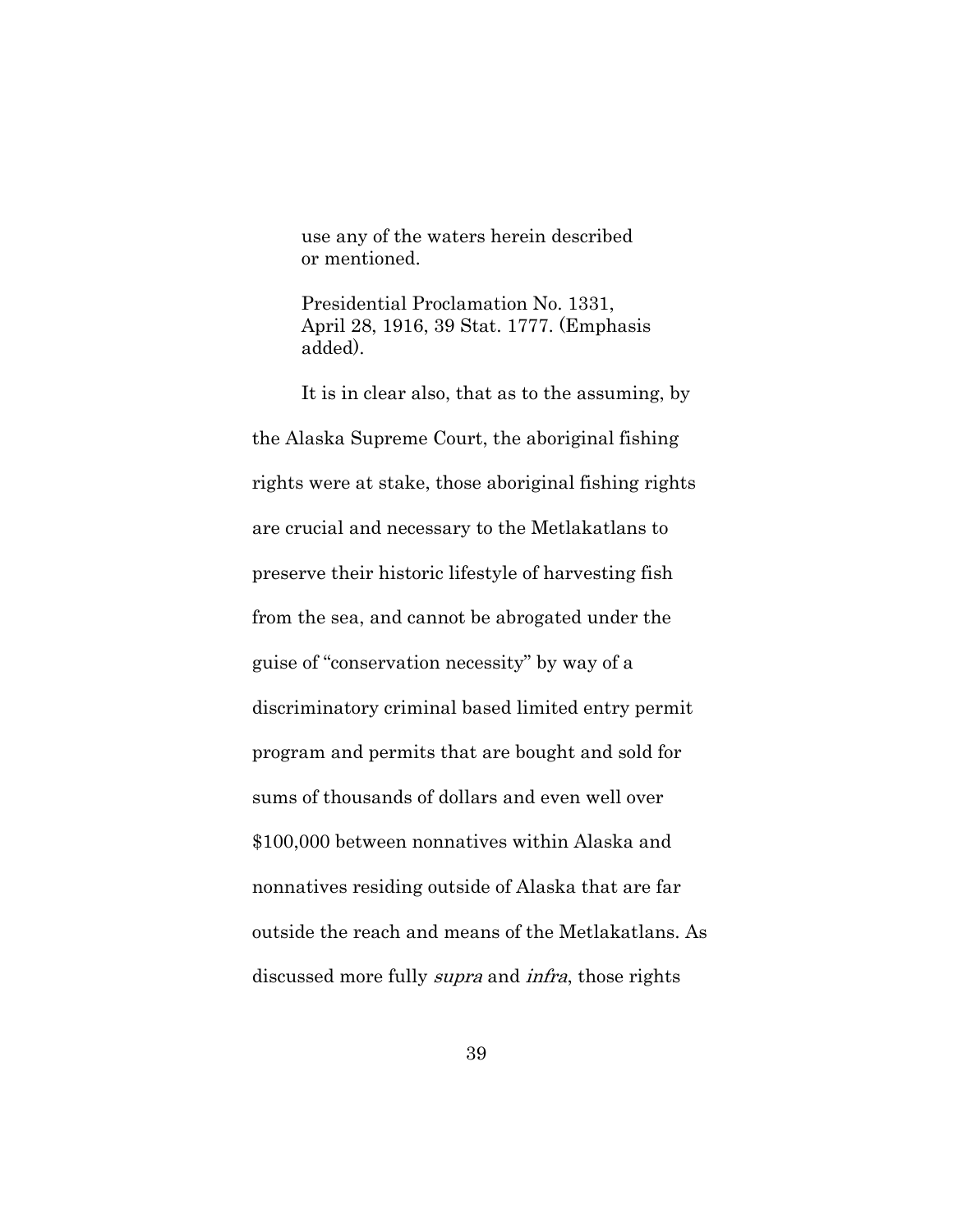under the United States Supreme Court and United States Ninth Circuit Court of Appeals caselaw, cannot be abrogated under the guise of "conservation necessity."

> 2. The Doctrine Of "Conservation Necessity" Cannot Justify the Criminal Prosecution Abrogation of the Metlakatlans' Off-Reservation Fishing Rights.

Where Natives/Indians such as Mr. Scudero have "broad off-reservation" treaty or aboriginal or presidential proclamation and congressional legal fishing rights (as the Alaska Supreme Court assumed in its Opinion), while it may be, that for mere true regulatory conservation purposes i.e., regulations as to the manner and means of harvest and/or season, they may be applied in a proper manner without discrimination i.e., "across the board," there cannot be a "limited entry" criminal conviction threat based prohibition to foreclose such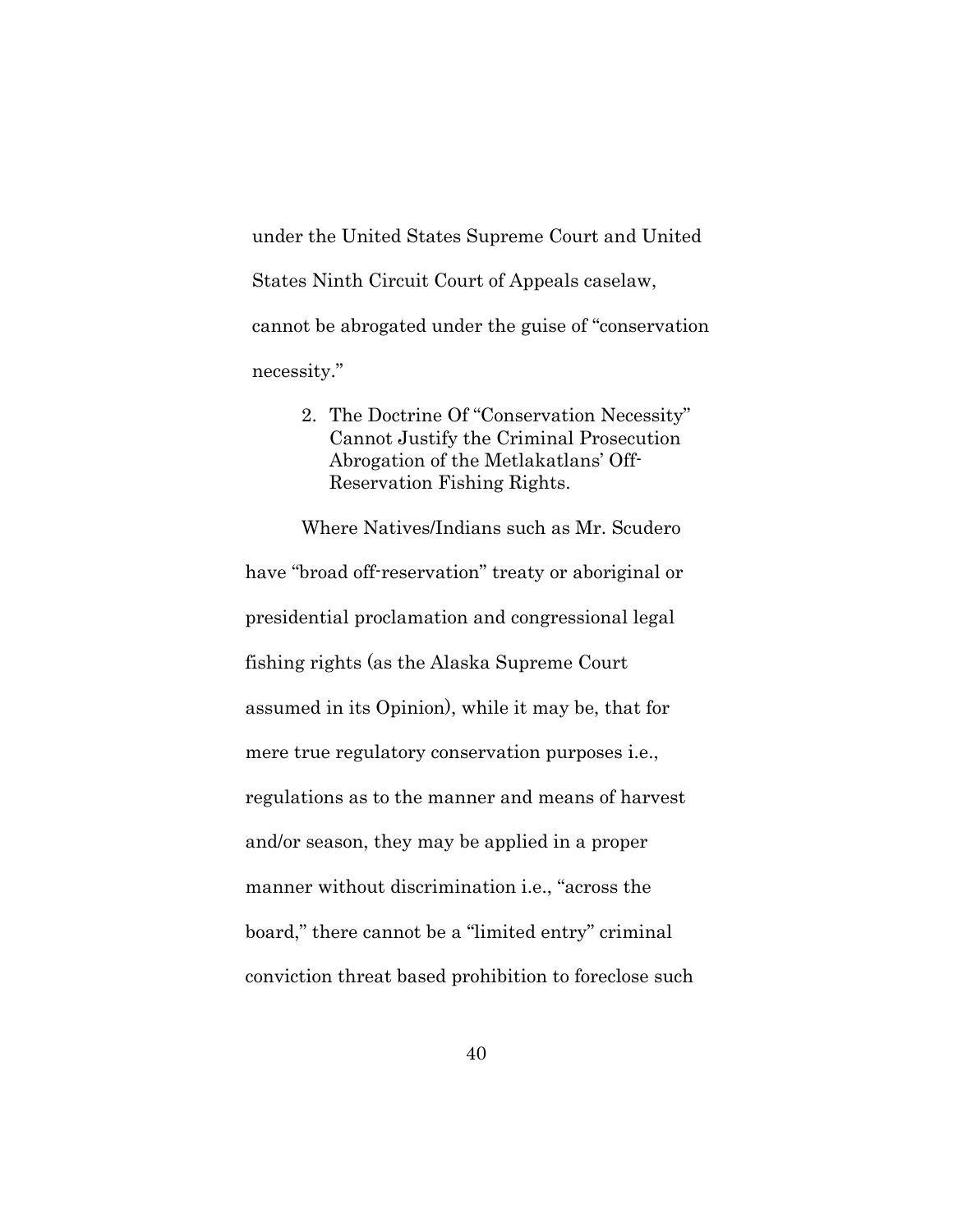vested Metlakatlan Native participation.

While the Alaska Supreme Court "[assumed] the existence of broad off-reservation fishing rights" [Slip Opinion 17; App. 17] (emphasis added): The Court held it could decide (i.e., deny), the appeal regarding the merits, solely on the "basis of wellestablished principles governing the interrelationship of aboriginal or treaty-based rights and the State's police powers," id. and did so on an erroneous basis of "conservation purposes, even [as to] persons whose fishing rights are aboriginal and reserved by treaty" [Slip Opinion 26; App. 26].

The Alaska Court incorrectly applied the principle of "conservation necessity," holding the Alaska Legislature Limited Entry Act of 1973, could preclude Mr. Scudero's rights given "…intertwined purposes of conserving fisheries resources and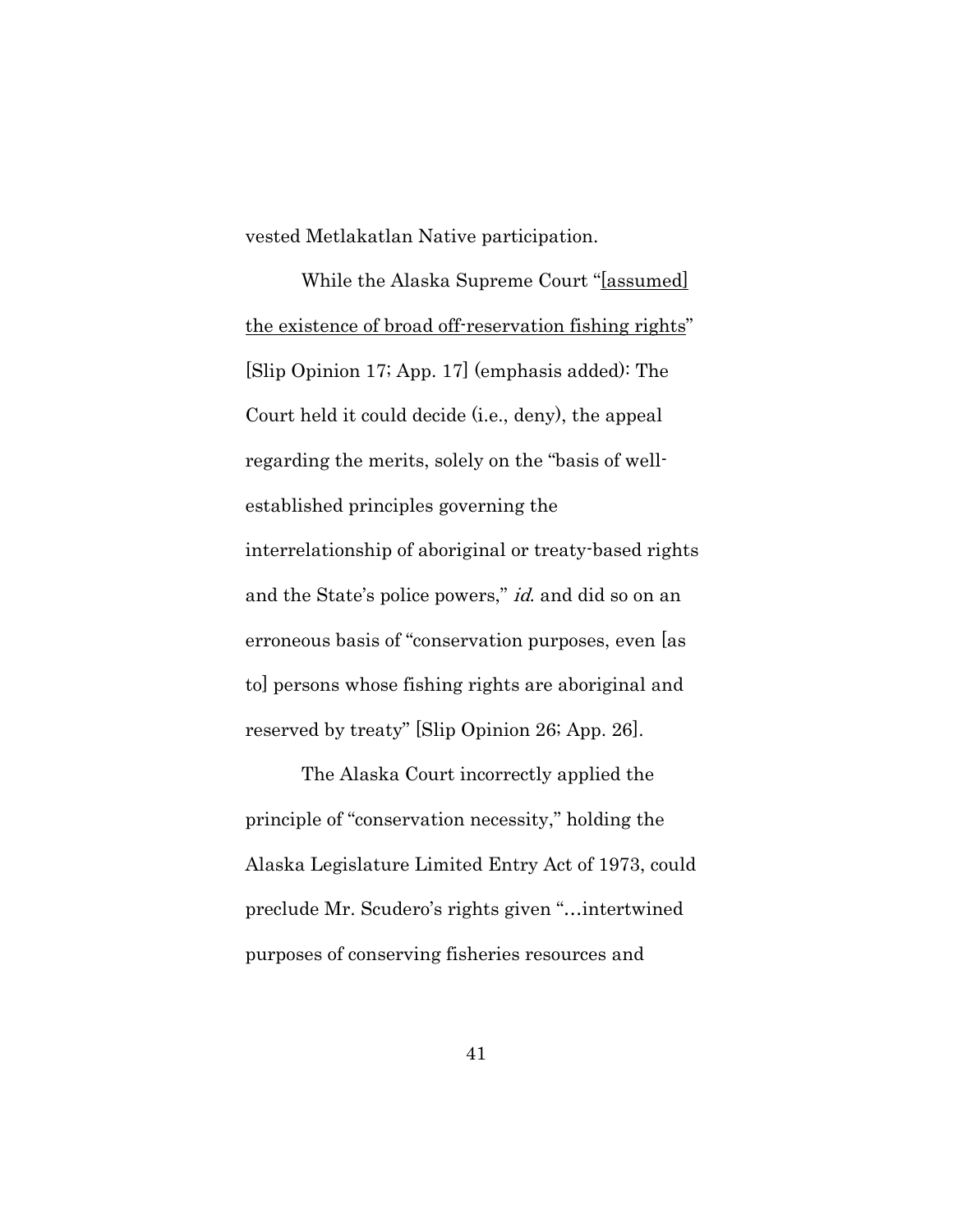maintaining a healthy fishing industry" (footnote omitted) [Slip Opinion 28; App. 28]; and further holding "[w]hatever the status of Scudero's aboriginal and reserved rights, they do not shield him from the non-discriminatory (sic) operation of State fishing laws that are necessary for the conservation of the resource" [Slip Opinion 28; App. 28].

This holding, "ducked and avoided," the issues of multiple source(s) and nature of Mr. Scudero's rights, which stem from both: 1) Treaty and United States Congress Legislation, and Presidential Proclamation; and 2) Aboriginal Rights which have never been relinquished, forfeited, nor ceded away by the Metlakatla Indian Community and Tribe members of the Annette Islands Reserve and the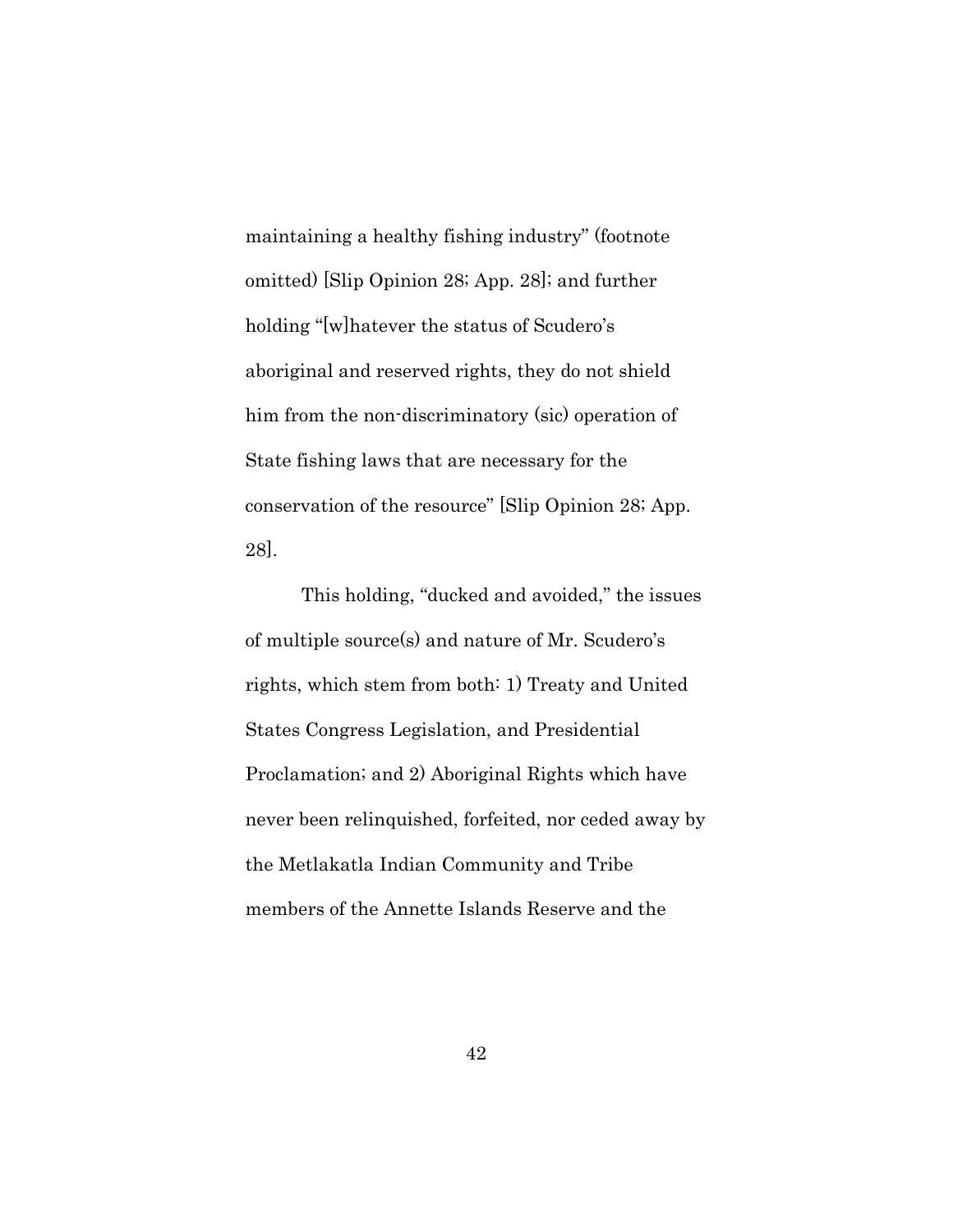Sovereign Tsimshian Nation.[3](#page-66-0)

The Alaska Court misapplied authority concerning tribal/sovereign rights, treaty rights, congressional statutory rights, presidential proclamation rights, aboriginal rights, and prohibition against discrimination against natives with vested rights such as Mr. Scudero: Doing so under the guise of "conservation necessity"; which here is discriminatory prohibition by threat of criminal conviction and fine and incarceration

<span id="page-66-0"></span><sup>3</sup> The aboriginal rights were preserved and not relinquished under the Alaska Native Claims Settlement Act since the Act recognized and settled those rights, as to other Alaska natives, but the Metlakatla Indian Community and Tribe opted out of that Act and never relinquished their aboriginal rights or other rights to fish in their traditional and customary places (i.e., where Mr. Scudero was fishing), for subsistence, which included commercial activity and barter. The Alaska Supreme Court recognized that the Metlakatla Indian Community is a federally recognized tribe, located on the only existing Indian Reservation in Alaska, citing John v. Baker, 982 P.2d 738, 750 (Alaska 1999) [Slip Opinion at 4; App. 4].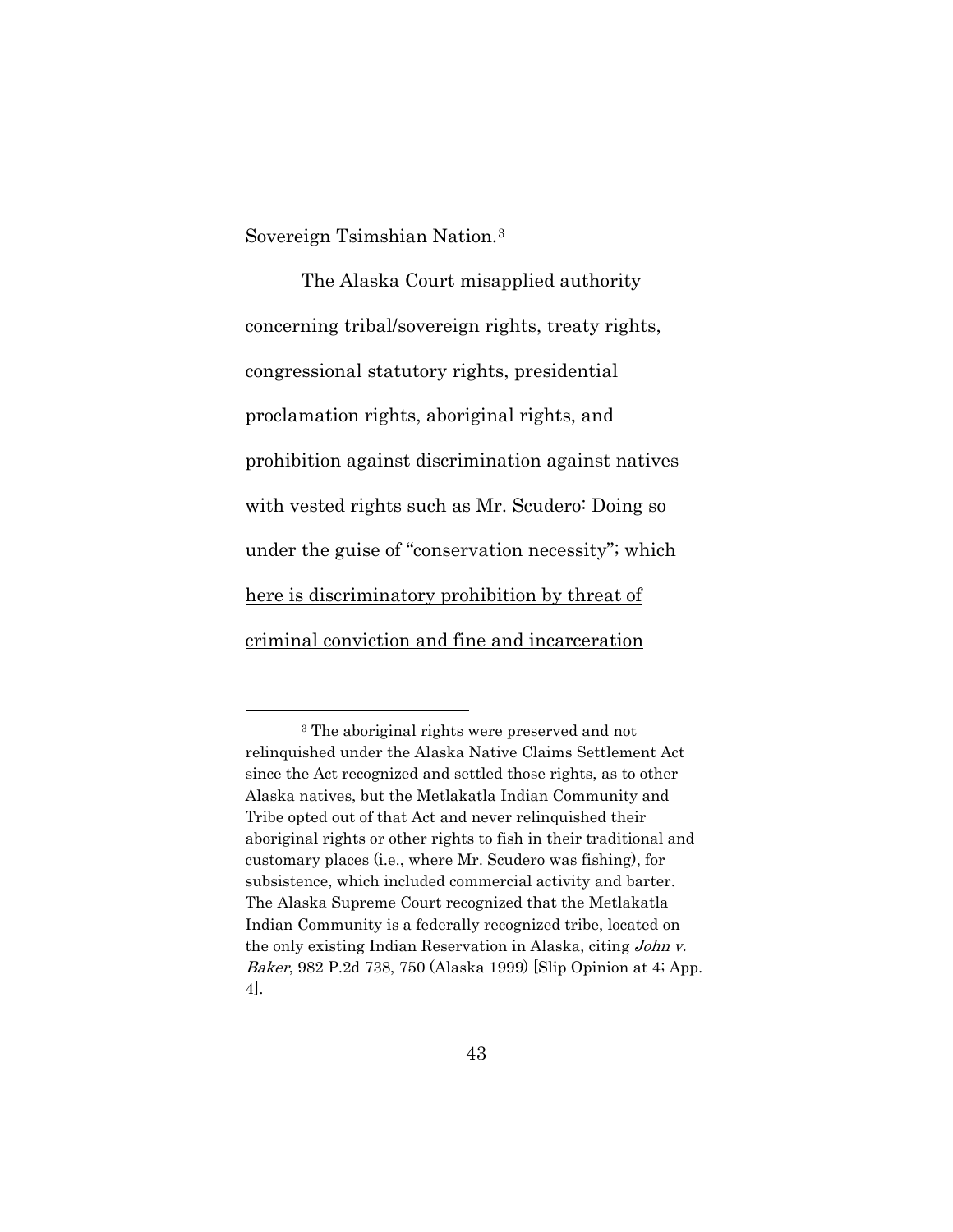against "un-permitted" Metlakatlans (such as Petitioner Scudero) from commercial fishing at all, for salmon in Alaska Pacific Ocean waters "offreservation," by any means, in any seasons, or in any areas. Metlakatlan Natives such as Mr. Scudero, have certain quasi-treaty rights, and/or statutory/congressional rights, presidential proclamation rights, under the 1891 statute creating the Annette Islands Reserve, and President Wilson's 1916 Proclamation. All Metlakatla Natives, due to their status of members of the Tsimshian Nation and Tribe, also have vested aboriginal rights, which have never been relinquished, ceded, forfeited, abandoned, or given up.[4](#page-67-0)

<span id="page-67-0"></span><sup>4</sup> The Alaska Native Claims Settlement Act (ANCSA) recognized Alaska Tribes/Natives historical aboriginal rights, and settled and extinguished same as to participating Tribes, but the Metlakatla/Tsimshian Natives opted out. See, e.g., Robert T. Anderson, The Katie John Litigation: A Continuing Search for Alaska Native Fishing Rights after ANCSA, Arizona State Law Journal, Vo. 51, No. 3 (2019), and Ninth Circuit, and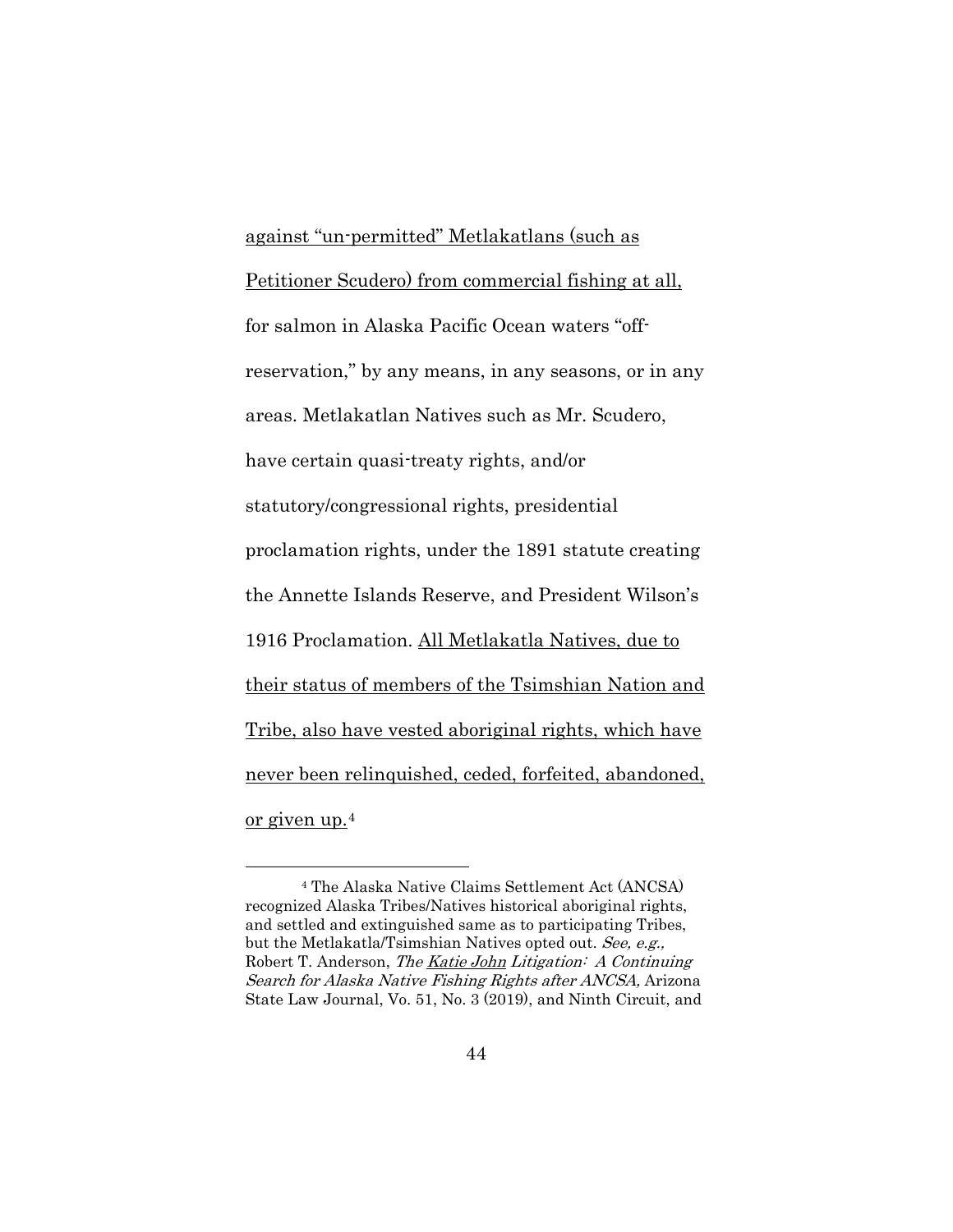Doctrine of "conservation necessity," the limited principle inappropriately relied upon by the Alaska Supreme Court, under cited case authority, may only apply in a limited fashion to treaty rights. Aboriginal rights are not addressed by cited authority; and may not be so abrogated due to

"conservation necessity."[5](#page-68-0)

Doctrine of "conservation necessity," even if it could be applied to aboriginal rights, as opposed to treaty rights, under the case authority, clearly cannot justify any discrimination against, or flat

United States Supreme Court cases cited at note 1 therein. See also Robert T. Anderson, Sovereignty and Subsistence: Native Self-Government and Rights to Hunt Fish and Gather After ANCSA, 33 Alaska Law Review 187 (2016).

<span id="page-68-0"></span><sup>5</sup> Especially not so criminally voided and violated, as here, with such flat criminal prohibition as to Metlakatla/Tsimshian Natives fishing at all in "off-reservation" Alaska waters without a discriminatory limited entry permit. In that regard, as noted, limited impact of allowing a small band of Metlakatla Native fishers such as Mr. Scudero to exercise their aboriginal rights, cannot truly be claimed to have any serious impact on conservation of salmon in Alaska.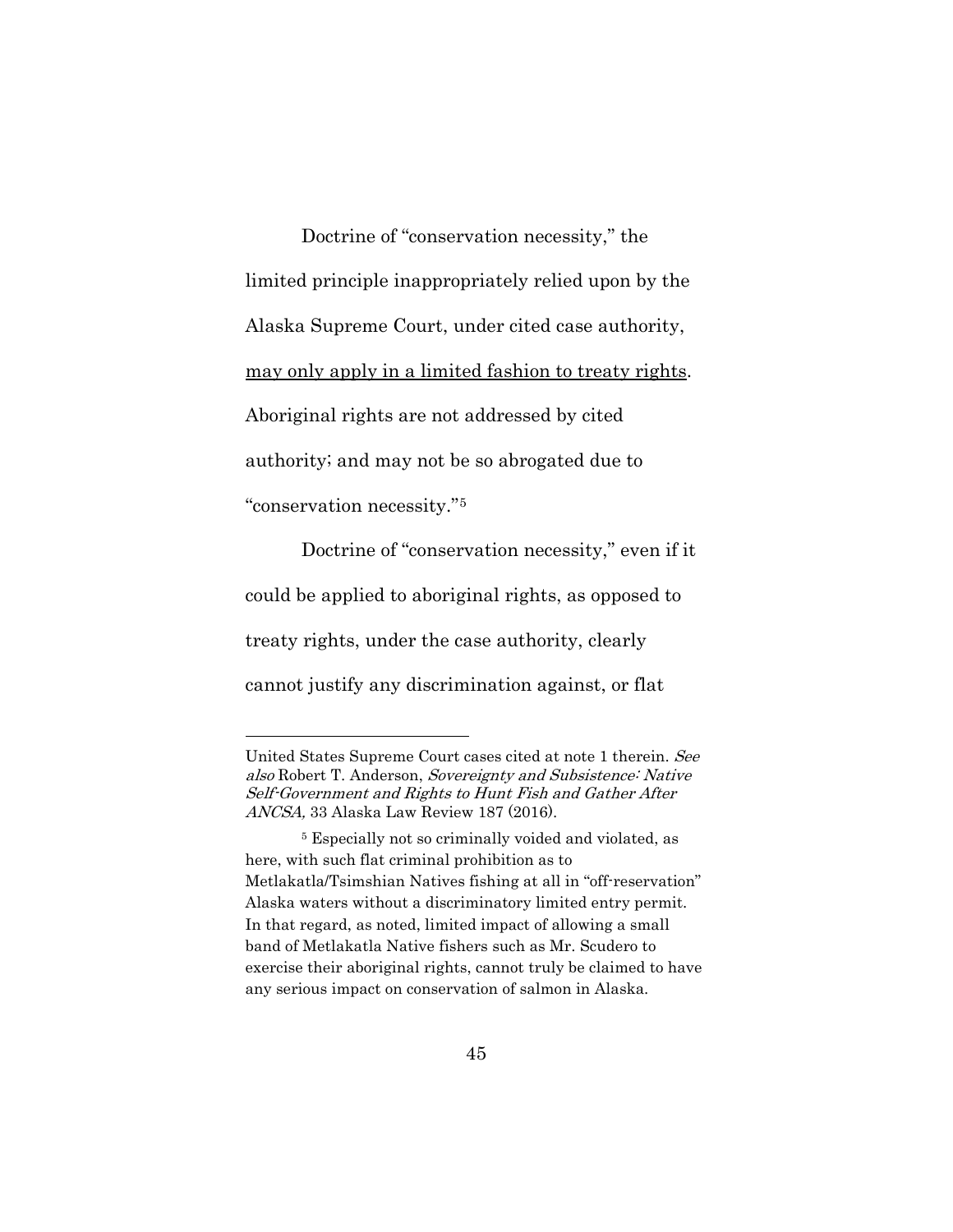criminal-based prohibition or preclusion of the "unpermitted" Metlakatla/Tsimshian Natives from fishing without a limited entry permit "offreservation." Cases relied upon by the Alaska Supreme Court, which address state regulations that have been upheld as reasonable exercise of a state's ability to regulate in the name of conservation, only deal with the manner and means of harvest or times of harvest i.e., season (not such discriminatory prohibition of all such natives from participating). $6$ 

By its very terms, the Alaska Limited Entry Fisheries Act, discriminates against all "unpermitted" Natives such as Mr. Scudero, who do not have limited entry permits, and prohibits them

<span id="page-69-0"></span><sup>6</sup> Anderson v. Evans, 371 F.3d 475, 499 (9th Cir. 2004), dealt with a quota requirement under the Federal Marine Mammal Protection Act of regulation of taking gray whales and applied across the board to all persons with no discrimination as to harvest re "limited permits."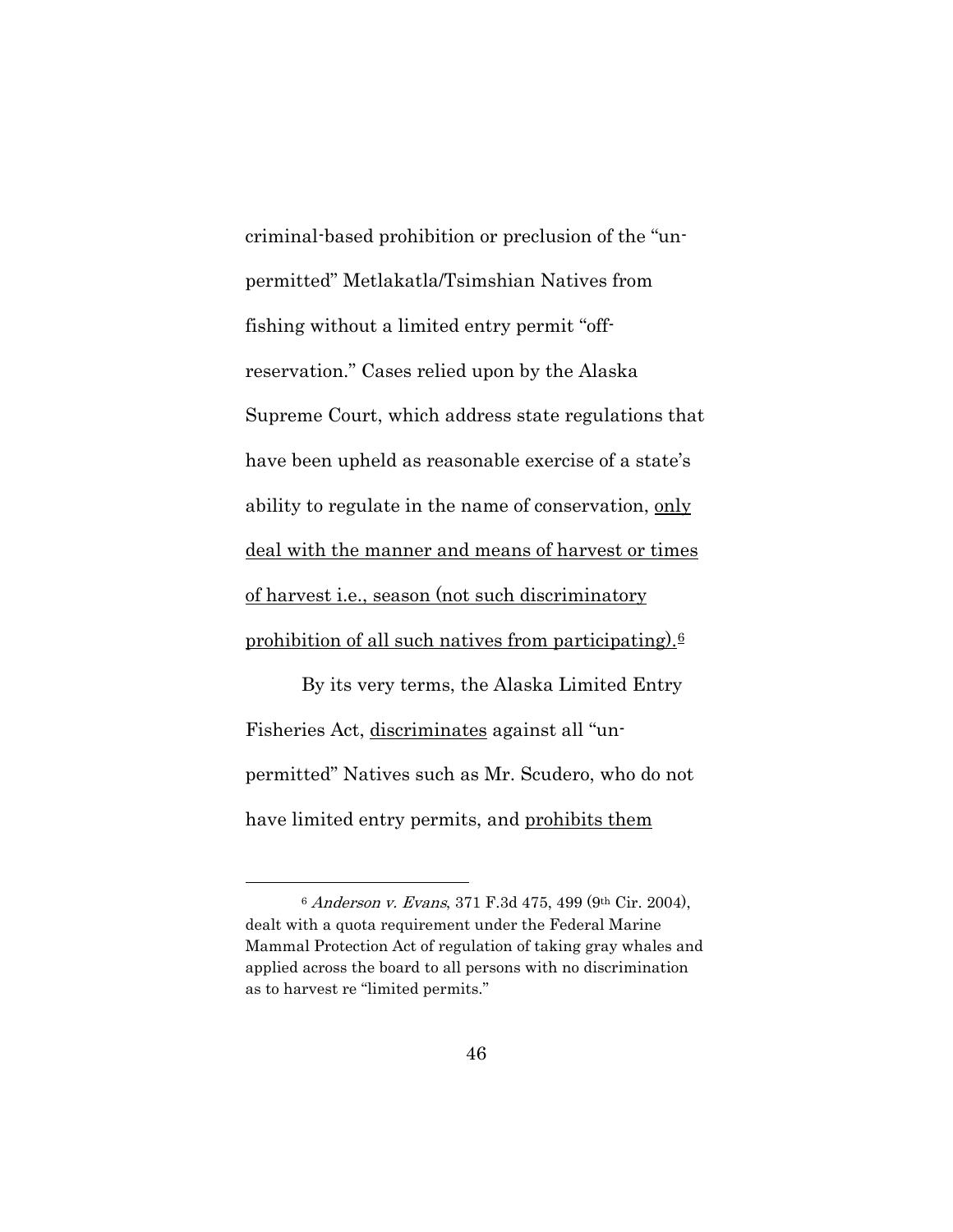absolutely from fishing for salmon in Alaska waters outside the boundaries of the reserve by any commercial method including doing so for subsistence or bartering in their traditional ways (which Mr. Scudero was doing). Note, it is significant, as to quasi-treaty rights or congressional statute rights and presidential proclamation rights, it was precisely for native commercial fishing purposes and the packing plant cannery, that the Reserve was created, and exists, and those rights were granted. As discussed by Amicus Briefing of the Metlakatla Indian Community in this case (See App. 92), and related pleadings in United States District Court Alaska, Metlakatla Indian Community v. Dunleavy, et al., 5:20-cv-00008-JMK (U.S.D.C. Alaska), related off-reservation related fishing must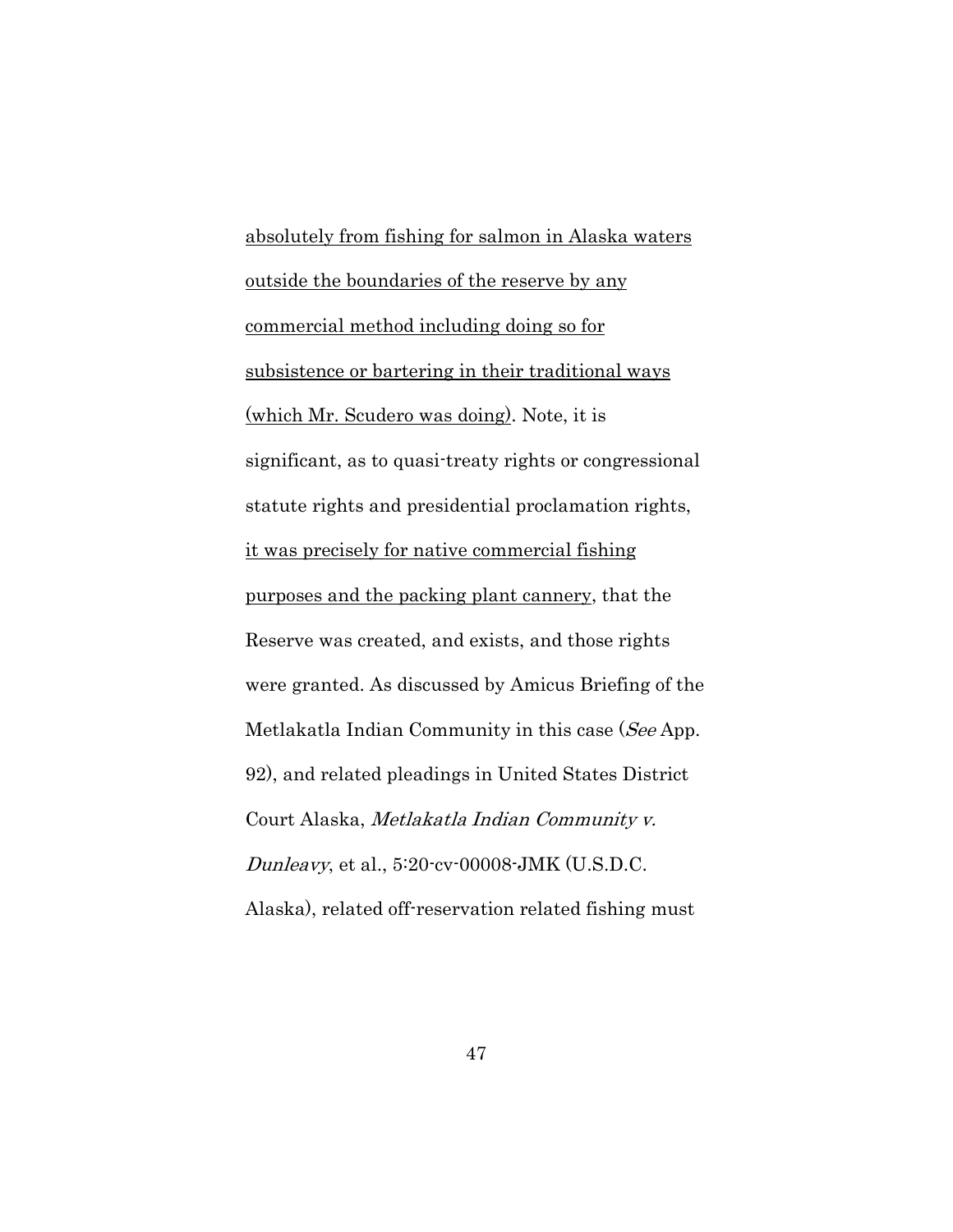be allowed.[7](#page-71-0)

# Organized Village of Kake v. Egan, 369 U.S. 60, 75 (1962) [cited at Slip Opinion 18; App. 18] regarding United States Supreme Court dicta, as to State's possible power to regulate the exercise of aboriginal Indian rights regarding hunting and fishing dealt with only means for commercial fishing (fish traps) and not a discriminatory criminal prohibition i.e., such prohibition as here under a limited entry permit system which discriminates against natives such as Mr. Scudero, an absolute

<span id="page-71-0"></span><sup>7</sup> Note, there may be separate questions, as to whether Mr. Scudero could have been prosecuted for fishing in a "conservation/season" closed area, as opposed to being prosecuted for fishing in an unclosed but "limited permit only area." As set out in Amicus Briefing, given the establishment of the Reserve (which is a "sanctuary and not a cage"), there are certain quasi-treaty rights and congressional statutory rights for natives such as Mr. Scudero to fish in related off-reserve adjacent waters, without limited entry permit(s), off-reservation (See Slip Opinion at 17; [App. 17]). See Amicus Brief [App. 92- 108].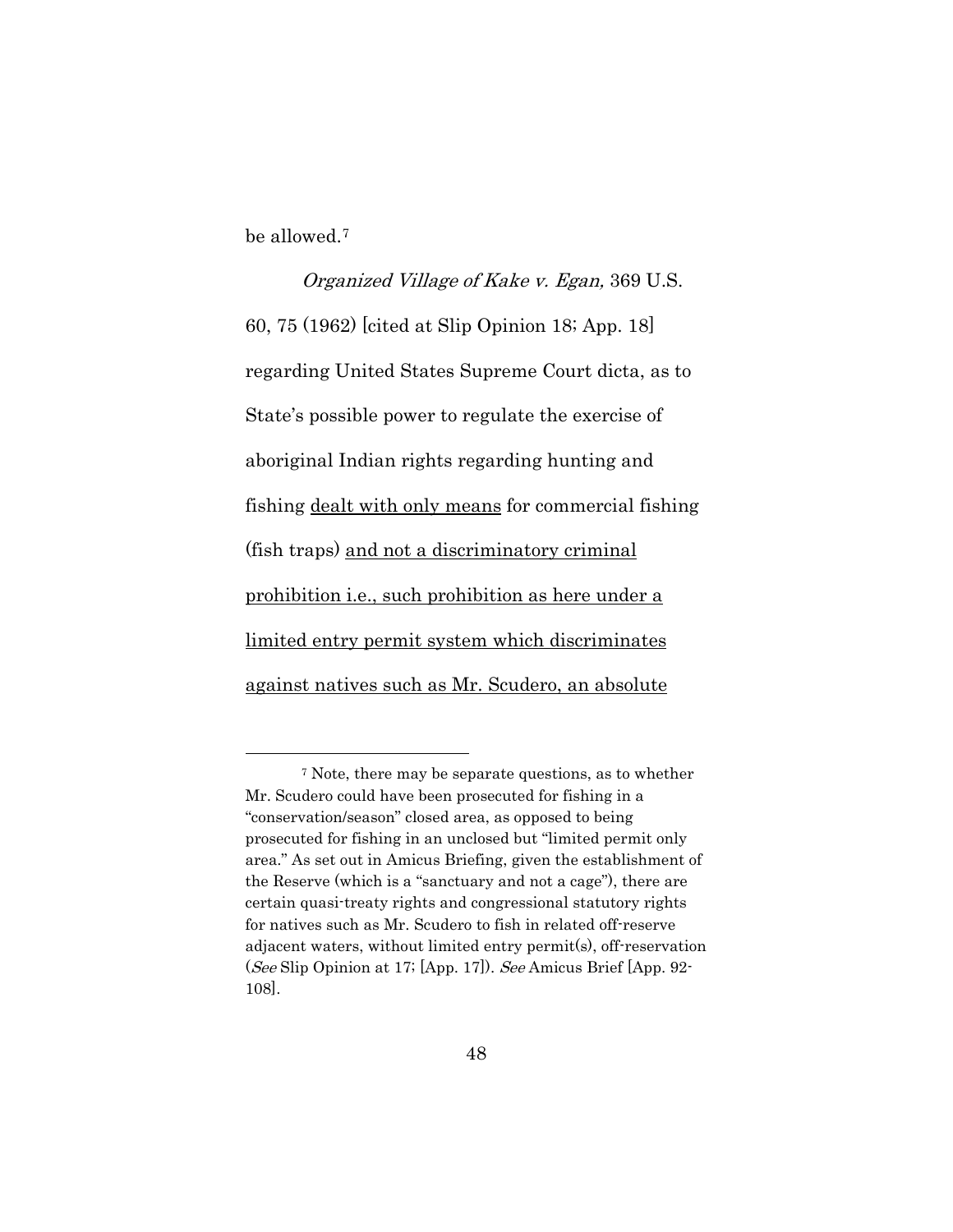criminal prohibition against such "un-permitted" Metlakatla/Tsimshian Natives fishing for salmon offreserve without a permit. $8$ 

Tulee v. Washington, 315 U.S. 681, 682 (1942) [cited at Slip Opinion 19; App. 19], recognized that even under treaty rights, states could not require a permit or permit fee. See Grunert v. State, 109 P.3d 924, 932-35 (Alaska 2005) as to the prohibition against interfering with traditional native rights, be they treaty, statutory, or aboriginal. Antoine v. Washington, 420 U.S. 194, 207 (1975) [cited at Slip Opinion 24; App. 24], dealt with a 1891 agreement between the United States Executive Branch and the Confederated Tribes of the Colville Indian

<span id="page-72-0"></span><sup>8</sup> Mr. Scudero alerted the Alaska Supreme Court to the distinction between non-discriminatory conservation regulations, regarding methods, means, season, etc., and an inappropriate total "limited entry" criminal ban i.e., discrimination prohibition as here.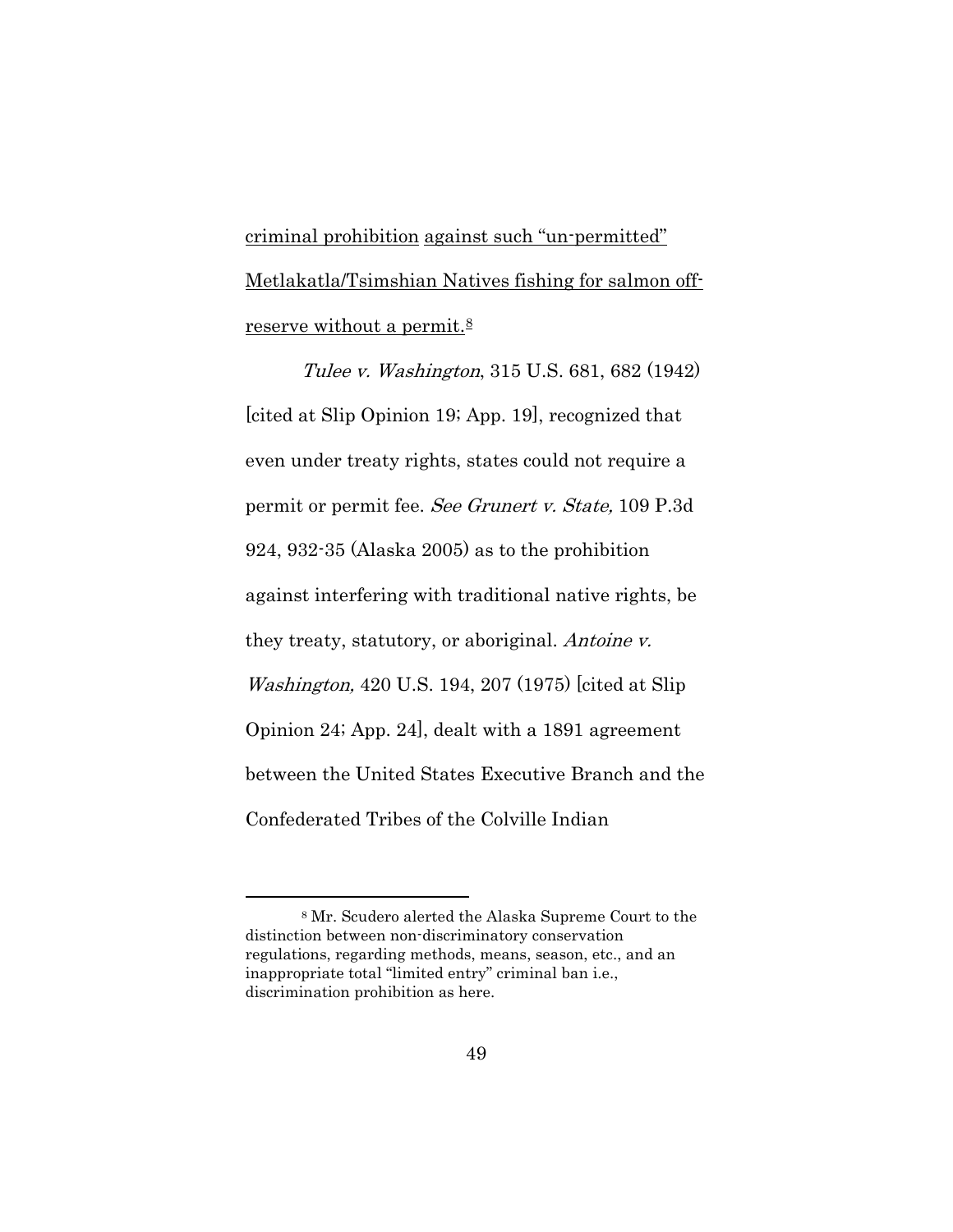Reservation, and was a square holding, regarding treaty rights, that notwithstanding the abolishment of the "contract by treaty method," by Congress in 1872, that Legislation in 1891 passed by Congress, gave vested rights to fish (as was done here via the 1891 Annette Islands Reserve Congressional Act). The two United States Supreme Court "Puyallup" cases of 1968 and 1973, "Puyallup I and II," Puyallup Tribe v. Dep't of Game of Wash., 391 U.S. 392, 88 S. Ct. 1725, 20 L. Ed. 2d 689 (1968) ("*Puyallup I*"), and Dep't of Game of Wash. v. Puyallup Tribe, 414 U.S. 44, 47, 94 S. Ct. 330, 332–33, 38 L. Ed. 2d 254 (1973) ("Puyallup II") (cited in Slip Opinion at  $21-25$ ; [App. 2-25]), establish clearly, that even as to treaties, the State of Washington could not discriminate against natives, as to method and means of harvest (with a criminal prohibition as here). Minnesota v. Mille Lac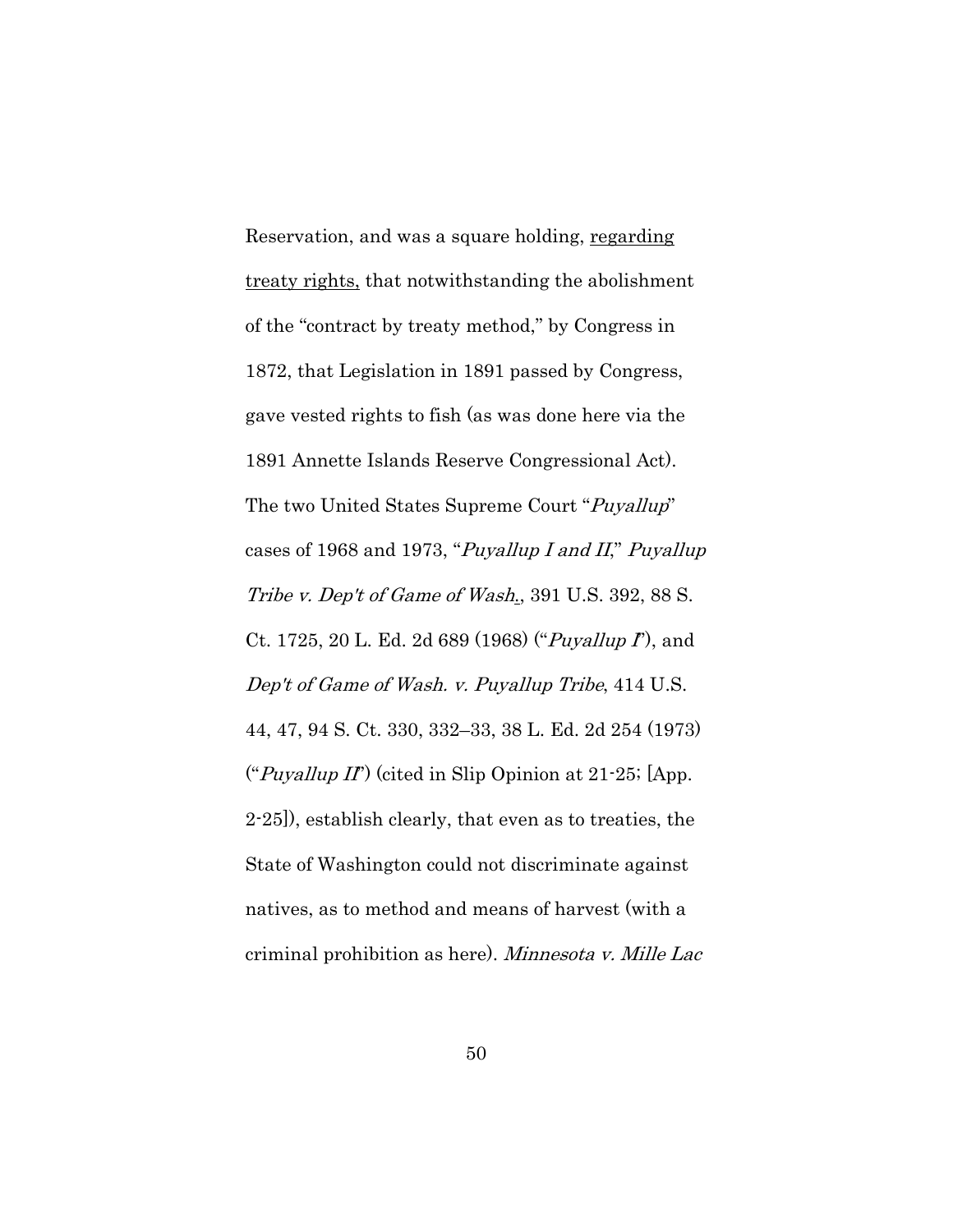Band of Chippewa Indians, 526 U.S. 172, 205 (1999) (cited in Slip Opinion at 26; [App. 26]), likewise, dealt only with treaty rights and conservation management regarding recognized treaty rights, and held unless they were specifically relinquished or revoked by congressional action (as in this case not so relinquished or revoked), they were still preserved; and distinguished the "Red Horse" cases. Washington State Department of Licensing v. Cougar Den, 139 S. Ct. 1000, 1015 (2019) (cited in Slip Opinion at 25; [App. 25]), upheld sanctity of treaty rights, as to a "gas tax" imposed upon fuel re ground transportation to be used for Indian use of roads.

The Alaska Supreme Court is clearly in error in many respects, including "ducking the issues" on aboriginal rights, and further upholding an Alaska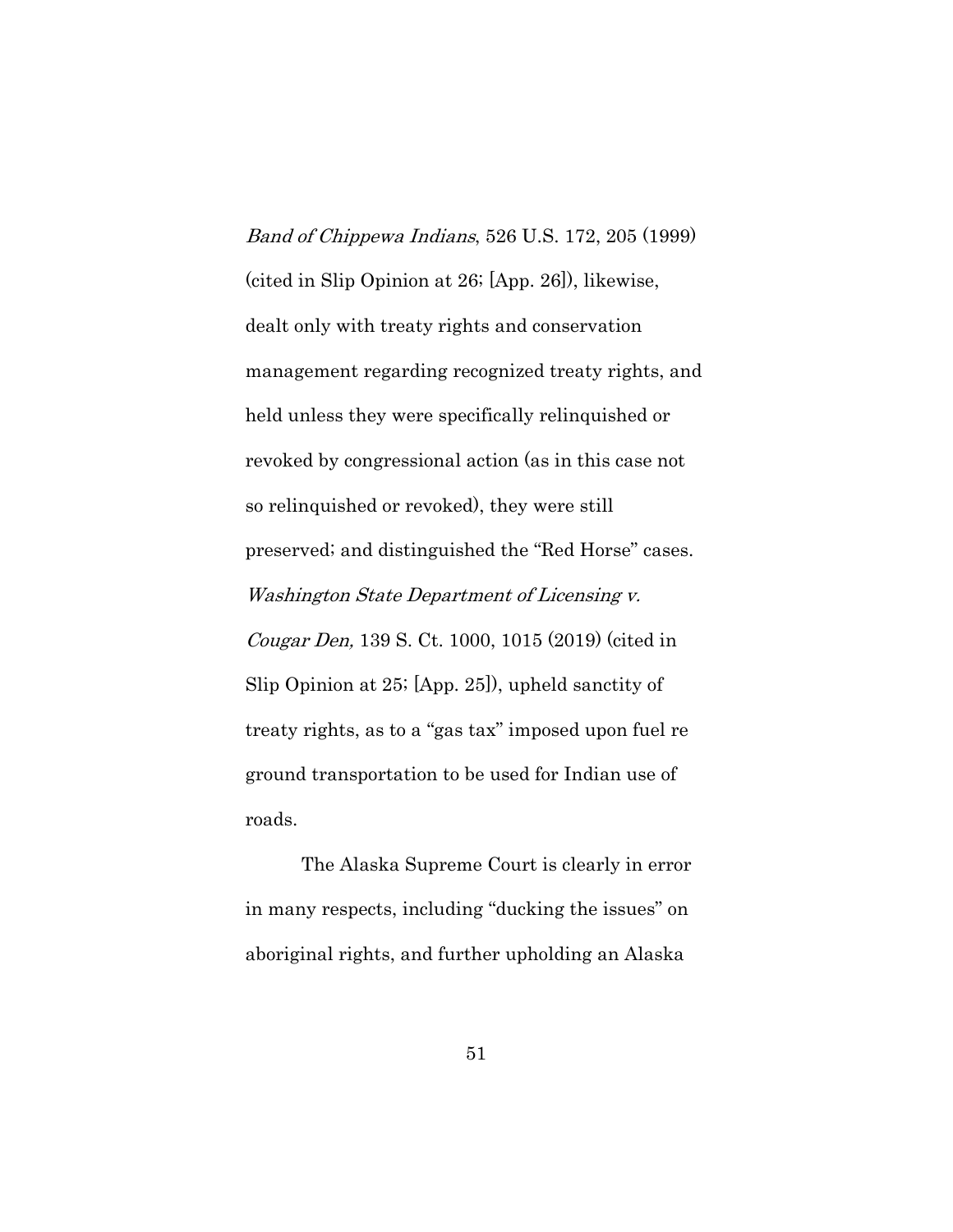State criminal prohibition scheme, under the guise of "conservation necessity," when it is in fact, total discrimination and a total criminal prohibition of offreservation fishing by "un-permitted" Tsimshian and Metlakatla Natives, such as Mr. Scudero who have vested rights under the treaties, congressional act, and presidential proclamation, and most importantly still vested aboriginal rights to fish.[9](#page-75-0)

<span id="page-75-0"></span><sup>9</sup> As reflected by Amicus Briefing of the Metlakatla Indian Community [App. 92-108], not only as noted do Tsimshian/Metlakatla Natives have treaty rights to fish in certain related off-reservation water, but the Limited Entry Act, de facto, in essence, discriminates against Tsimshian/Metlakatla Natives regarding obtaining permits, as their pre-act "reservation fishing history" did not count for qualifying points for limited entry permits. Rights of Tshimshians/Metlakatlans cannot be prohibited under the Alaska Limited Fisheries Act as a purported regulatory means of conservation necessity (which regulations and statutes may merely only regulate in a nondiscriminatory fashion the means and methods of fishing or seasons or areas of fishing), but may not constitute an absolute prohibition for "un-permitted" Metlakatla/Tsimshian Natives who do not have a limited entry permit, from taking any salmon in Alaskan Pacific Ocean waters by fishing boats and traditional commercial gear, even for subsistence purposes or traditional bartering or commercial activities which is their historical and vested right to do.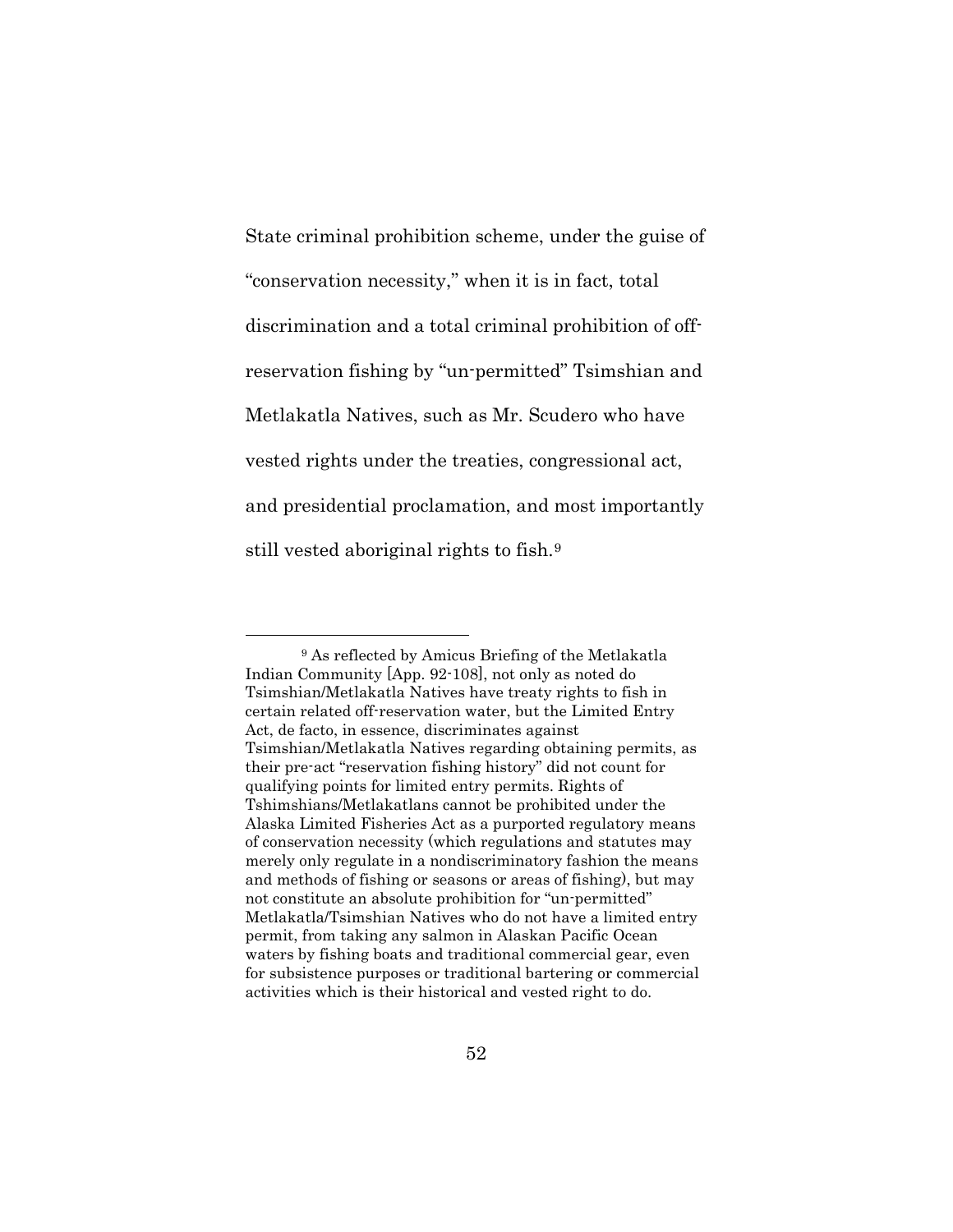3. The Tsimshian Nation and the Metlakatla Community and Federally Recognized Tribe and Their Native Members Clearly Have Implied Rights to Fish in the Traditional Off-Reservation Waters Where Mr. Scudero Was Fishing.

As set out in the Amicus Brief of the Metlakatla Community (See App. 92), when Congress established the Annette Islands Reserve in 1891 and Congress and/or the President reserved for Metlakatla the rights to fish in waters surrounding the Annette Islands, they impliedly granted rights to fish in the areas currently designated by the Alaska Department of Fish and Game as Areas 1 and 2. President Wilson's Proclamation of 1916 enhanced those reserved rights by establishing an exclusive fishery for the community's protection within 3000 feet of the island. That proclamation and enhancement does not diminish or affect in any way the off-reservation fishing rights reserved by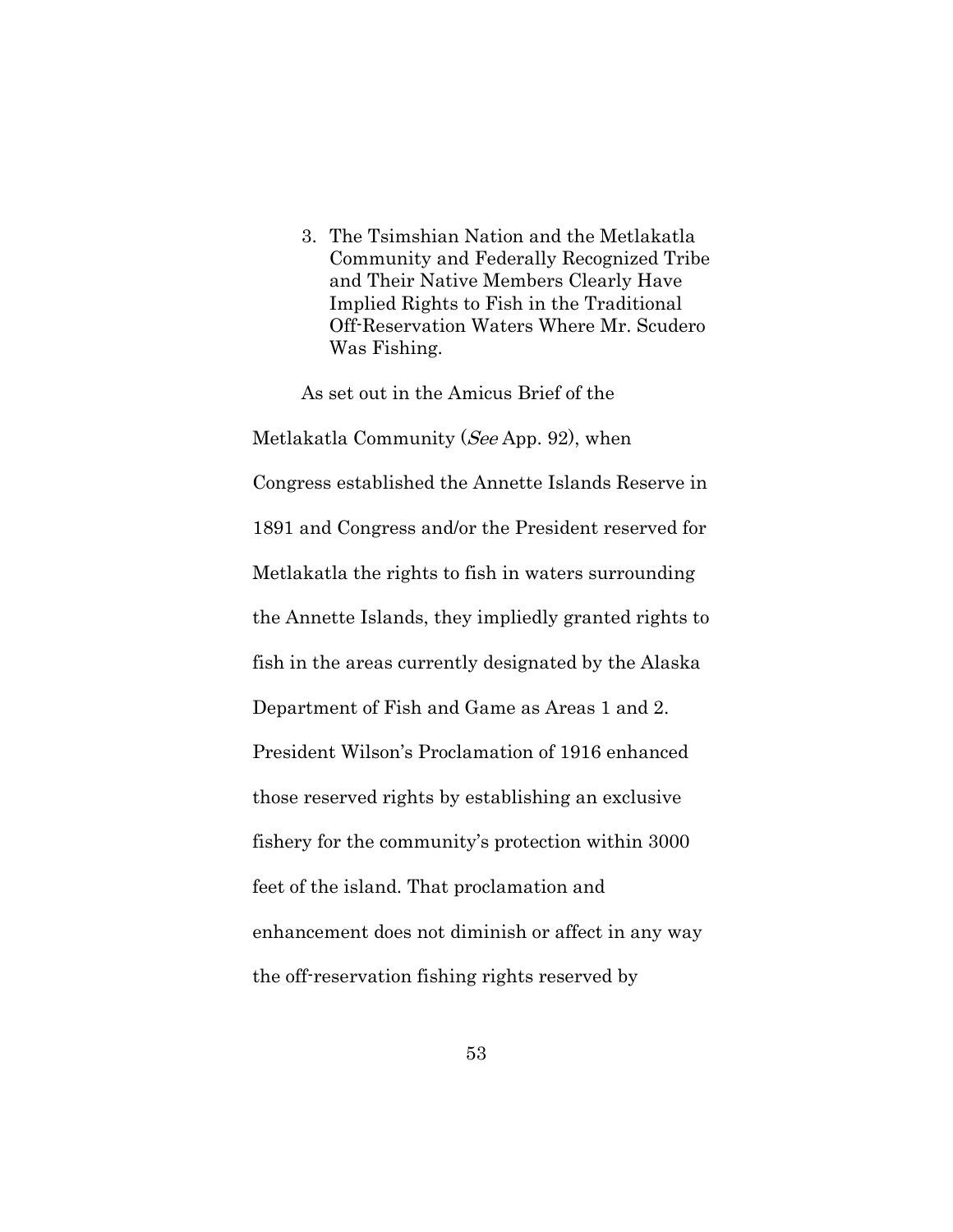Congress. As a three-judge panel of the United States Court of Appeals for the Ninth Circuit recently addressed at oral argument in the appeal, which relates to the pending lawsuit in the United States District Court for the District of Alaska by the Metlakatla Indian Community, asserting such offreservation fishing rights by Metlakatla Natives without requiring a limited entry permit, there must be a broad interpretation of the rights granted. The 1891 statute, that is the Act of March 3, 1891, ch.561 § 15, 26 Stat. 1095, 1101 (formally codified at 48 U.S.C. § 358 and transferred to 25 U.S.C. § 495 prior to deletion from the Code), is similar to a treaty creating a reserve, and also created rights benefiting the community, including off-reservation rights necessary to fulfill the purpose of the Reserve and Reservation's ocean harvest and fishing lifestyle and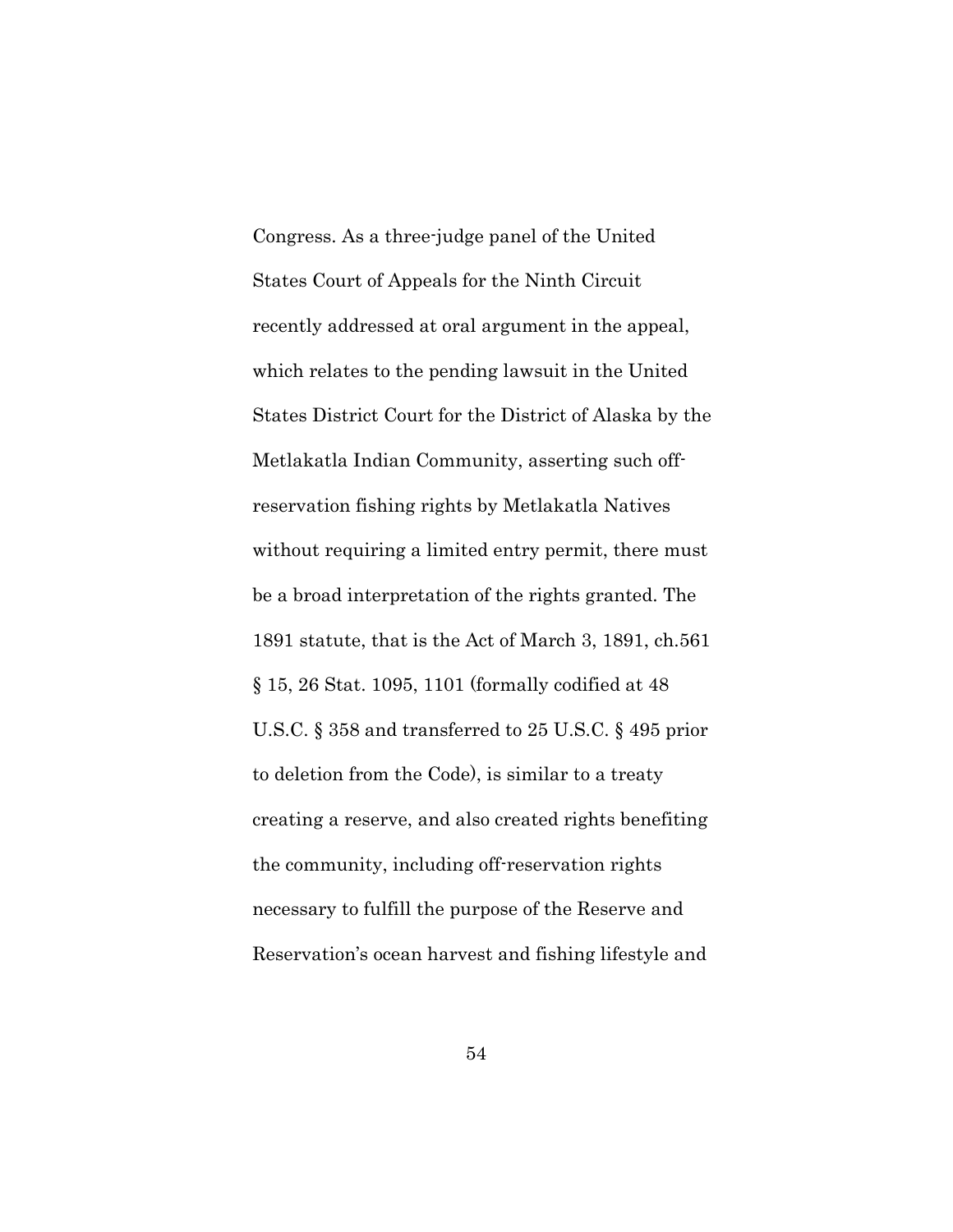packing plant cannery. In determining the scope of the rights, not specifically articulated in the statute itself, a Court "must consider the [statute], the circumstances surrounding [its] creation, and the history of the [Metlakatlans] for whom [the reservation was] created." See Amicus Brief at 10, (citing Confederated Tribes of Chehalis v. State of Wash., 96 F.3d 334, 342 (9th Cir. 1996)) [App. 101]. The Reservation/Reserve was created to preserve the Metlakatla Natives' historic i.e., non-agrarian lifestyle engagement in commercial fish trade and to establish a self-sustaining permanent community, and the fulfillment of that purpose would be an impossibility if the rights of the Reserve, and the Metlakatlan Natives, such as Mr. Scudero did not include the associated fishing rights i.e., reasonable off-reservation fishing rights on a non-exclusive basis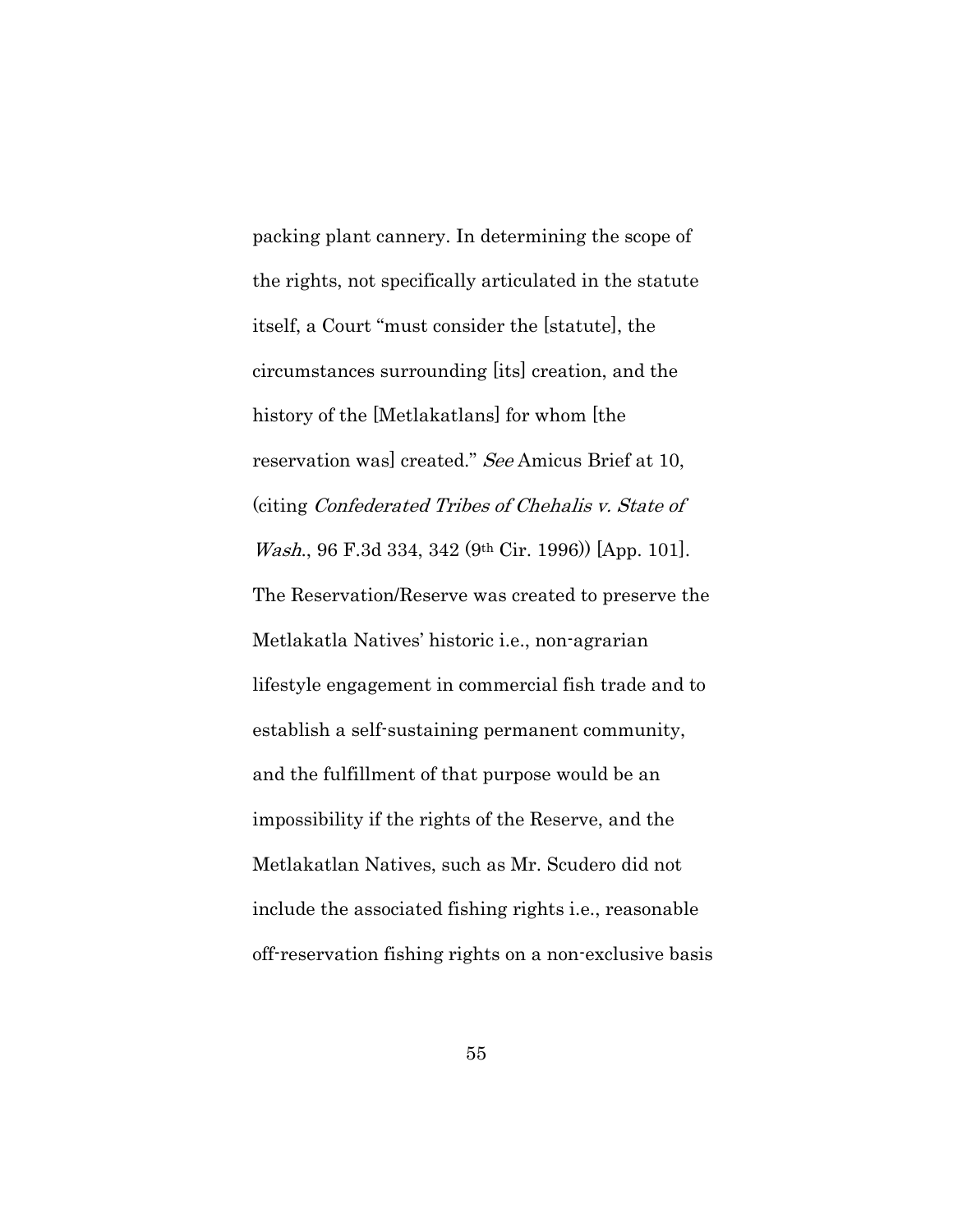in the traditional areas. The legal canons of construction which are applied to any such issue strongly support this result.<sup>[10](#page-79-0)</sup> See Oneida County v. Oneida Indian Nation, 470 U.S. 226, 247, 105 S.Ct. 1245, 1258, 84 L.Ed.2ds 169 (1985); Montana v. Blackfeet Tribe of Indians, 471 U.S. 759, 767, 105 S.Ct. 2399, 2404, 85 L.Ed.2d 753 (1985). Parravano v. Babbitt, 70 F.3d 539, 544 (9th Cir. 1995). Parravano addressed the affirmance by the Ninth Circuit, of the United States District Court for the Northern District of California, which approved efforts by the United States Secretary of Commerce under the Magnuson Act to protect the fishing rights of the Hoopa Valley and Yukok Indian Tribes to 50% of the annual harvest of the Klamath River fall

<span id="page-79-0"></span><sup>10</sup> Note, that much of the language, style, and briefing of this portion of the Petition for Writ of Certiorari draws on the language from the *Amicus Curie* Brief of the Metlakatla Indian Community, and acknowledgment of same is hereby given.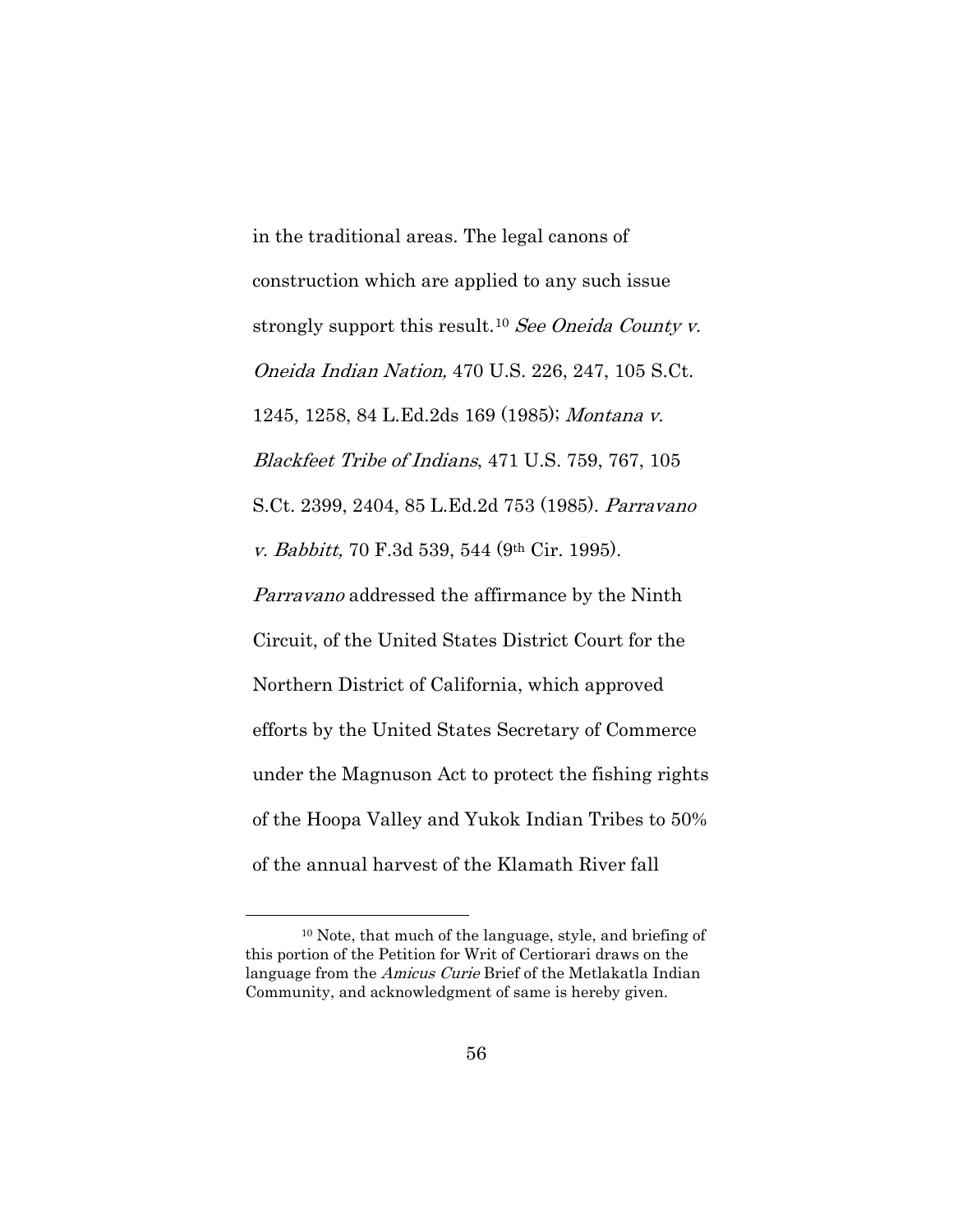Chinook Salmon run, which was essential to their lifestyle and heritage. The Ninth Circuit cited Choctaw Nation v. Oklahoma 39 U.S. 620, 631, 25 L. Ed. 2d 615, 90 S. Ct. 1328 (1970), that any "doubtful expressions as to interpretation of executive orders no less than treaties should be resolved in the Indians favor" (E.A.). The Ninth Circuit cited numerous authorities as to that proposition of interpretation including that the interpretations should be such that any ambiguities are resolved in favor of the Indians, and their rights arising from such Indian fishing rights, and statues must be interpreted liberally in favor of the Indians. There was likewise a holding by the Ninth Circuit that "the rule of construction applicable to executive orders," as to Indian rights, "is the same as that governing the interpretation of Indian treaties" (Emphasis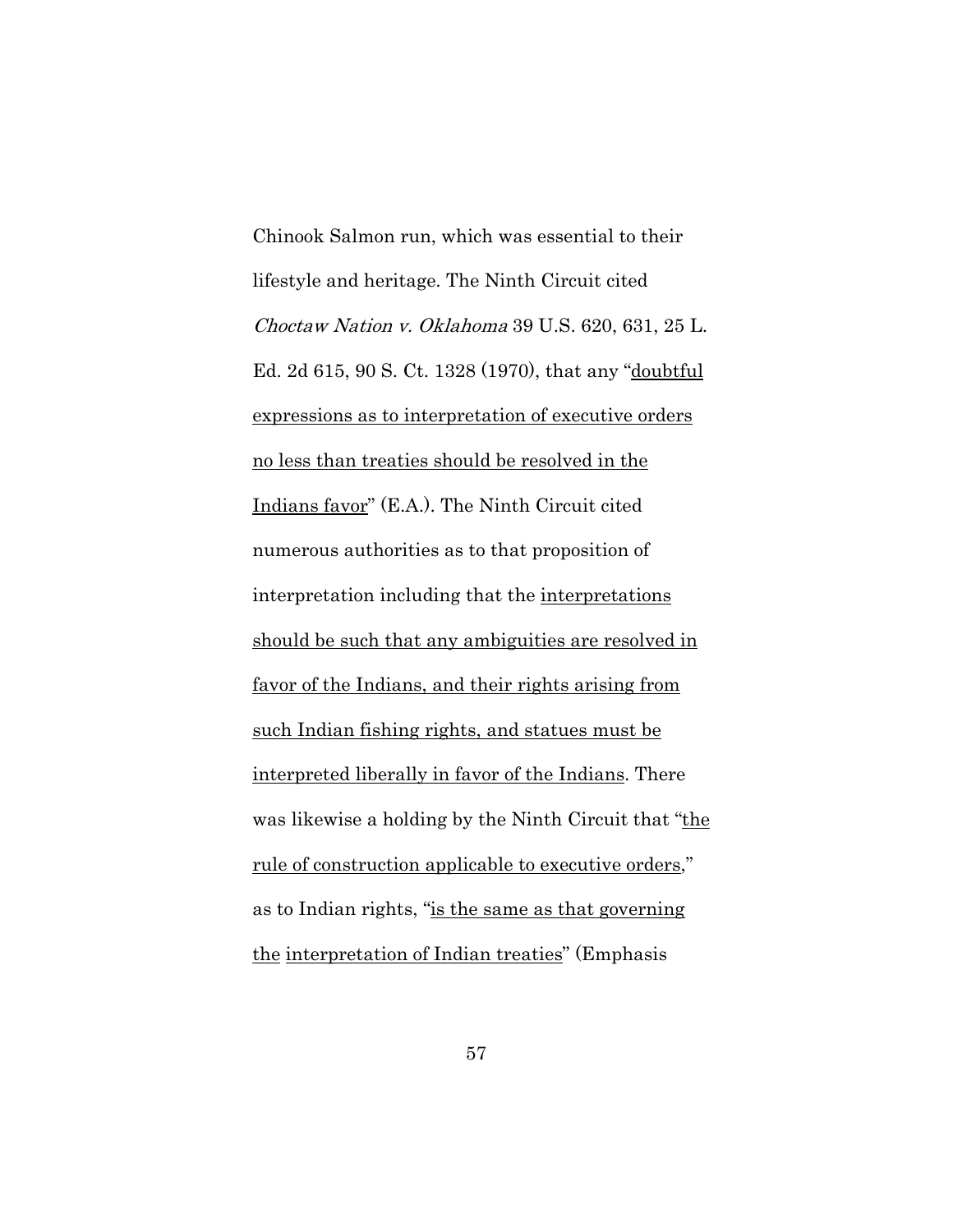added). [11](#page-81-0) Most of the rights for the Hoopa Valley and Yurok Indian tribes as to fishing for and harvesting the Klamath chinook salmon were based on

<span id="page-81-0"></span><sup>11</sup> Parravano v. Babbitt, 70 F. 3d 539 (1995):

The rule of construction applicable to executive orders creating Indian reservations is the same as that governing the interpretation of Indian treaties. Executive orders, no less than treaties, must be interpreted as the Indians would have understood them "and any doubtful expressions in them should be resolved in the Indians' favor." Choctaw Nation v. Oklahoma, 397 U.S. 620, 631, 25 L. Ed. 2d 615, 90 S. Ct. 1328 (1970) United States v. State of Washington, 969 F.2d 752, 755 (9th Cir 1992), cert. denied 123 L. Ed 2d 651, 113 S. Ct. 1945 (1993). In interpreting statutes that terminate or alter Indian reservations, we construe ambiguities in favor of the Indians. DeCoteau v. District County Court for Tenth 1-\*\*12J Judicial Dist, 420 U.S. 425, 444, 43 L. Ed. 2d 300, 95 S. Ct. 1082 (1975) Confederated Salish and Kootenai Tribes of Flathead Reservation, Mont. V. Namen, 665 F.2d 951, 955 (9th Cir. 1982), cert. denied, 459 U.S. 977 74 L. Ed 2d 291, 103 S. Ct. 314 (1982). Rights arising from these statutes must be interpreted liberally, in favor of the Indians. Pacific Coast, 494 F Supp. at 633 n. 6 (citing Choate v. Trapp, 224 U.S. 665, 675, 56 L. Ed 941, 32 S. Ct. 565 (1912)). (Emphasis added).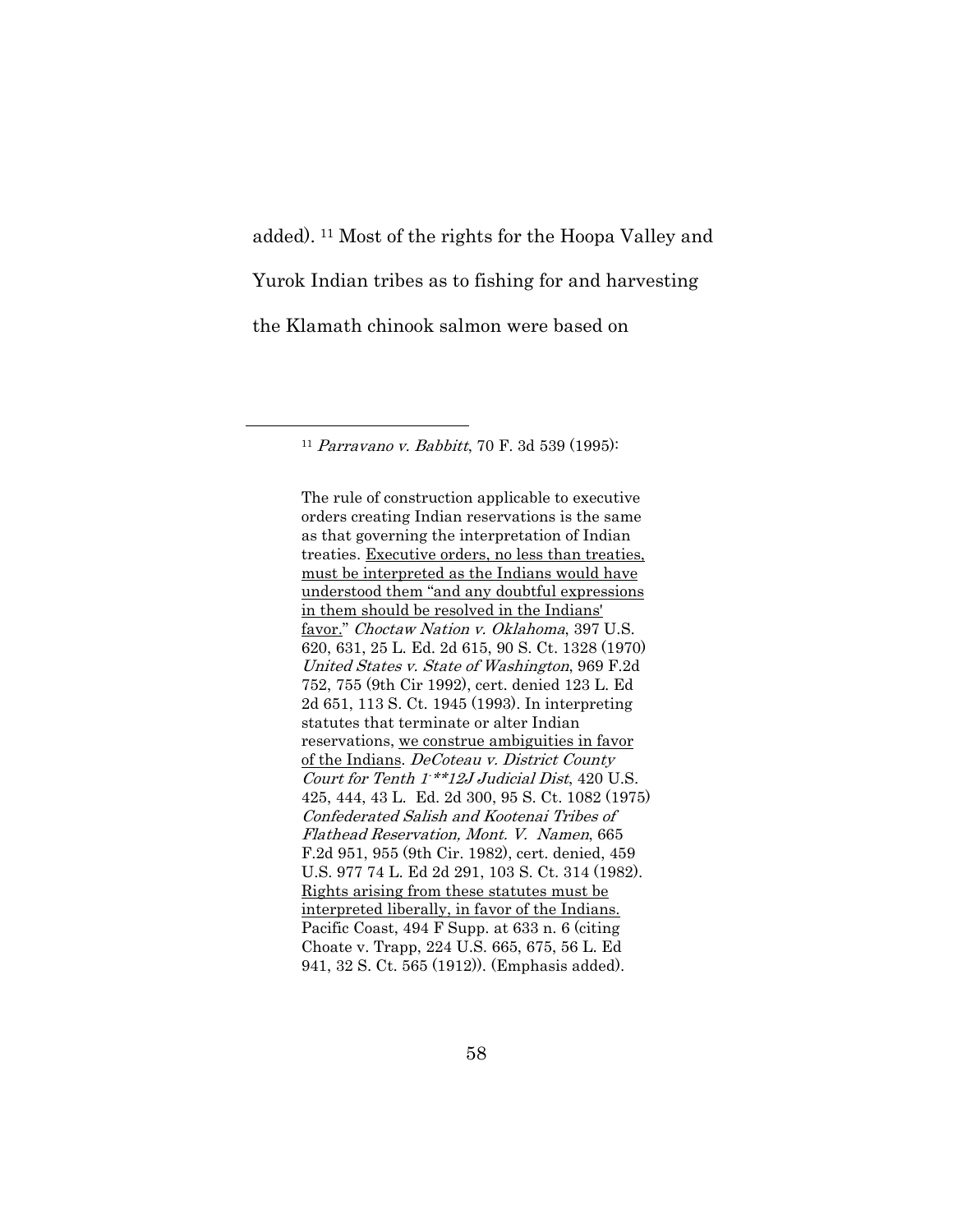executive orders i.e., presidential orders dating back to 1876.

Thus, all the rights of the Metlakatlans, by executive order rights, congressional legislation grant rights, treaty rights, must be similarly liberally interpretated and construed in favor of the Metlakatlans, as to implied off reservation fishing rights, in addition to their aboriginal rights.

See also citations to Answer to Complaint in Intervention, Secretary of the Interior of the People of the Annette Islands Reserve at page 4 to 5, set out in Amicus Brief at App. 103 and 104 and as set out verbatim in the Appendix at. 103 and 104. See also, discussion in Amicus Brief at footnote 2 (App. 106).

## SUMMARY AND CONCLUSION

The Metlakatla Indian Community is a federally recognized Tribe in Alaska, composed of a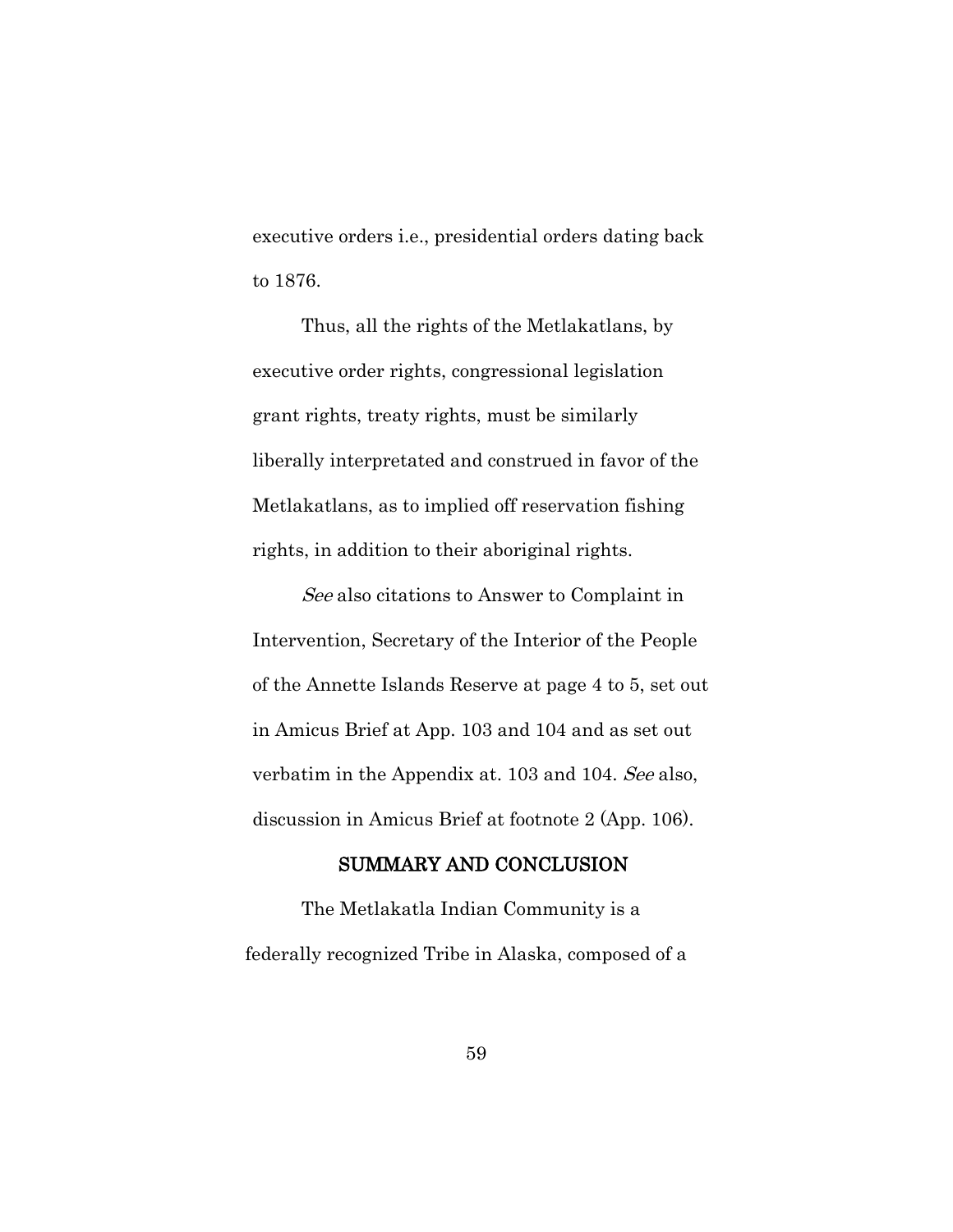group of blood members of the Tsimshian Nation, living on the Annette Islands Reserve/Reservation, which was created by Congressional Act in 1891, and further, bolstered by President Wilson's presidential proclamation in 1916.

The Nation, Tribe, and John Albert Scudero, Jr., who is a blood member of the Nation and Tribe, have vested rights to fish off-reservation in traditional Alaska Pacific Ocean waters where they have fished for thousands of years, as a continuation of their culture, tradition, heritage, and lifestyle, and as impliedly granted by presidential proclamation and congressional legislation under the normal rules and cannons of construction regarding Indian rights. They have such rights, in addition, by virtue of their aboriginal rights, similar, to the aboriginal hunting and fishing rights of other Alaskan Natives, which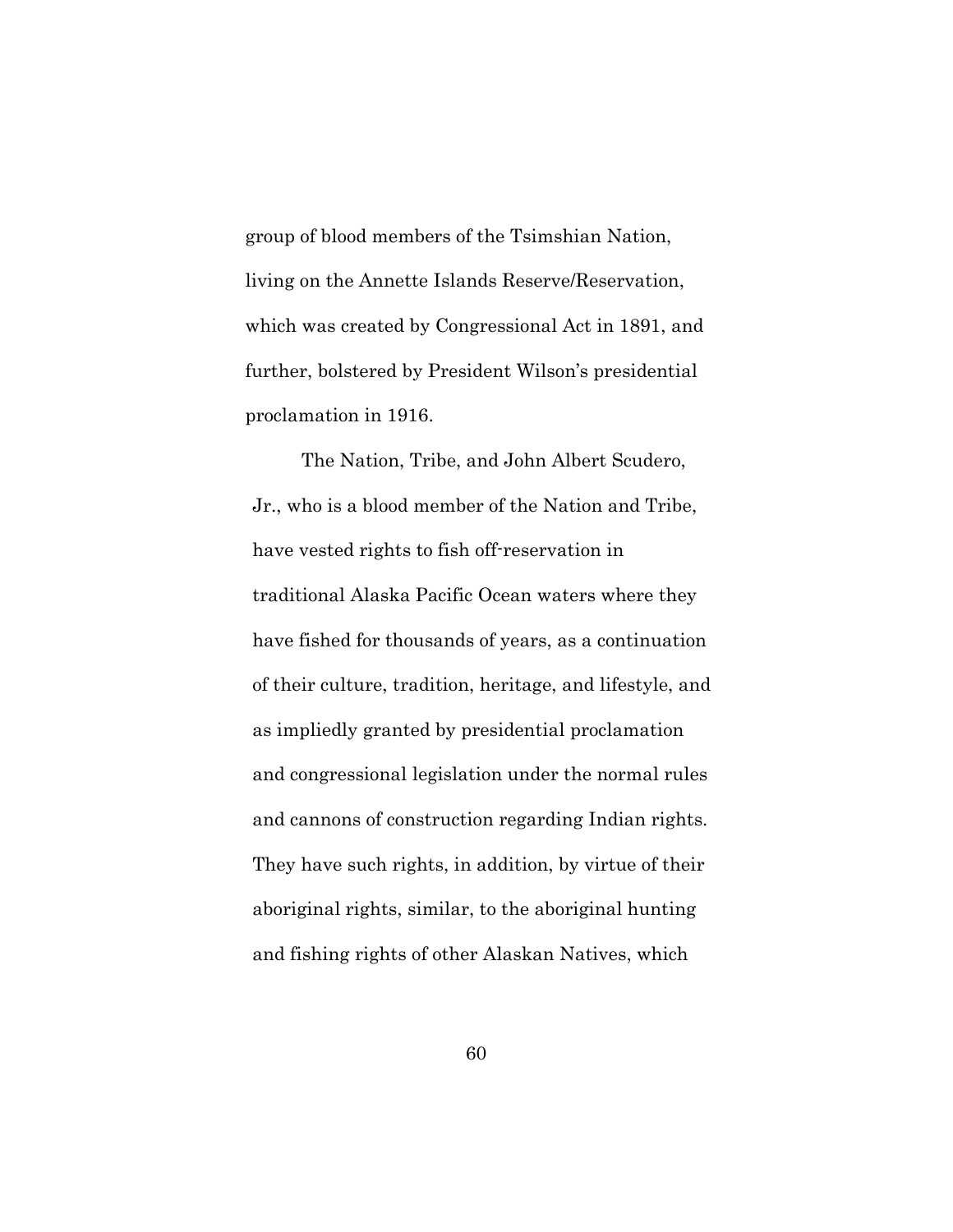were recognized and settled by quasi-treaty via the Alaska Native Claims Settlement Act (ANCSA), but which rights as to the Tsimshian Nation and Metlakatla Indian Community Tribe were never extinguished, compromised, forfeited, given up, or bargained away; as the Tribe and Nation "opted out of the Act," and all of their rights still fully exist and must be recognized and honored by the State of Alaska.

John Albert Scudero, Jr., as a blood member of the Tsimshian Nation and Metlakatlan Indian Community and Tribe, has been attempting for years to "protest fish" to protect and assert those rights, and he cannot be criminally prosecuted and convicted and threatened with fine and incarceration by the State of Alaska for "protest fishing" in waters that were not actually closed to fishing by virtue of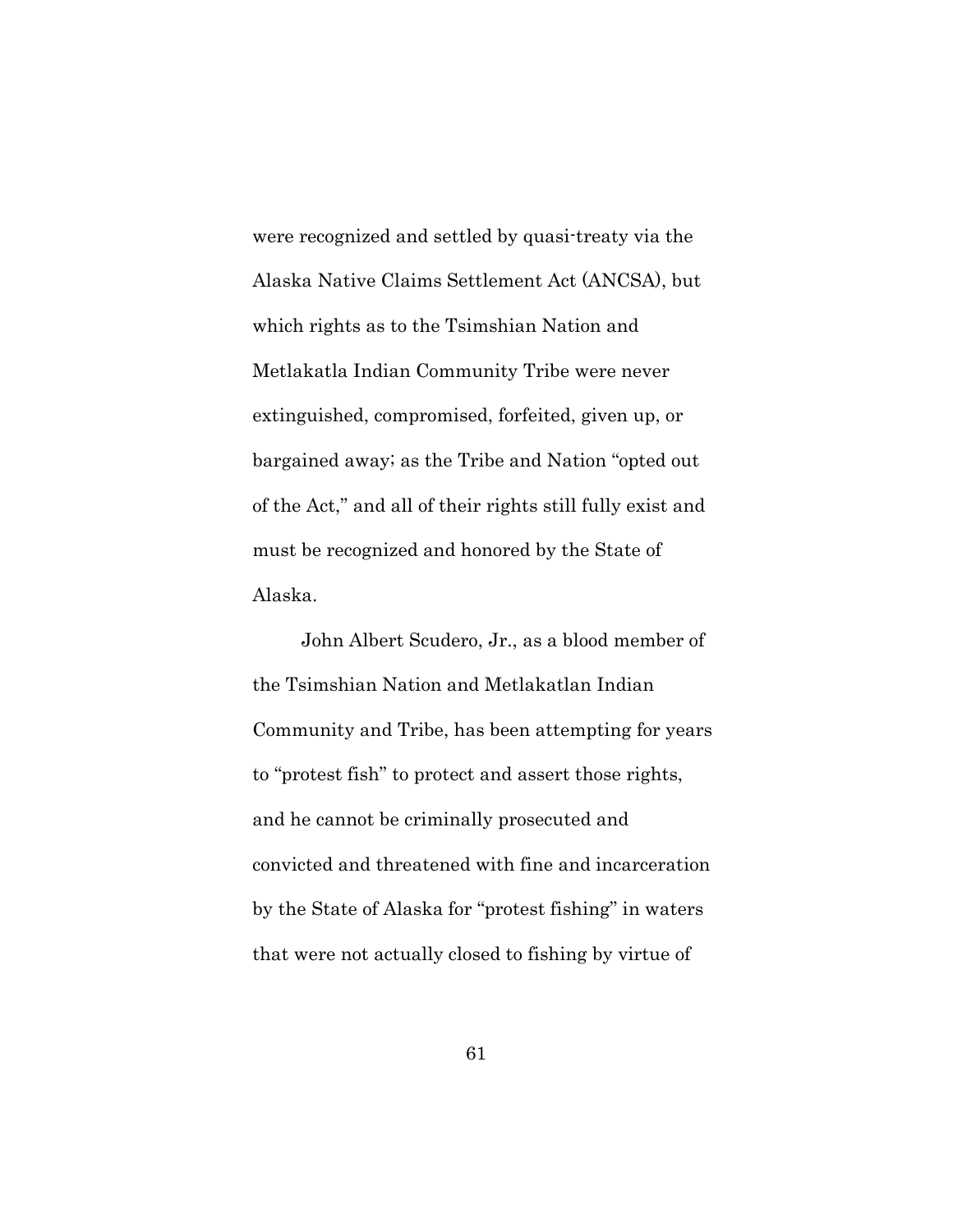any season closure or other regulations as to method and means gear restrictions. Those illegal acts by the State of Alaska were affirmed by the Alaska Supreme Court merely under the misapplication of the doctrine of "conservation necessity." Conservation necessity does not justify abrogation of those rights, and especially by using the requirement, that is, the discriminatory criminal requirement, of a grossly expensive limited entry permit for the Natives traditionally obtaining food as a part of their culture, heritage, and tradition for tens of centuries, as the State of Alaska passage of the limited entry regulatory program in 1973, unlawfully effectively criminally extinguished those rights; particularly since the State discriminated and denied credit to the Nation and Metlakatla Indian Community and Tribe members for 3000-foot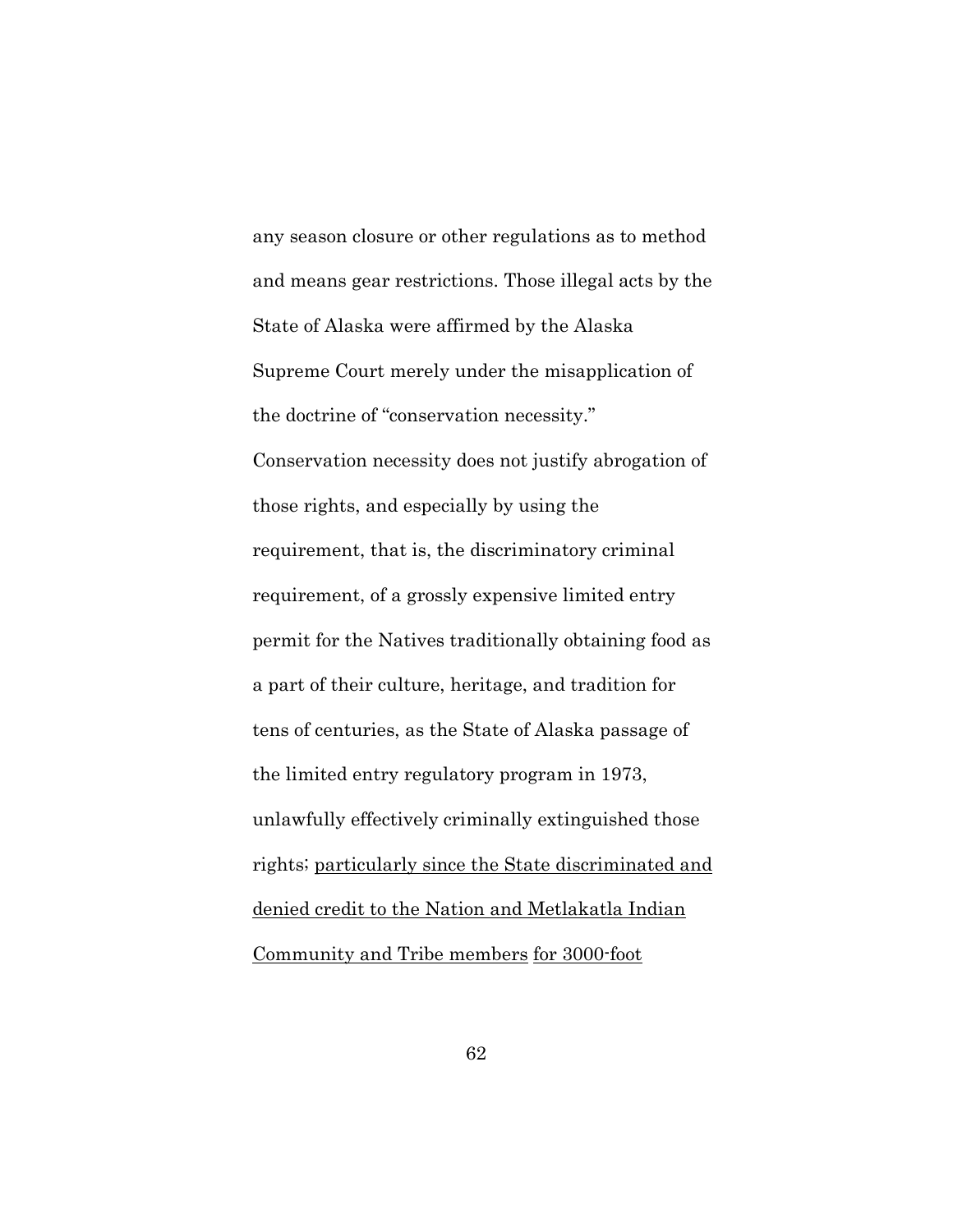reservation waters pre act fishing harvests to qualify for permits for purposes of issuing the limited permits, and the permits are now bought and sold for many tens of thousands of dollars by Alaska citizens and/or out-of-state residents, and are well out of the economic reach of natives such as Mr. Scudero.

Just as the United States Supreme Court protected the rights of the Metlakatla Indian Community, and Tsimshian Nation, and their Indian/Native Members on two prior occasions regarding the Annette Islands Reserve, this Court should grant Certiorari and again protect those rights from State of Alaska criminal prosecution interference amounting to extinguishment.

As noted, when the 1973 Alaska Limited Entry Fisheries Act was implemented, and permits were granted, the Metlakatla Natives did not receive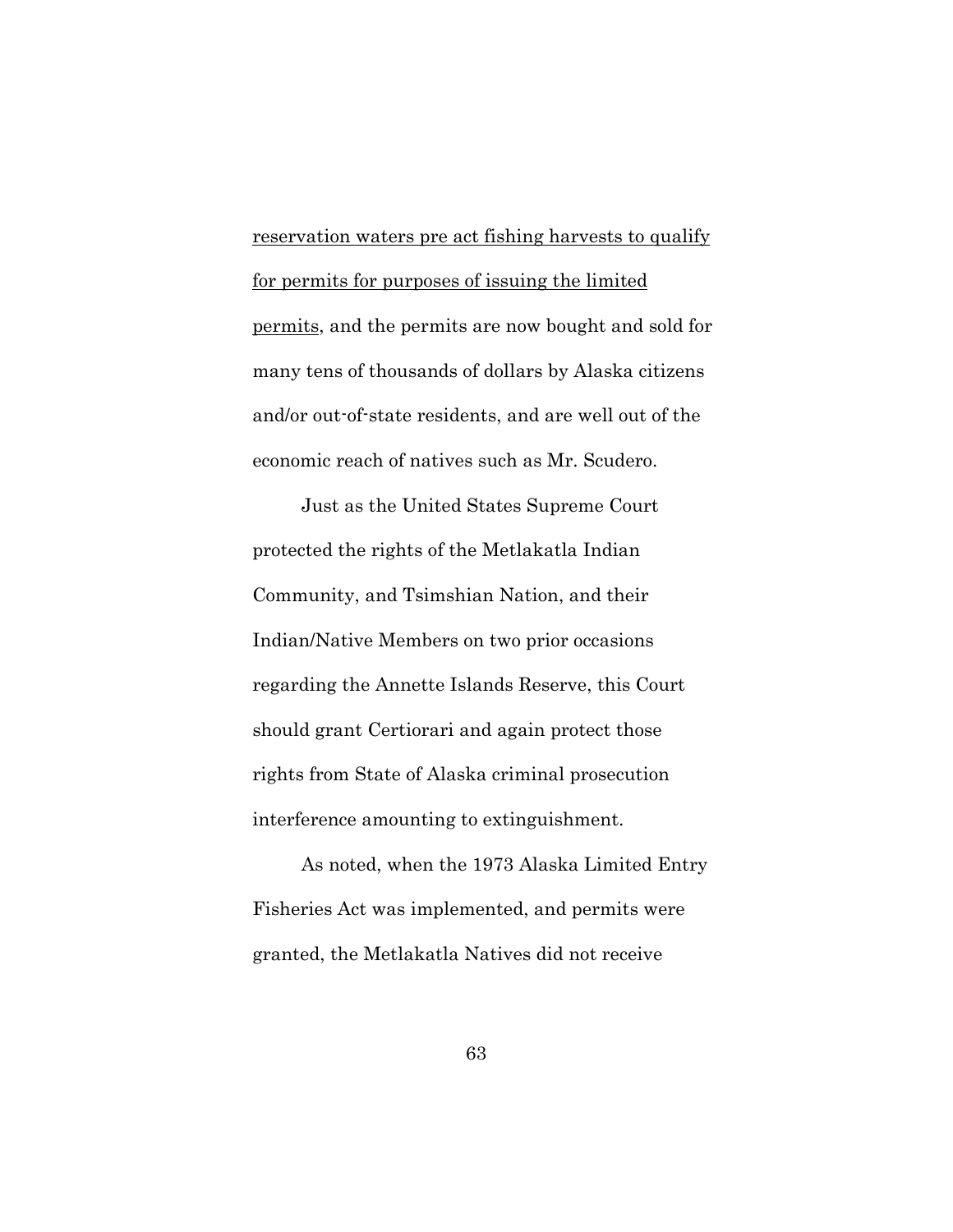credit toward fishery participation to obtain a permit as to their own reservation fishing activities, and thus, they were discriminated against. They are now discriminated against because they do not have permits, in light of denial of that credit, and they cannot afford to buy same which sell for tens of thousands of dollars and even well over \$100,000 on the market and are traded between Alaska nonnative citizens and non-native buyers and sellers from outside of Alaska.

Moreover, the State of Alaska had and has obligations and duties under the Alaska Statehood Act to recognize the aboriginal rights of the Tshimshian Nation and the Metlakatlans and their rights under the treaty, presidential proclamation, and congressional act, and they ignore and violate same.

64